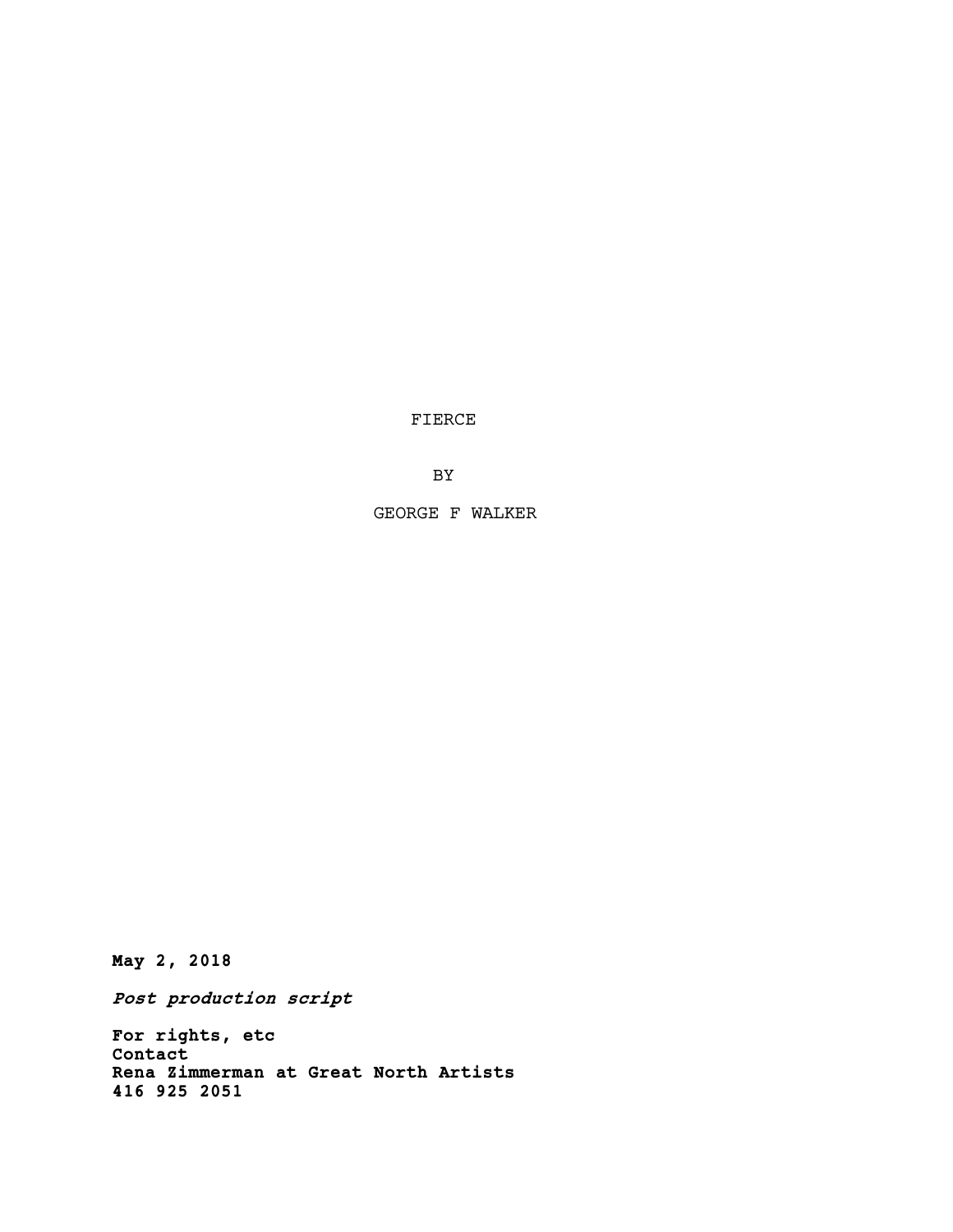An office in a psychiatric clinic. A couch, a comfortable chair. Psychiatrist Maggie Delaney and her patient Jayne French. They are standing, and just looking at each other. Jayne is wearing a faded dark green sweat suit, and she has her arm in a sling. Maggie is holding a note pad.

MAGGIE

JAYNE

Again.

Yeah. Again.

MAGGIE But worse this time. JAYNE So they tell me. MAGGIE Okay. So what now? JAYNE Well I'm here, so-- MAGGIE Are you ready to talk now? JAYNE You mean am I ready to listen. MAGGIE Both. I mean both. Is that what they gave you to wear in jail?

JAYNE

Yeah.

### MAGGIE

And you didn't feel like getting into your own clothes when they let you out?

### JAYNE

No this is fine. Besides, my clothes got pretty messed up when I got a little playful the other night.

#### MAGGIE

Playful? Is that what you think you were being? Not reckless? Not thoughtless? Not stupid?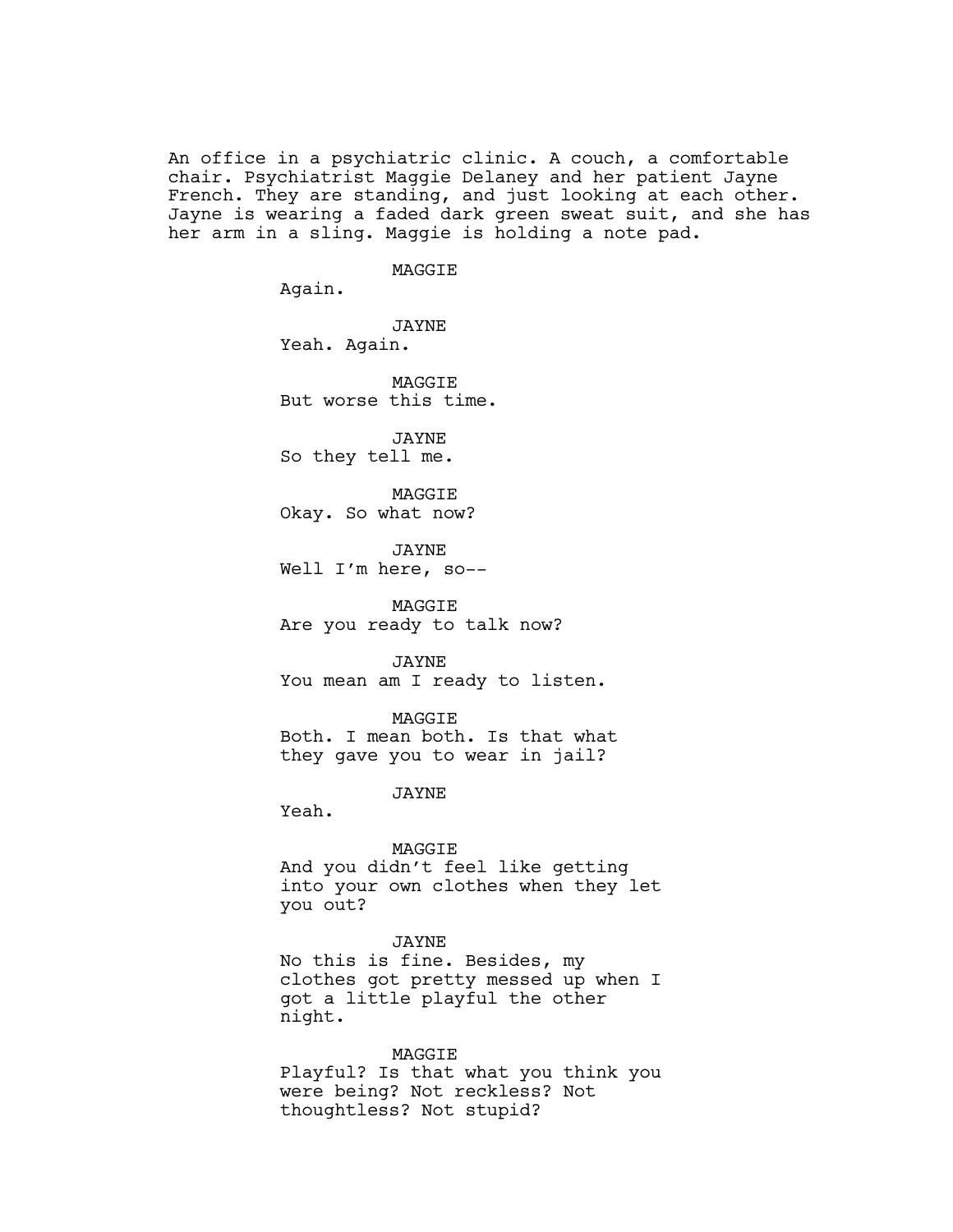JAYNE Am I supposed to choose just one of those?

MAGGIE (sitting in the chair) I think all three fit. And the fact that you're still alive is as close to a miracle as I've ever encountered. (off the file)

Not only did you survive being hit by a fairly large truck, you seem to have suffered no ill effects from that epic drug cocktail they found in your system. Cocaine, heroin, extremely potent pain killers...

### JAYNE

And I think I smoked a few joints too. (off her look) It was the weekend.

MAGGIE (sitting in the chair) You were walking in traffic.

JAYNE

I meant I don't have a "drug problem."

MAGGIE

Well that judge certainly thinks you do.

Maggie gestures to couch. Jayne hesitates then sits..

#### JAYNE

Oh yes, that judge. Well she's used to dealing with hard-core addicts. I tried explaining to her that I didn't fit the mould, but everything I said just seemed to baffle her.

MAGGIE

For example?

JAYNE

I told her I only used when I didn't have anything better to do.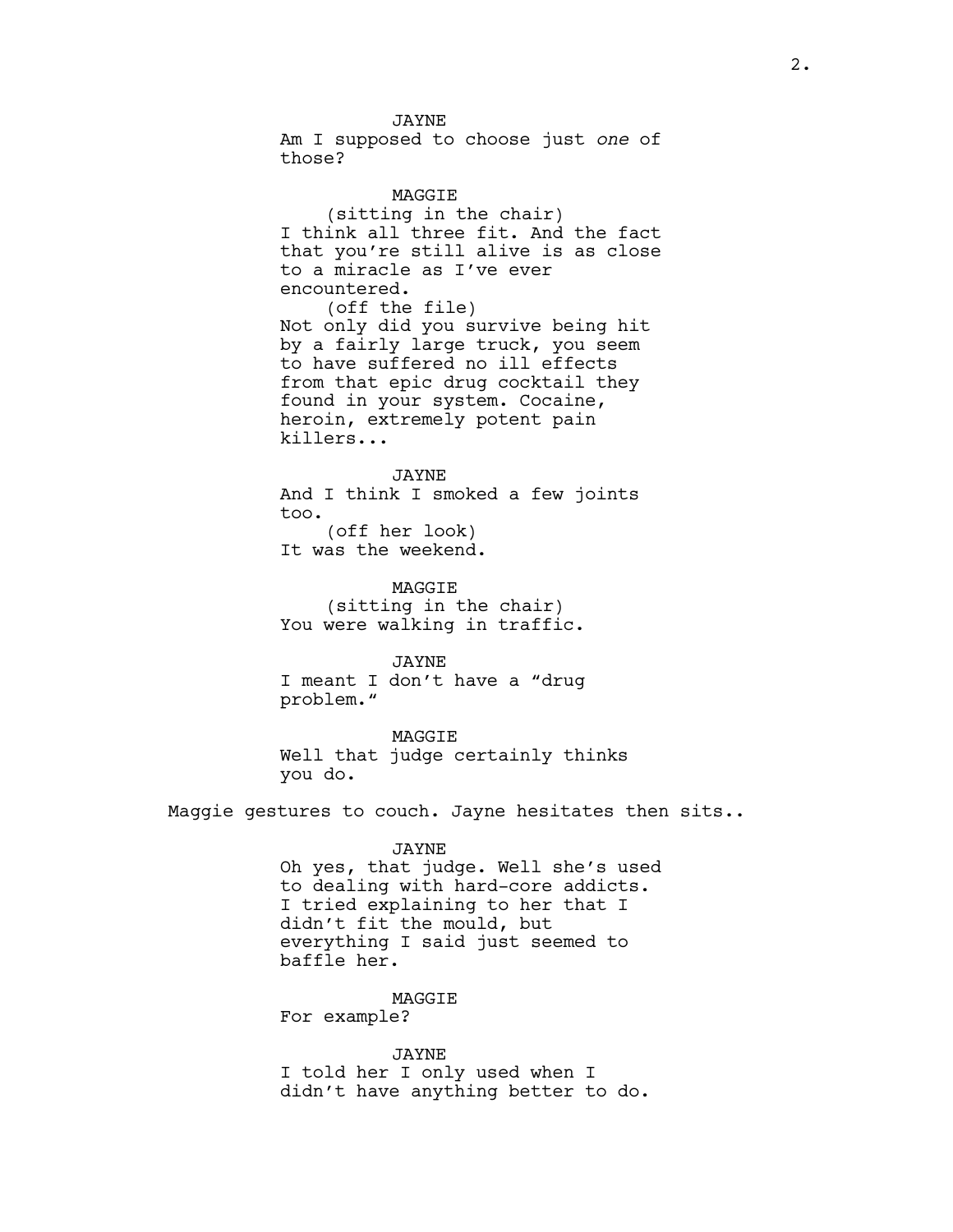MAGGIE She didn't buy that, eh.

JAYNE Actually she said "So what?"

#### MAGGIE

Well exactly. It doesn't matter how often you get completely wasted, Jayne... The point is, that when you do, you're obviously a danger to yourself and to just about everyone else.

#### JAYNE

Right. The "thoughtless" part. You're talking about that man who drove his car off the road.

MAGGIE

To avoid you, yes.

JAYNE Well obviously I feel bad about that.

MAGGIE

Do you?

JAYNE

Kind of.

MAGGIE Kind of? Just kind of Jayne?

JAYNE

Well what do I really know about the guy? He could be a total jerk.

### MAGGIE

You mean he might have had it coming. Did you say that to the judge?

### JAYNE

Am I an idiot? I told her I felt like crap about it.

MAGGIE And she bought that?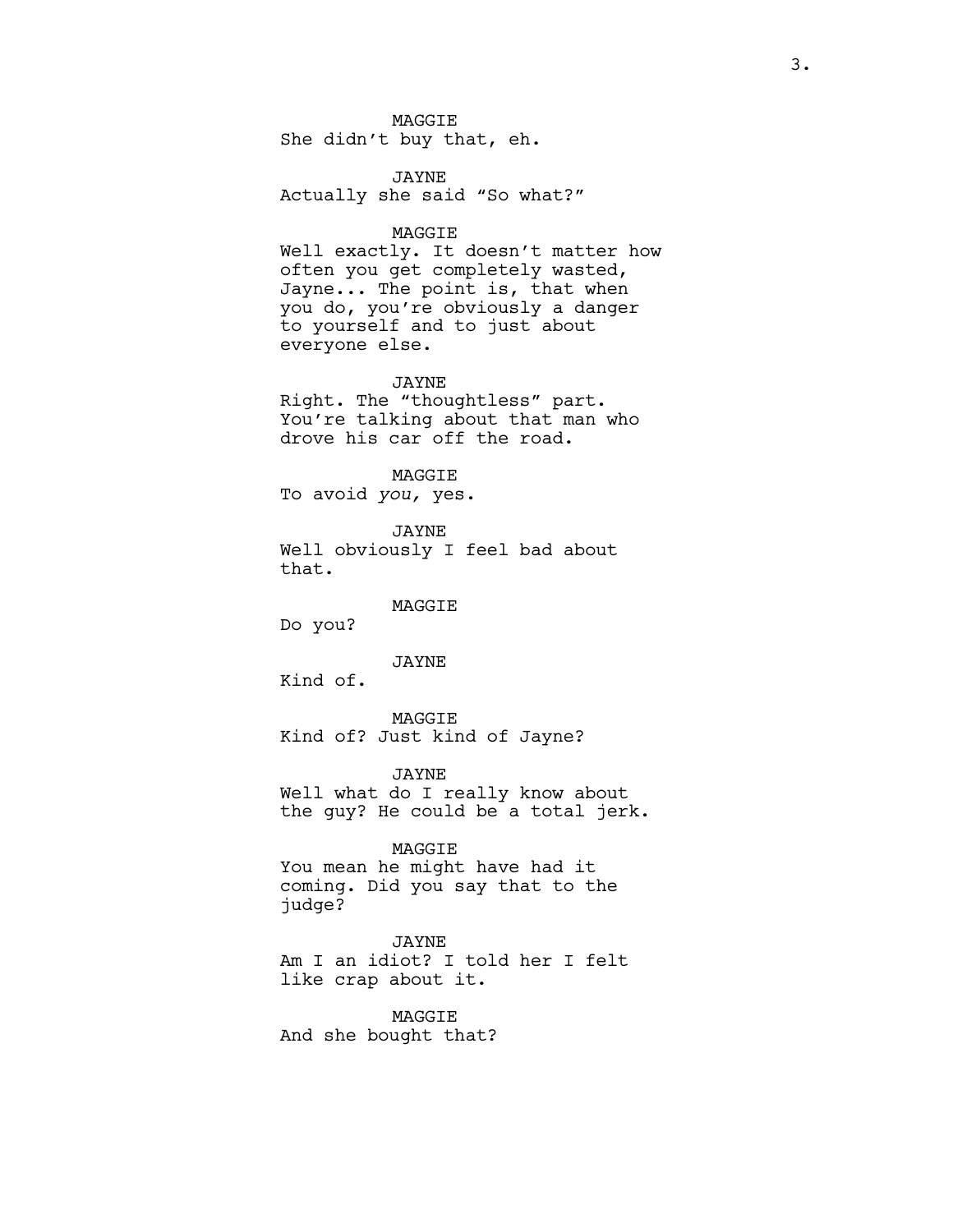Not completely. But I think it softened her enough to keep me out of jail... I mean as long as I came here for awhile to... "get my life together."

#### MAGGIE

You think that's funny, do you?

### JAYNE

Well come on. Getting your life together. Is there a model for that? The together life? You know, that judge looked like she had a few issues herself. Way too much makeup for one thing. Still doing herself up at that age? Kind of sad.

MAGGIE Sadder than being a junkie?

JAYNE There's that word.

MAGGIE

You don't like it.

#### JAYNE

Not when it's used to make me feel bad. Look, try to pay attention. It's just fun. I made decent money for quite awhile, and I can easily support a little recreational indulgence.

MAGGIE Heroin isn't a recreational--

#### JAYNE

Put me in a room.

### MAGGIE

What?

#### JAYNE

Lock me up. Keep me under observation. You'll see. No withdrawal symptoms. No shaking. No throwing up. I've got it under control.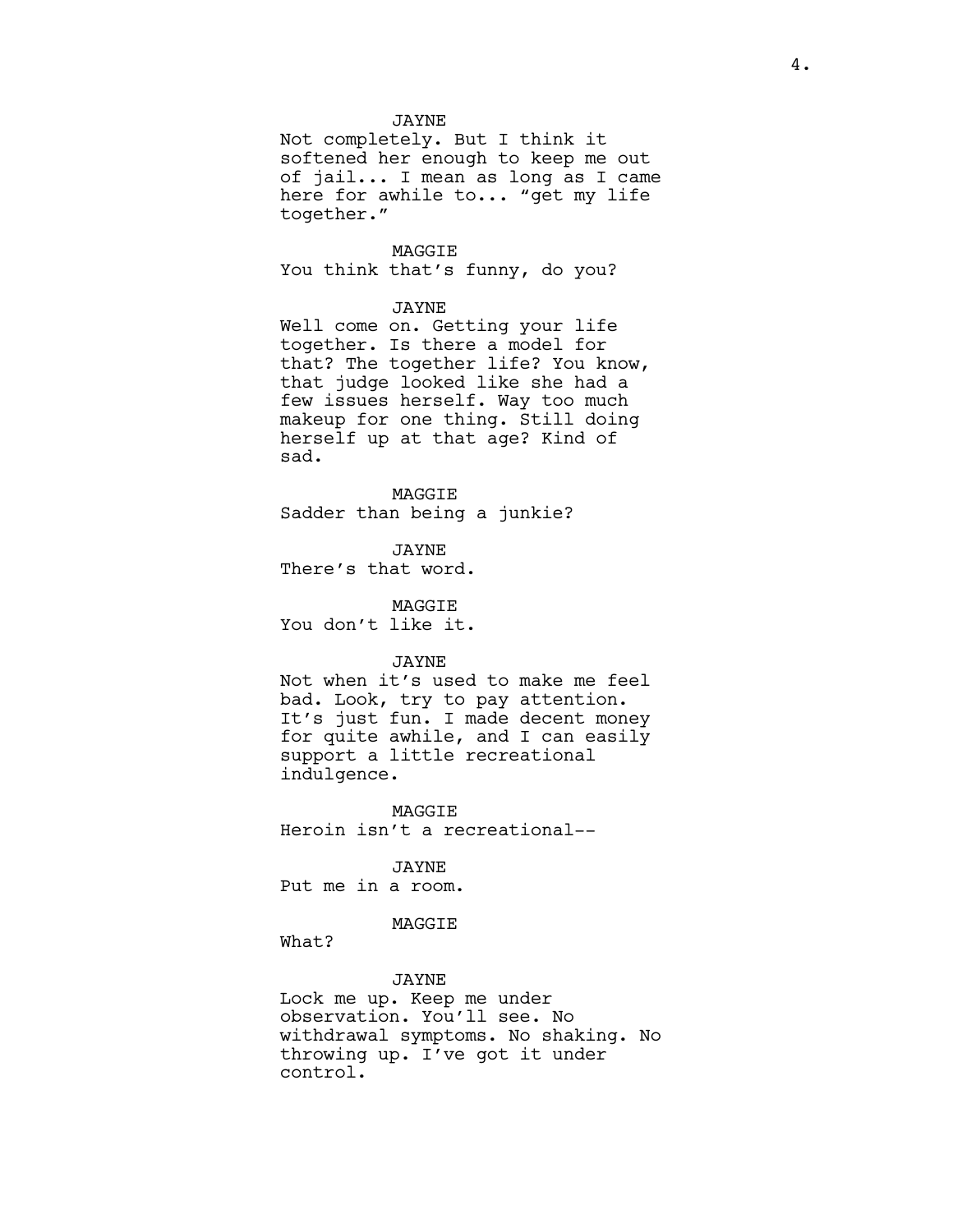MAGGIE

I'm pretty sure you're wrong about that.

JAYNE Well then we'll just have to agree to disagree.

### MAGGIE

No. Sorry. That's not how it works here. You'll have to acknowledge that I'm almost certainly right and you're definitely not.

Maggie smiles. Jayne smiles back.

### JAYNE

That sounds a little arrogant to me. Do you tell that to all your patients?

### MAGGIE

No.

JAYNE So I'm special then.

MAGGIE You might not be special, but you're definitely unique.

### JAYNE

Wow.

### MAGGIE

"Wow" what?

JAYNE You having a bad day, Doc? I don't remember you being this cranky.

MAGGIE I'm surprised you remember anything. You were almost completely out of it. I only had a chance to say a few words before you told me I was full of shit and staggered out.

JAYNE Well last time I came here voluntarily. And this time--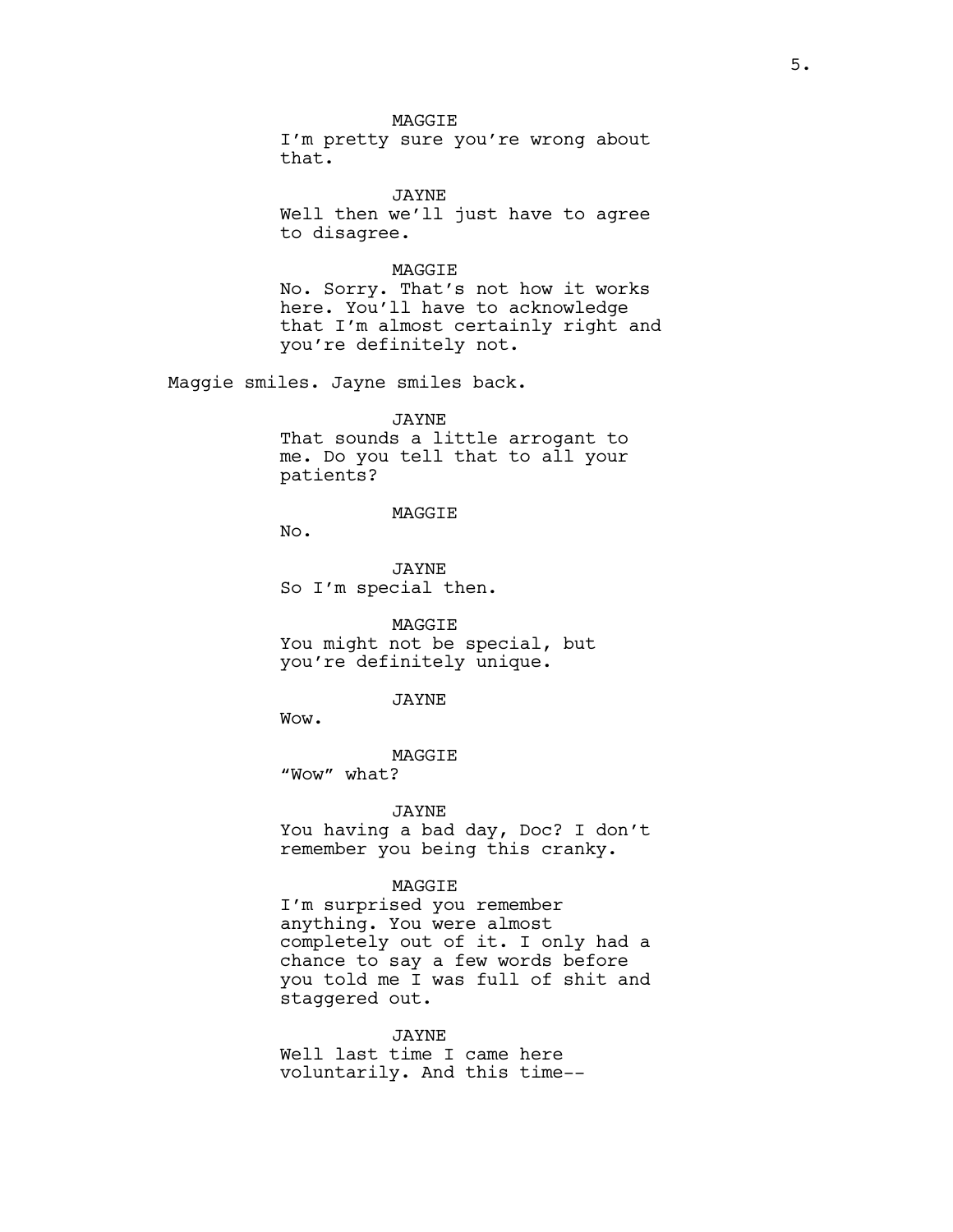### MAGGIE

You get leave when I say you can. And that will only happen if I'm sure we've made some progress.

They look at each other.

#### JAYNE

Progress. Got it. Okay... I'll stay indoors when I over indulge from now on. The public will no longer be at risk.

**MAGGTE** And what about you?

### JAYNE

Well that's my business, isn't it. You know, I don't see what the big deal is.

MAGGIE Obviously. And yes.

JAYNE

Yes what?

### MAGGIE

I've had a bad day. A bad week. A bad few months, actually.

### JAYNE

Oh. It seems kind of strange that you're telling me that.

**MAGGIE** 

Does it?

#### JAYNE

Yeah. But getting back to me. I was saying that I don't have any dependants, no lives other than my own to be responsible for.

### MAGGIE

No husband?

#### JAYNE

No. Poor me, eh? I was married, but I lost him.

**MAGGTE** Lost him... to illness? Another woman?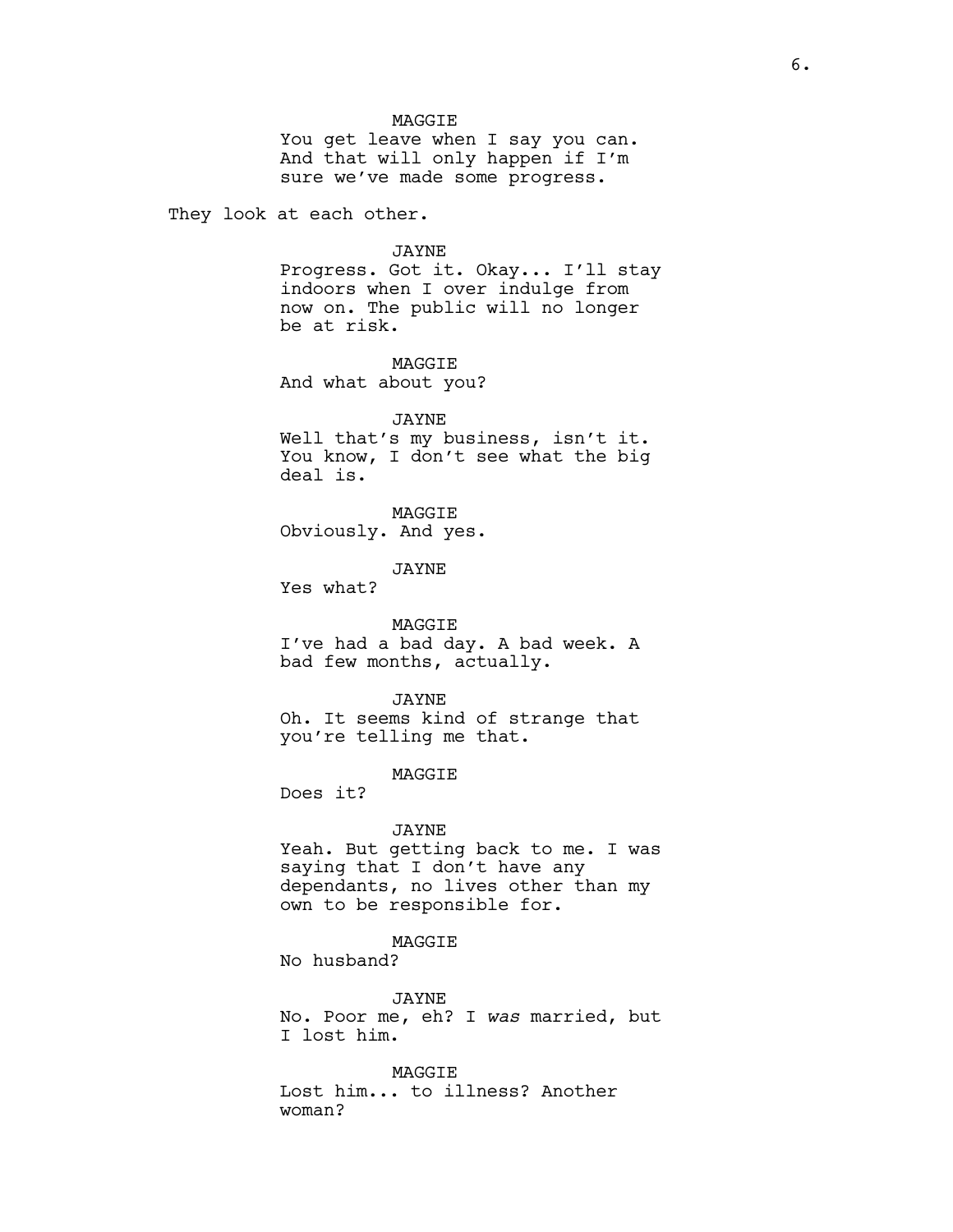No. We went for a walk in a very dense forest, and I just lost him.

MAGGIE Is that an allegory of some kind?

JAYNE I don't think so.

MAGGIE Okay. So no family at all then?

JAYNE Besides my brother, his wife and their three kids? No. Well there was my mother. But she died last year. And no. I didn't turn to drugs to numb the pain of her passing. I missed her. The old girl was fun to be around. But I've been getting high for awhile now.

MAGGIE And you started just because...?

JAYNE

Who knows?

MAGGIE

You do.

JAYNE Well I'm actually not sure because--

MAGGIE

Take a guess.

JAYNE

(shrugs) I was bored.

**MAGGTE** 

Bored.

JAYNE Well you told me to guess. What, you've never heard that before? Okay maybe more restless than bored. Anyway, I took a leave of absence and--

MAGGIE A leave of absence from what?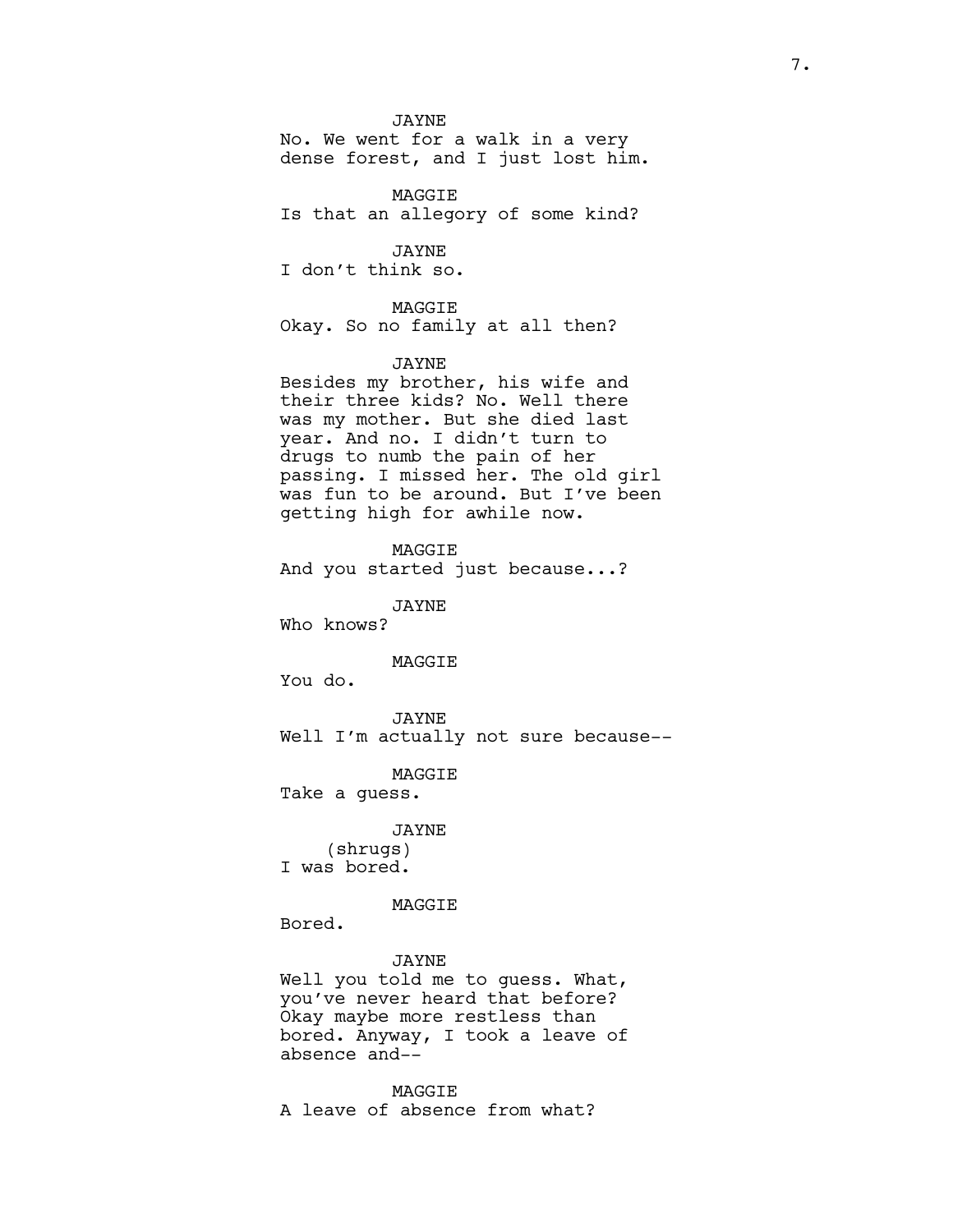Teaching.

MAGGIE

Okay. Well...

#### JAYNE

Well what? You think maybe I'm just burned out? Sure, lets go with that. So how about I just take it a little easy until I get my passion for education back. Can I go now?

MAGGIE No. And does sarcasm actually help?

JAYNE Don't know how I'd manage without it.

MAGGIE You should probably try though.

They just look at each other.

#### JAYNE

Listen, I just thought... why not do something that makes me feel good in the moment, and if something goes wrong, well at least I go out happy, right? I started with cocaine... only came to heroin a few months ago. Fantastic stuff.

MAGGIE

Until it kills you.

JAYNE

Well in the words of our friend the judge, "So what?" Why are you looking at me like that?

MAGGIE I'm just wondering what I'm

supposed to do with you.

JAYNE You mean where to start.

MAGGIE Where to start. How to continue. If it's even worth the effort.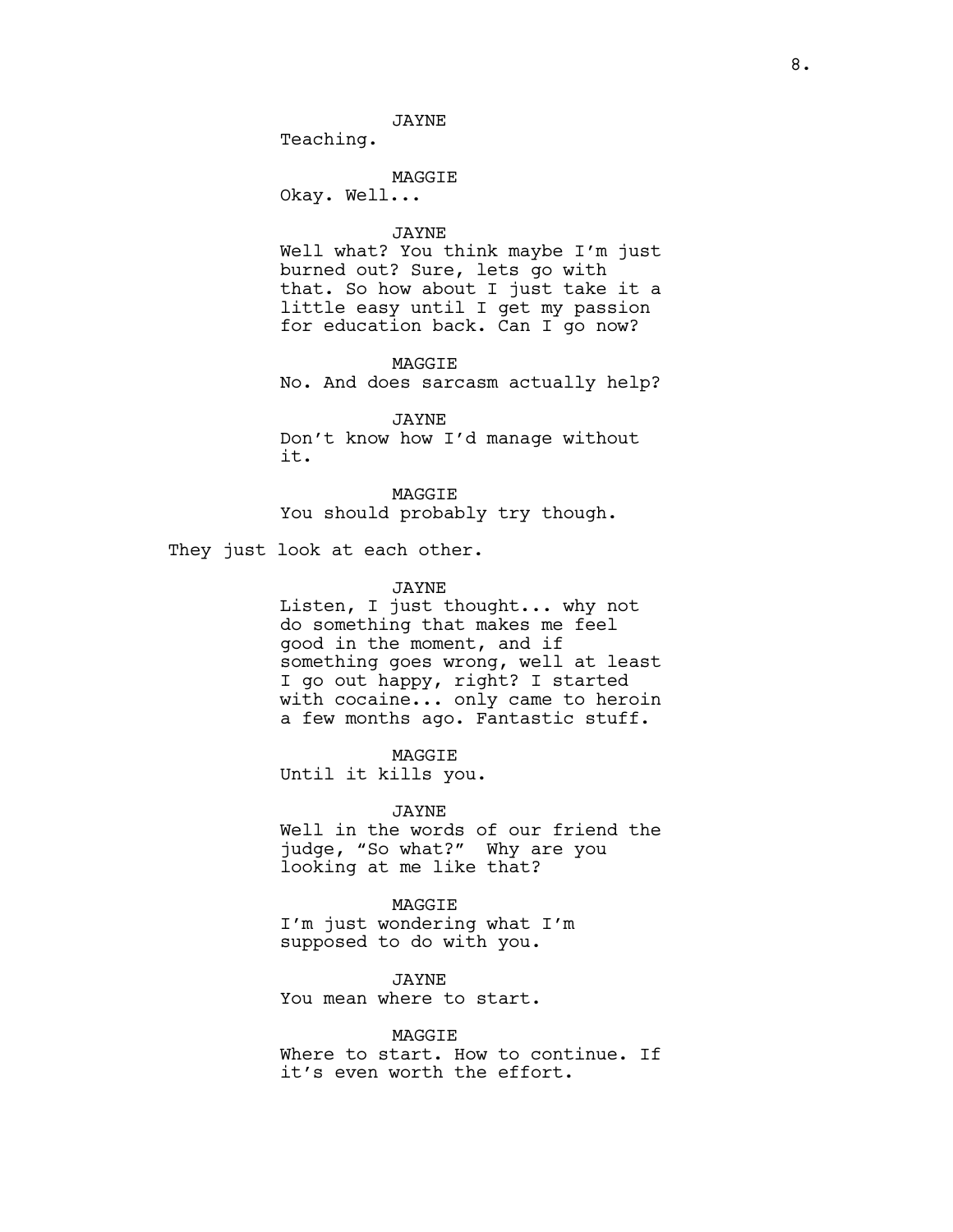JAYNE Wow again. Do you mean that? You're wondering if I'm even worth the effort.

#### MAGGIE

Absolutely. I have a lot of patients who actually want my help.

#### JAYNE

All right. So why not tell that judge that I got the message, that I'll control myself from now on, and then I can get the hell out of here.

### MAGGIE

Let's not rush it. Maybe you've just annoyed me.

### JAYNE

What?

MAGGIE

It might be possible that your drug use is actually to dull some kind of deep pain.

#### JAYNE

Deep pain. Not just pain. Deep pain.

#### MAGGIE

Possibly. And we should try to find out what that's about. I mean talking as a professional and not just someone who--

### JAYNE

I've annoyed.

### MAGGIE

Yes. As professional I have an obligation to get to the bottom of whatever is going on with you, and then determine an appropriate therapy.

### JAYNE

You mean if you can convince me that's what I want.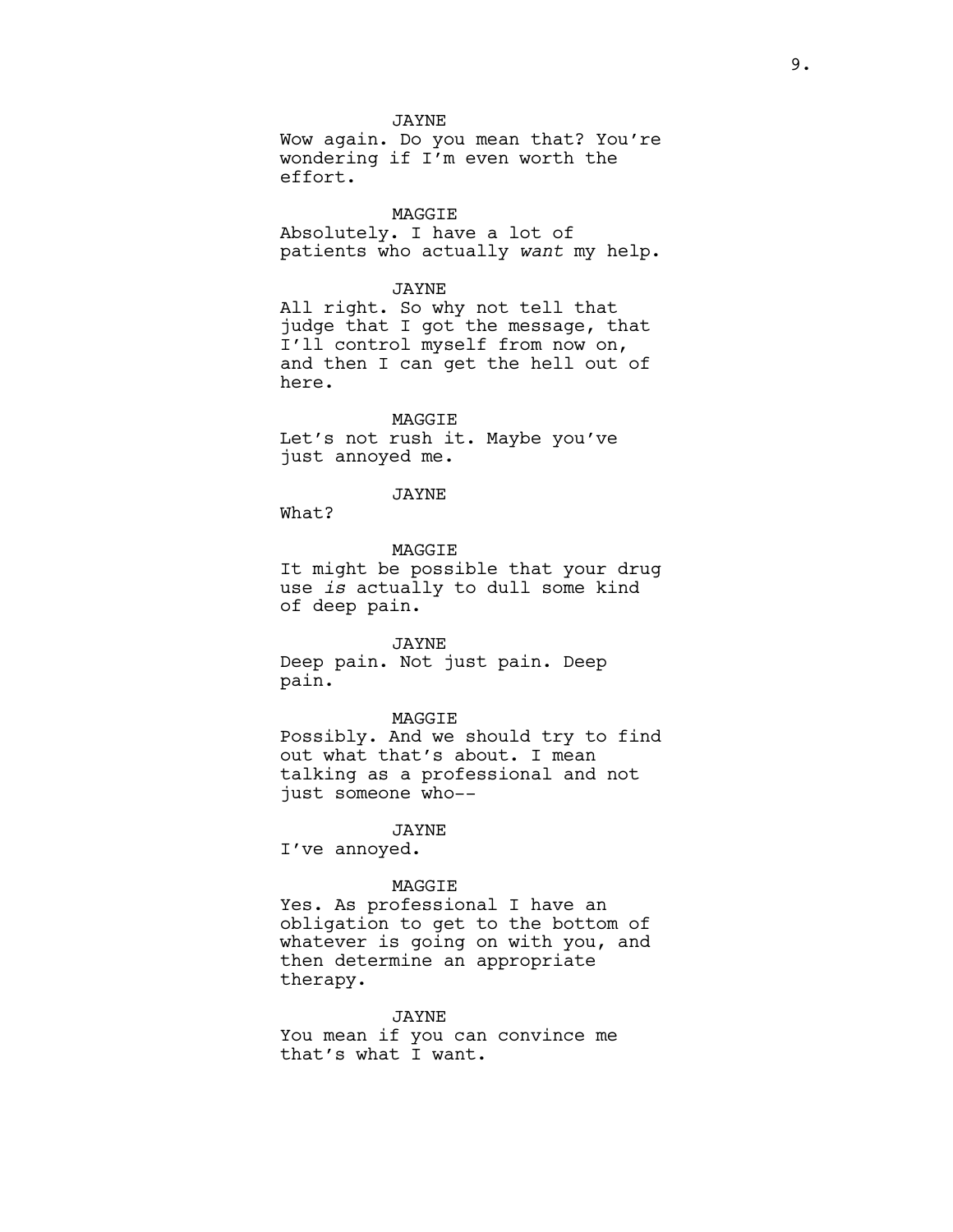MAGGIE

Perhaps you're not in any state to know what you actually want.

JAYNE Oh, you think I might be in denial.

### MAGGIE

Big time.

### JAYNE

"Big time." Aren't you supposed to avoid judgments like that?

MAGGIE

I've found it's better if I just speak my mind.

JAYNE Better for whom?

### MAGGIE

Me. And for you as well, if you're up to it.

JAYNE Hmm. Okay. This might get interesting then.

MAGGIE Because I'll be speaking my mind?

### JAYNE

Because we both will. And what's wrong with denial by the way?

MAGGIE

Well it could be preventing you from seeing how you actually want to live the rest of your life.

JAYNE Or if I even do. I mean--

### MAGGIE

I know what you meant. Do you have serious thoughts about suicide?

JAYNE Are there any other kind?

MAGGIE (to herself) Great.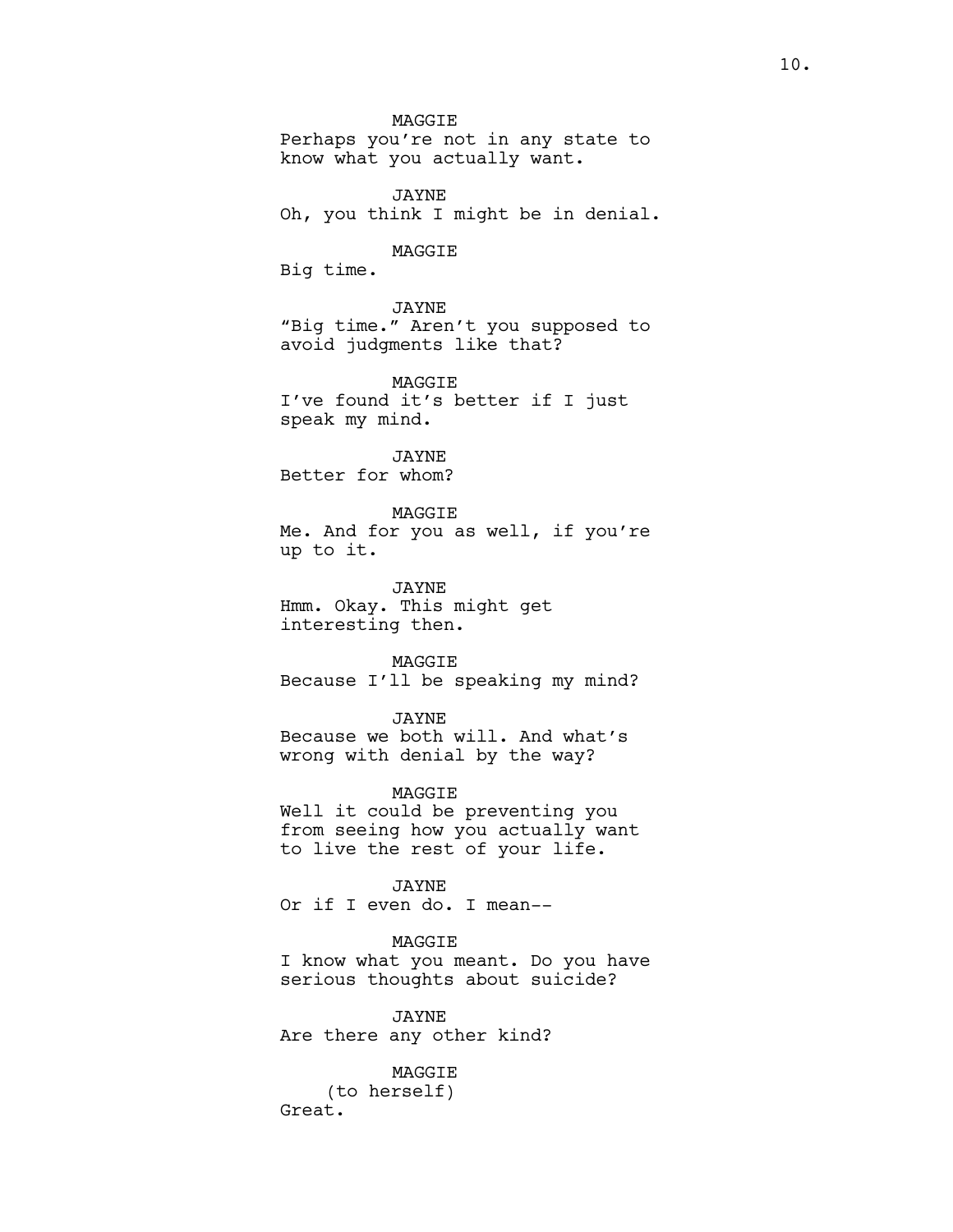JAYNE What about your other patients? You know, the ones who really need your help. MAGGIE Need and want my help. I think you just need it. Jayne just looks at her. MAGGIE (CONT'D) Something wrong? JAYNE You were a user. MAGGIE I'm sorry? JAYNE Don't worry. It'll be our little secret. **MAGGTE** Wait a minute. You can't just-- JAYNE No you had a serious drug "problem." That's why you're having such a hard time coming to grips with what I do. MAGGIE Listen, we're not here to talk about me or what you think you know about-- JAYNE There's no way a person with that kind of history could understand how something that she, i.e. you, painfully grappled with could have so little impact on me! MAGGIE Fuck it. Maggie stands. Throws her note pad down on her chair. MAGGIE (CONT'D) I think we need a break.

Maggie leaves.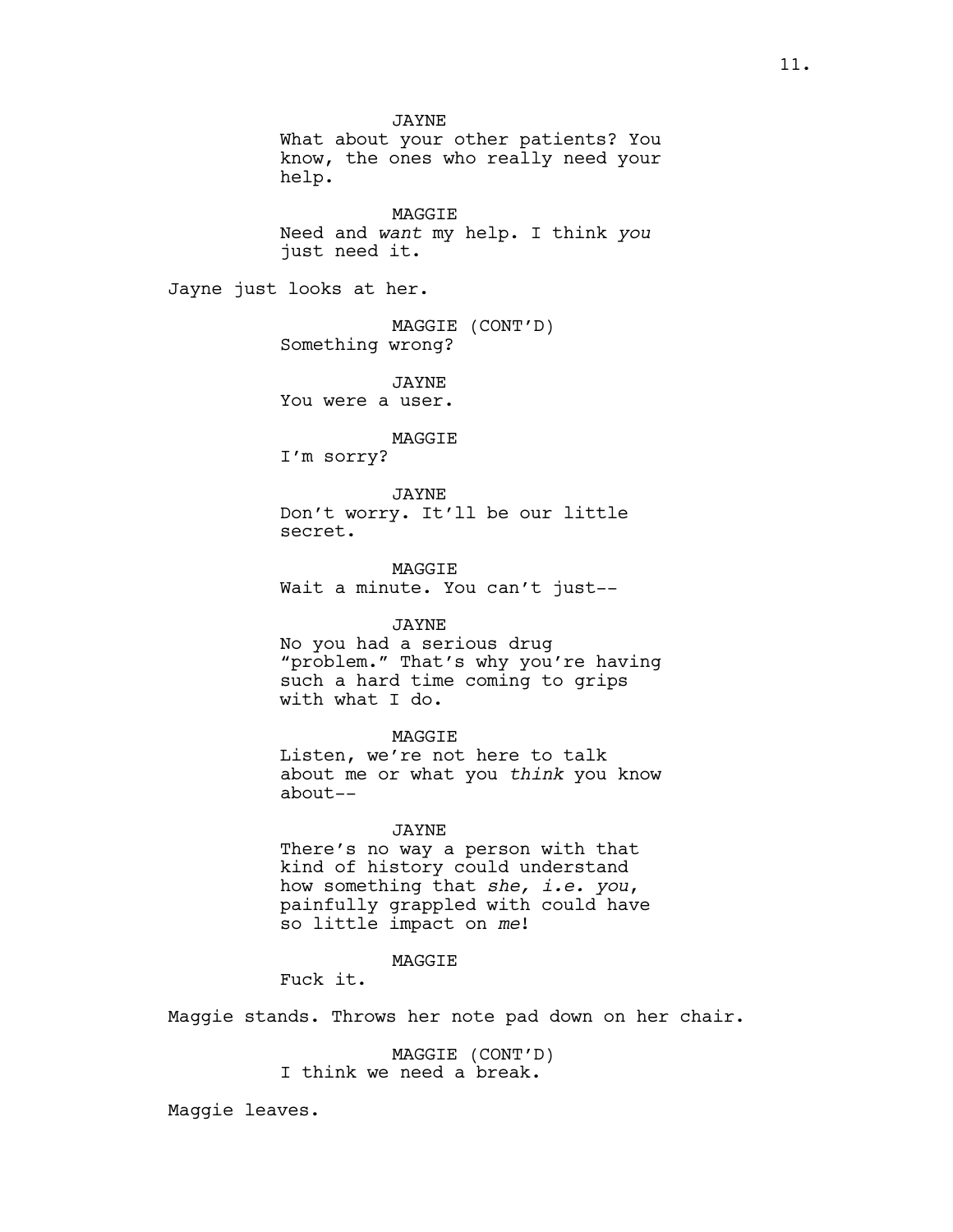Okay...

Jayne stands. Stretches. Takes a joint out of her pocket. Lights it up. Takes a deep drag or two. Picks up the judges' report from inside Maggie's note pad. Reads and reacts.

Maggie comes back in.

JAYNE (CONT'D) Oh-oh. (off the joint) Caught in the act...

MAGGIE (taking her notebook back) Put that out, okay.

JAYNE

Sure...

She does.

MAGGIE Where'd you get that?

JAYNE I smuggled it in. Do you believe me?

MAGGIE No. How about sitting down again.

Jayne just looks at her.

MAGGIE (CONT'D) Come on. Sit.

Jayne smiles.

MAGGIE (CONT'D)

Sit.

Jayne sits

MAGGIE (CONT'D) So... Are you ready to tell me what actually happened to your husband?

JAYNE Are you ready to tell me why you want to know?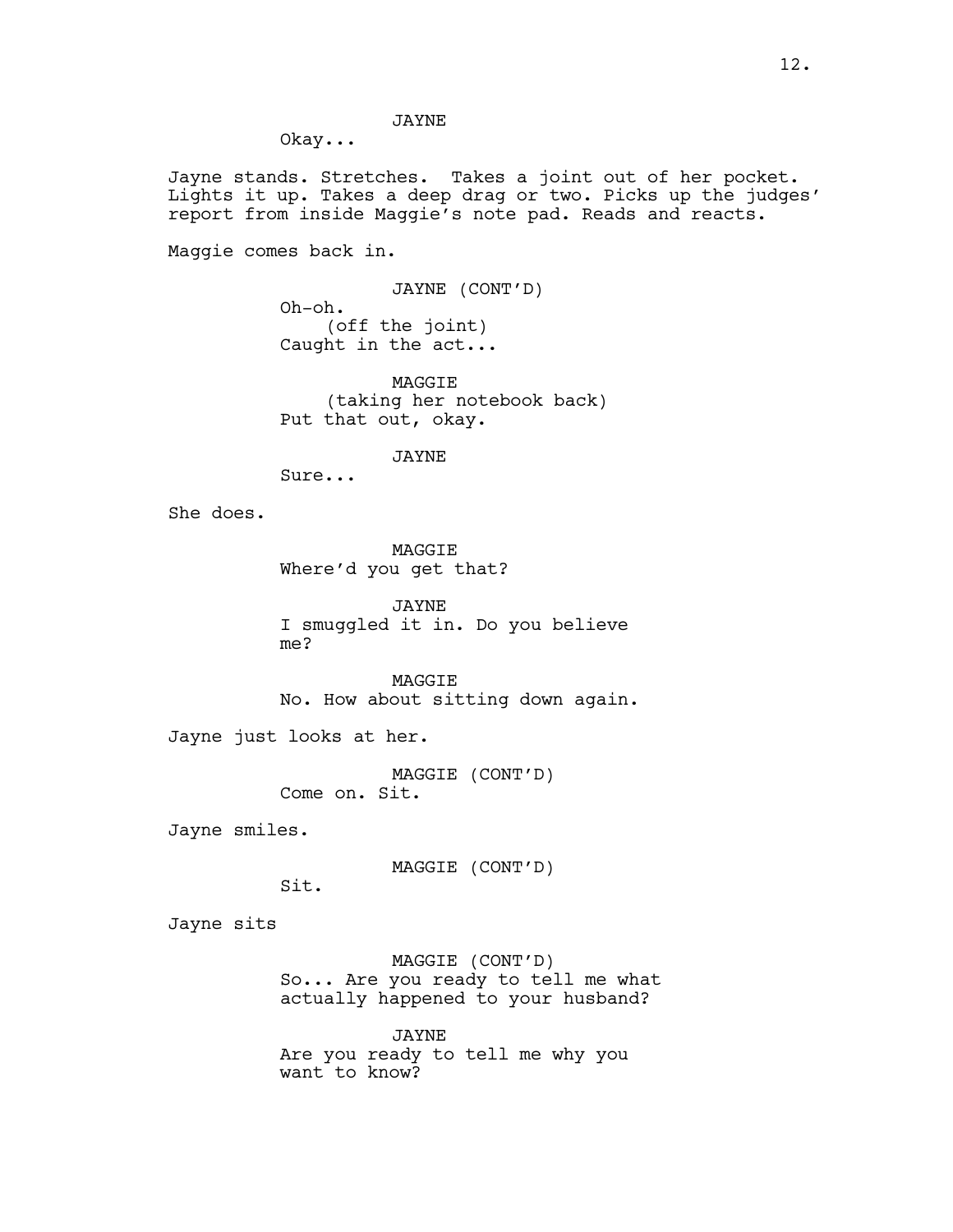Do we?

MAGGIE Maybe you weren't listening closely enough when the judge sentenced you.

#### JAYNE

That's possible. I was pretty distracted. That courtroom was a very colourful place. Full of gang bangers and crack whores. And that judge all made up like she was going on a date.

MAGGIE I don't like that term.

JAYNE

What? Date?

MAGGIE (off her look) Crack whores.

JAYNE

Oh. Well that's how they describe themselves.

### MAGGIE

All the more reason why no one else should. Anyway, the court ordered you to stay here until I said you were fit to leave. If you decide to ignore that order, I'm almost certain they'll put you in jail.

### JAYNE

Why did you ask me if it was an allegory? You know, when I told you I'd lost my husband in a forest. Did you think I was going to tell you he was taken away by elves? (off her look) You should have asked if it was a metaphor... The dense forest representing his dark and troubled soul.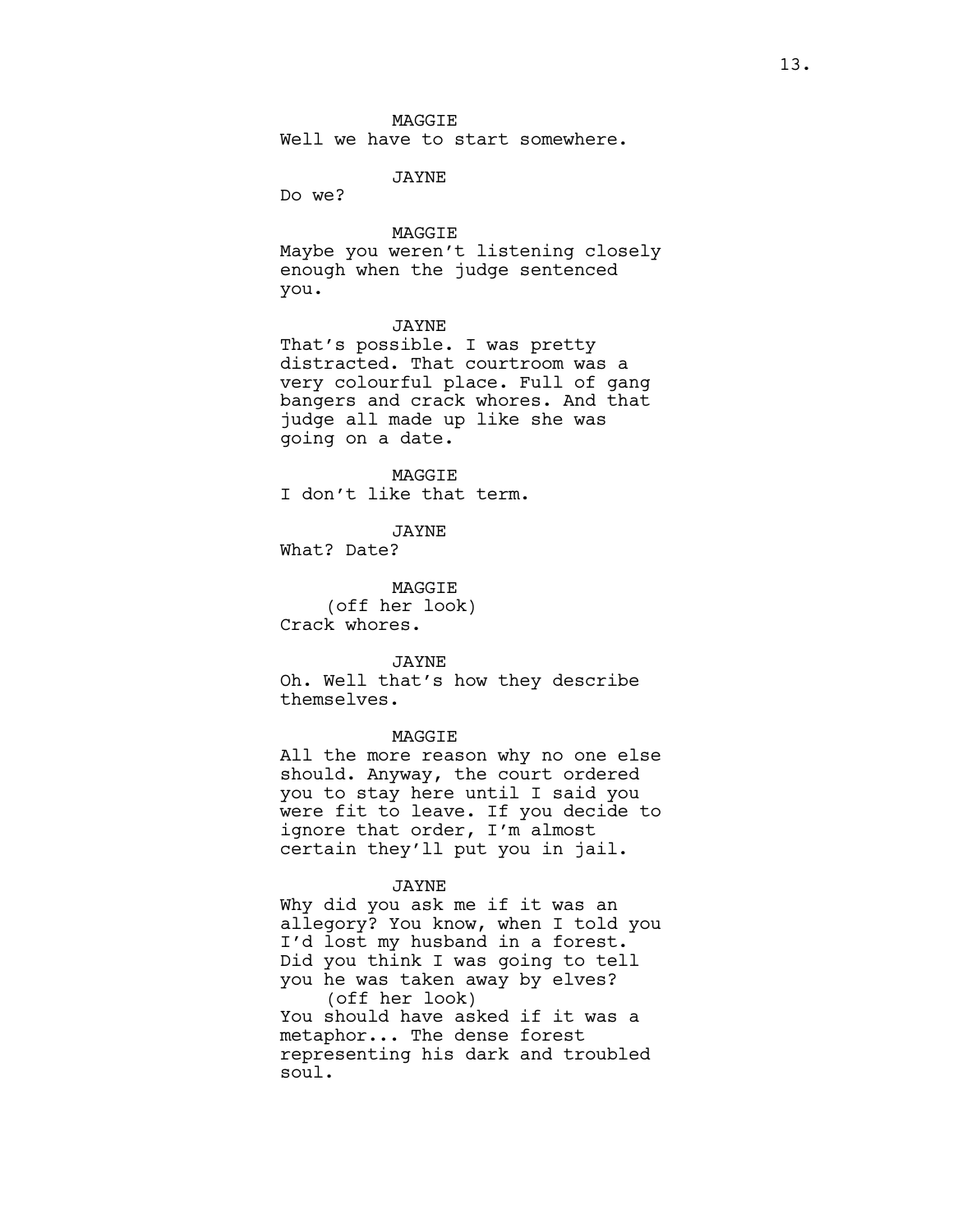MAGGIE

Does it?

JAYNE Yes. He had a very difficult but occasionally inspiring relationship with the world.

**MAGGTE** Had. So he is dead then.

JAYNE Yes. Like I said.

**MAGGTE** 

You said lost.

Jayne takes her arm out of the sling. Stretches it.

### JAYNE

You should have known I meant dead. I guess all that training dulled your appreciation for the obvious. Where were you trained, by the way?

MAGGIE

All over the place. But most of what I learned, I learned right here. From dealing with people like you.

JAYNE

People like me.

MAGGIE People with serious addiction problems. What did your husband do?

### JAYNE

You mean to me? Oh... you mean for a living. I thought I might have let slip that he was an abusive drunk.

### MAGGIE

Was he?

### JAYNE

If only. That would explain so much, wouldn't it? And you must have a standard response for women who've been through that kind of hell.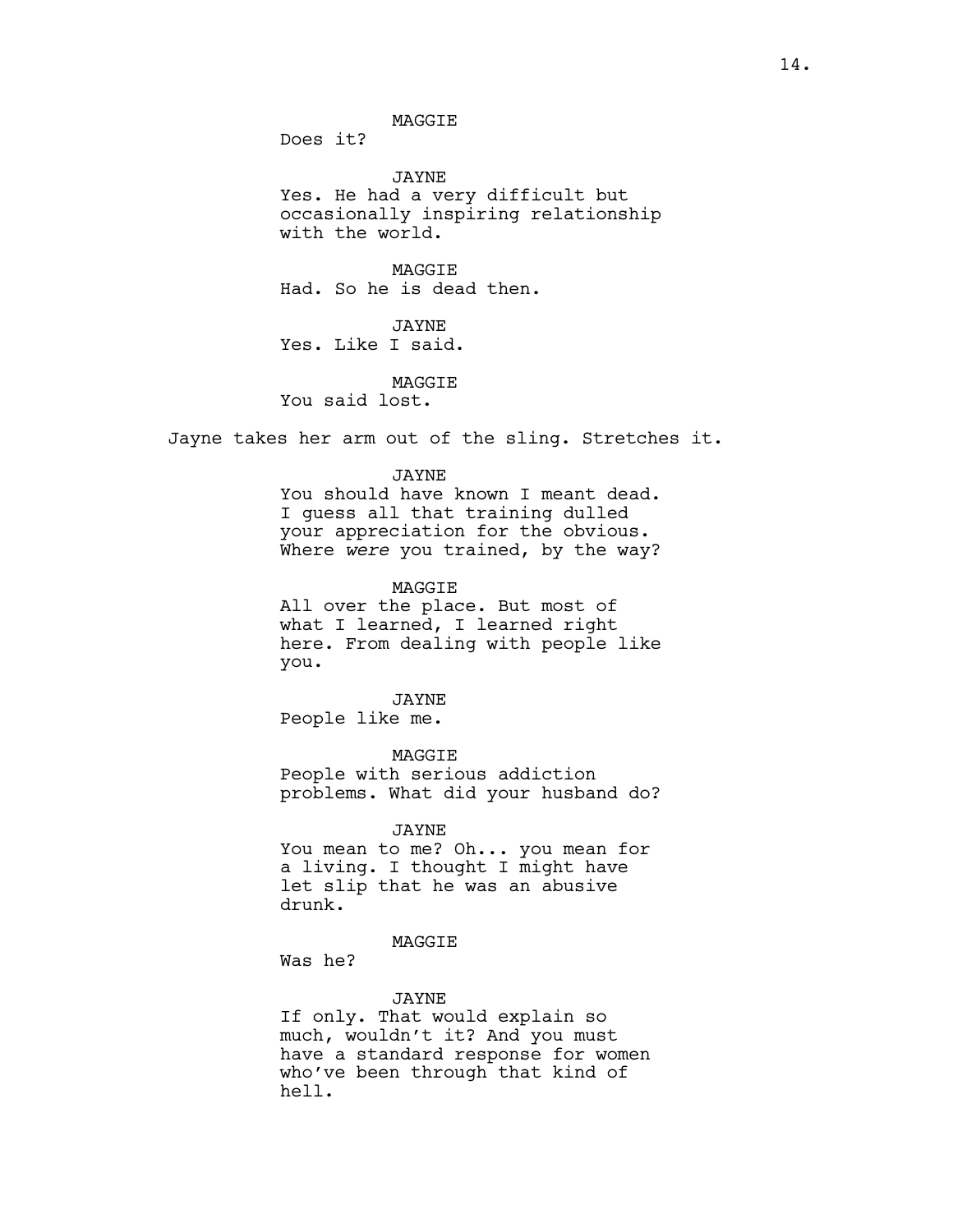MAGGIE I used to. Before my appreciation for the obvious got dulled.

# JAYNE

He was a "novelist." Fairly well known. Not as well known as he figured he should be, but he had his fans. There's a lot of overwrought emotional crap in his work, but they appeal to--

MAGGIE

People who like emotional crap?

JAYNE Well that's my take.

### MAGGIE

(nods) Your brother and his family... Are you close to them?

JAYNE

Not anymore.

MAGGIE Something happened?

JAYNE

Yes.

MAGGIE Do you want to talk about it?

JAYNE I don't know yet. I think I'd like to ask you a few questions first. It'll a lot easier for me to talk to someone I know.

MAGGIE So these questions are personal.

JAYNE Relax. I'll make them simple. How old are you?

MAGGIE I'll be forty-five in a week.

JAYNE You look younger. Not a lot younger but every bit helps.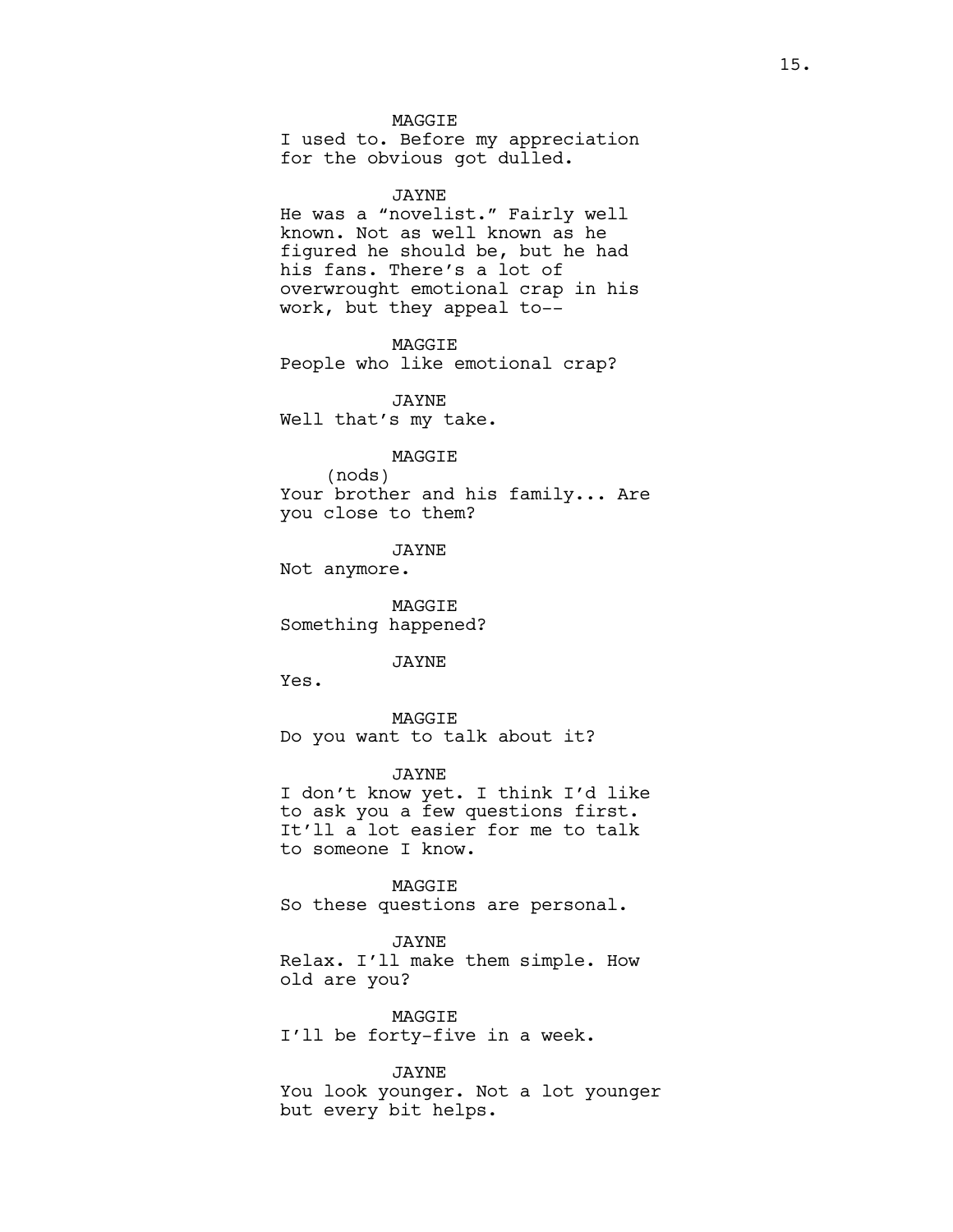Helps what?

### JAYNE

Helps you compete. My husband liked to fuck his fans. Well they were actually his creative writing students.

# MAGGIE

Were you one of them?

## JAYNE

God, no. Getting involved with your professor. I avoided that cliche. I mean I could have been if I'd had any interest in writing, I guess. He was a friend of my father's.

### MAGGIE That's kind of a cliche too.

JAYNE Yeah, I guess it is. Are you married?

#### MAGGIE

No.

### JAYNE Were you ever?

MAGGIE

No.

JAYNE

# Friends?

MAGGIE

A few.

### JAYNE Other shrinks?

MAGGIE One of them.

JAYNE Man or woman?

MAGGIE

Woman.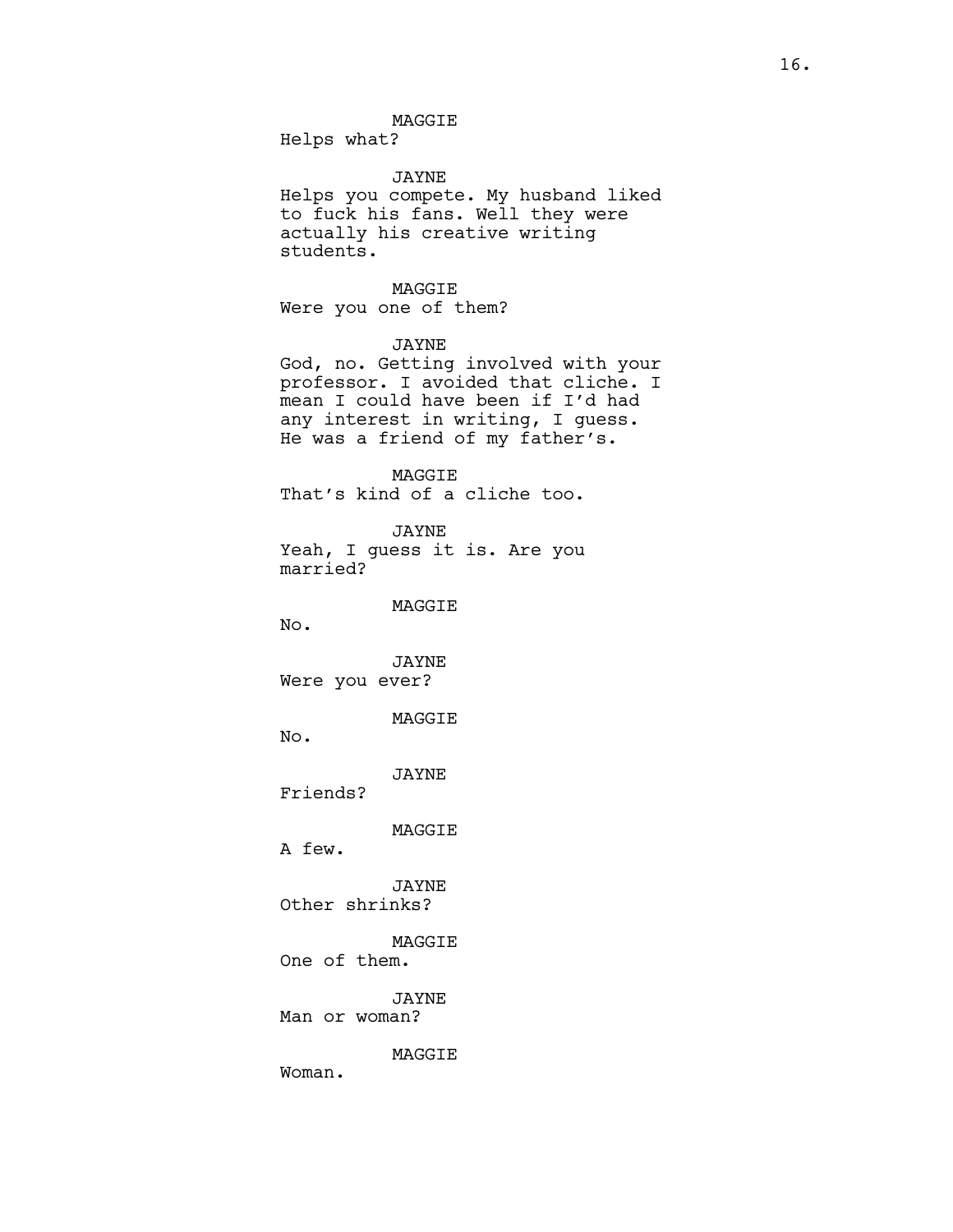JAYNE Is she your lover?

MAGGIE

No.

JAYNE Do you have a lover?

MAGGIE

Do you?

JAYNE Aren't I still asking the questions?

MAGGIE How about we take turns?

JAYNE I guess that's fair. Go ahead.

MAGGIE What happened between you and your brother's family?

JAYNE They kept trying to get involved in my life. I kept telling them to fuck off. And then one day they did. What about your family?

MAGGIE I was an orphan.

JAYNE

No shit.

### MAGGIE

Absolutely no shit. In what way were they trying to get involved?

### JAYNE

The way a family usually does. They tried very hard to keep me close. To make me care more than I wanted to care.

MAGGIE

Care about them?

JAYNE About everything. The worst was the

way they tried to make me happy. (MORE)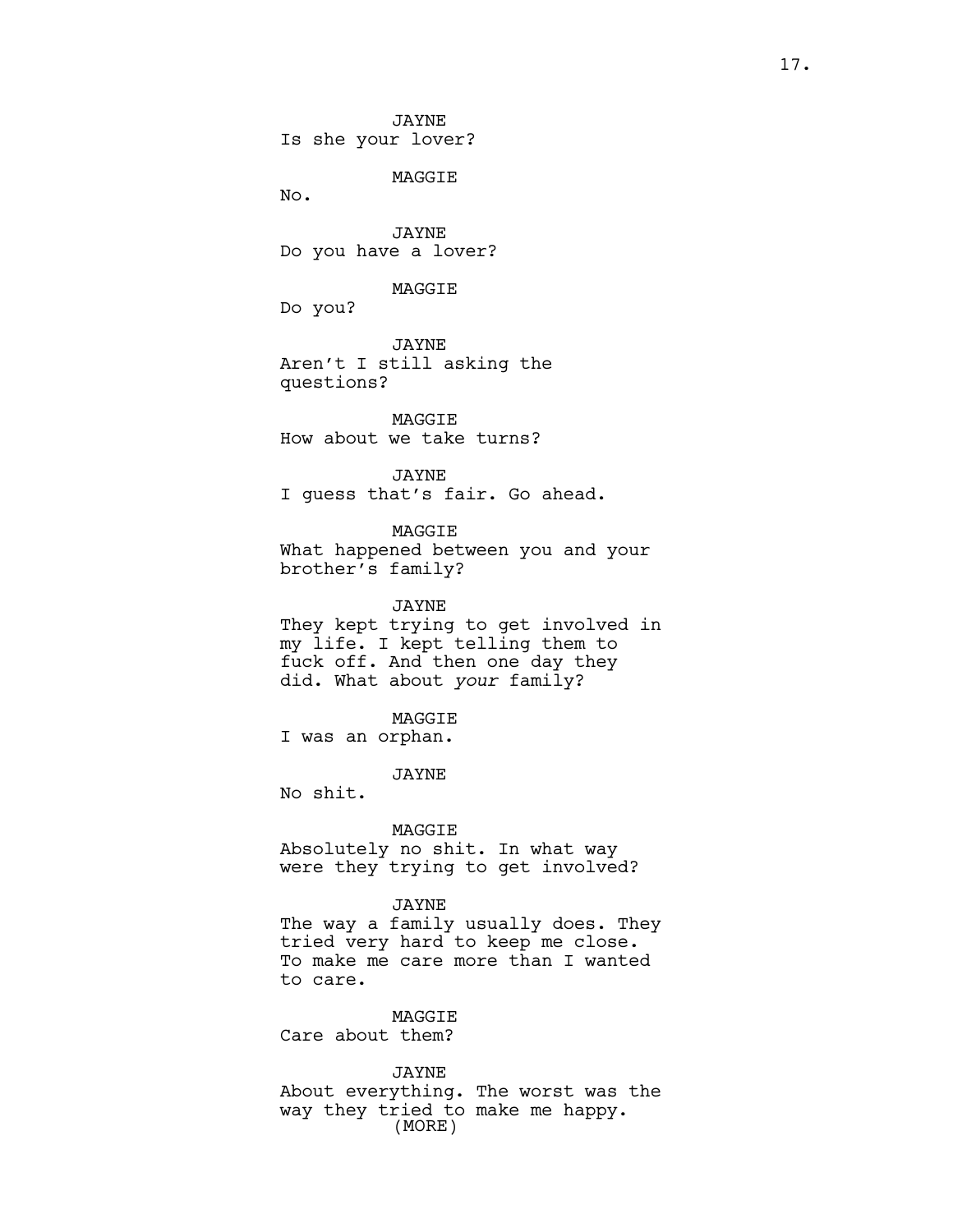I mean make me happier than I felt like being. Do you understand what I mean by "happier than I felt like being"?

MAGGIE Yes. And that might be something I can help you with.

JAYNE You mean if I wanted your help.

MAGGIE You don't want to experience happiness?

### JAYNE

Not if it's forced on me. I'd rather just stumble on it if it's out there somewhere. How long were you on heroin?

### MAGGIE

I'm sorry?

JAYNE It was my turn, wasn't it?

Maggie just looks at her.

JAYNE (CONT'D) I've been researching you since the first time we met.

### MAGGIE

Why?

JAYNE I think it was the way you looked at me then. Like you already knew who I was.

**MAGGTE** You determined that in the short time we were together... even in your druggy haze.

JAYNE

Well you pissed me off for some reason. I mean enough for me to see what I could find out about you.

(MORE)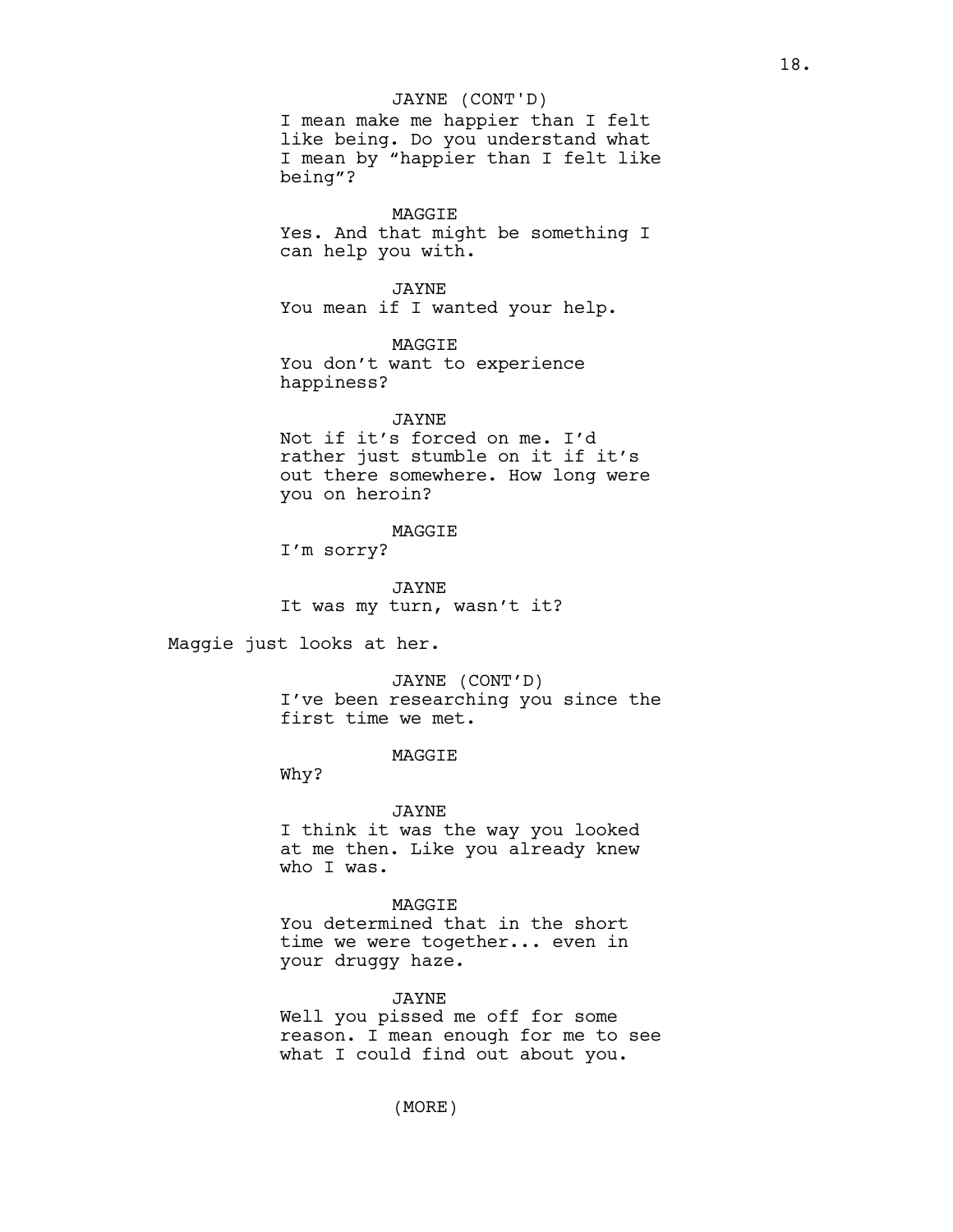You were busted when you were in your teens.

MAGGIE Thee's no way you could have--

JAYNE

Twice. You spent six months in juvenile detention.

MAGGIE Those court records are sealed.

JAYNE

Sure. But some of the newspaper stories contained clues to who you were. You and your boyfriend... not just using but dealing to half your high school. Impressive.

**MAGGTE** 

That's an exaggeration.

JAYNE

So you just had a select clientele then? And there's some stuff about a number of break-ins...

#### MAGGIE

And you got all this on-line?

### JAYNE

I did a fair amount of research for my husband's over-heated novels. I got good at picking through--

#### MAGGIE

Okay. And now that you know that I was a teenage druggie and a criminal, you feel justified in ignoring any advice I might give you.

JAYNE Not necessarily.

MAGGIE Then what's the point of--

JAYNE I just think it's better if we get real. By the way, nice work in getting all the way from that to... (gesturing around) (MORE)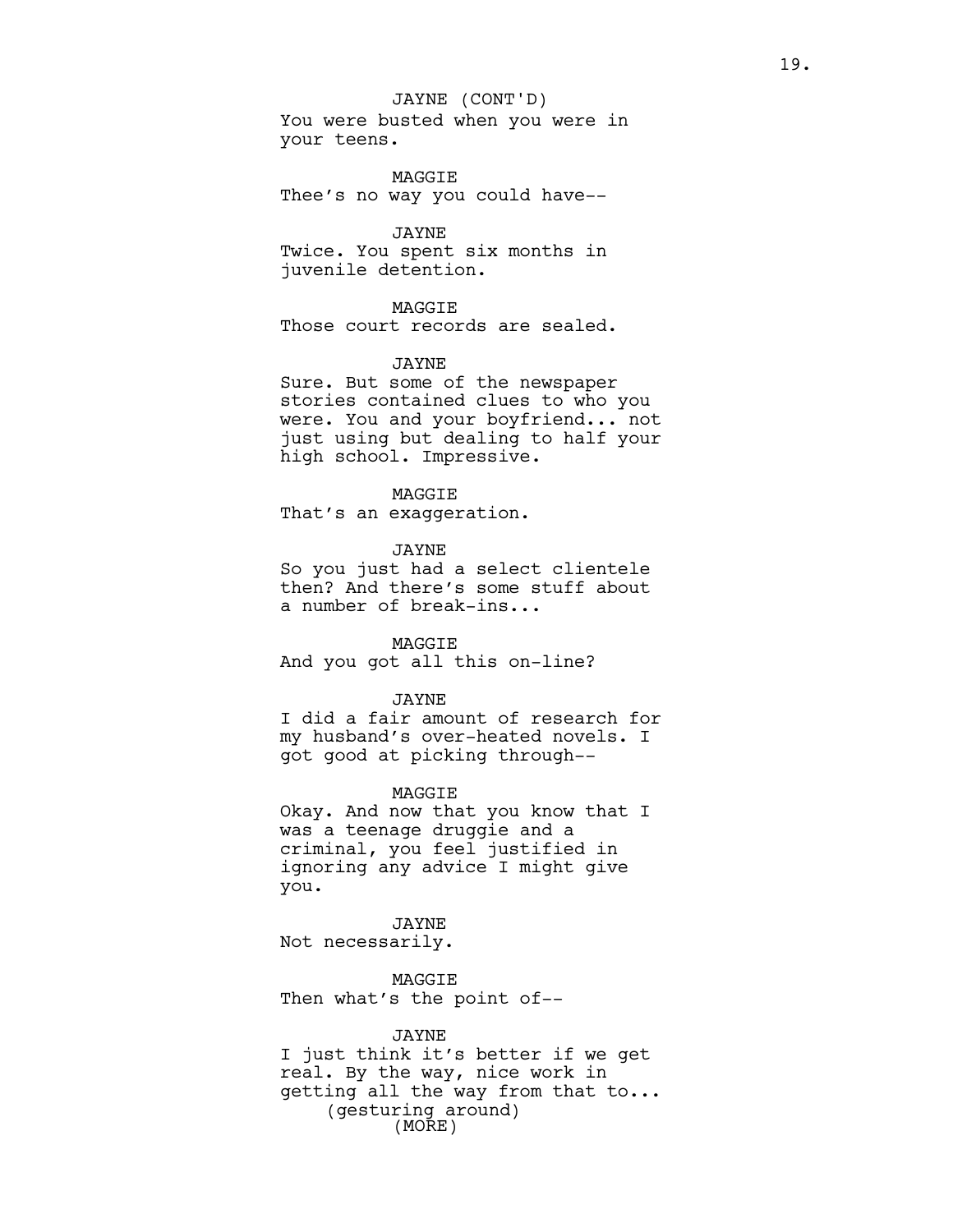...this. I spent the last few years of my teaching career as a guidance counsellor, and none of the "troubled" kids I saw, got themselves anywhere close to where you are now.

#### MAGGIE

And you know that for sure.

#### JAYNE

I used my researching skills to keep track of them. With some it was very easy. You just had to watch the news. That young fellow who killed his ex-girlfriend because his current girlfriend told him to... You hear about him?

### MAGGIE

I... think so.

### JAYNE

He was one of mine. I was trying to arrange a study programme for him at the time. I should have just said, "Be careful who you date.

#### MAGGIE

Good advice for everyone that age.

#### JAYNE

Is that your way of telling me it was some guy who got you into drugs and crime?

#### MAGGIE

Yeah.

JAYNE Some guy you loved.

MAGGIE Absolutely. He was my world.

JAYNE And he was an asshole.

MAGGIE He was an... unsettled young man.

JAYNE And an asshole. I came across a lot of unsettled young men. (MORE)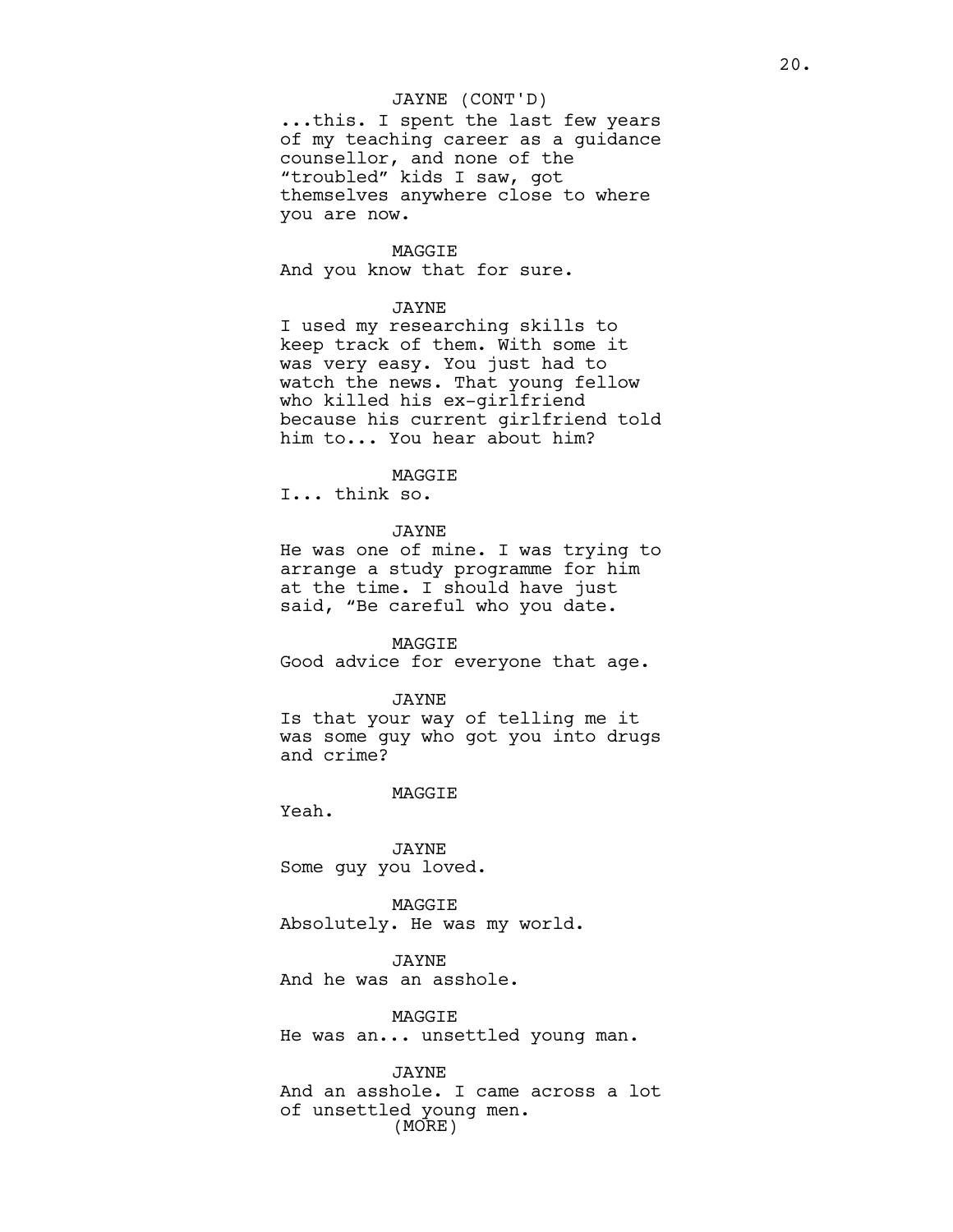Most of them didn't try to drag anyone else down with them. Where is he now? If you don't know, I could maybe find out what happened to him for you?

#### MAGGIE

I'm more interested in finding out what happened to your husband. (off her look) You said you wanted to get real. I'm up for that.

JAYNE You mean it might help.

### MAGGIE

Well maybe you'd benefit by telling--

JAYNE I meant it might help you.

MAGGIE We're not here to help me. You have to get that straight or--

# JAYNE

I think it will work best if these little chats are mutually beneficial. That's really all I'm getting at. (off her look) I killed him. (off her look) I pushed him into a quarry. They still haven't found his body. (off her look) I mean that water is pretty deep. I know that because I used to swim there when I was teenager. I liked to swim a lot when I was in my teens. You know, instead of shooting heroin. (off her look) You going to leave again?

MAGGIE Why did you do that?

JAYNE Swimming? It just made me feel good.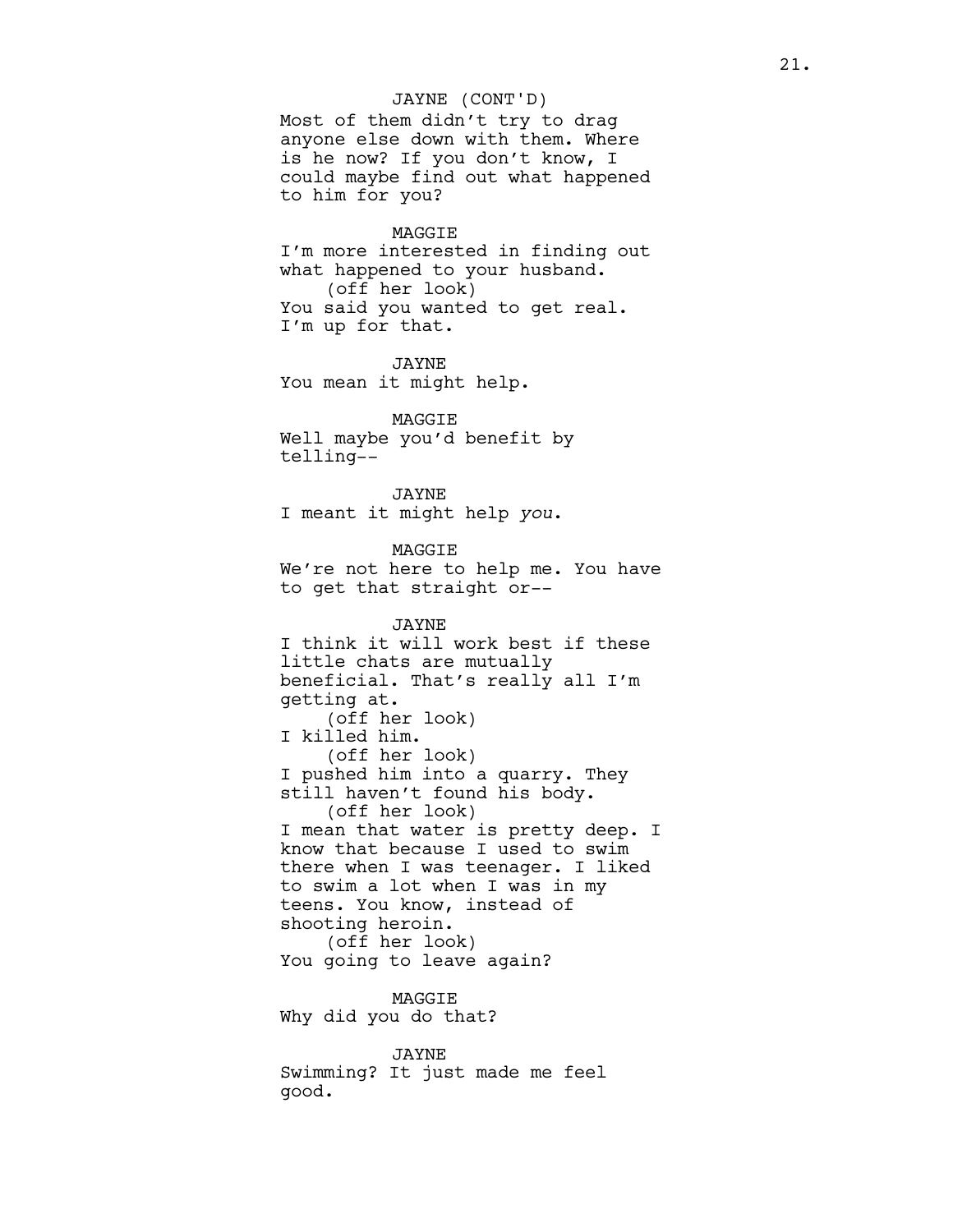MAGGIE I meant why did you kill him?

JAYNE Oh. Same answer.

MAGGIE You thought it would make you feel good.

JAYNE

Yes.

MAGGIE And did it?

JAYNE

For awhile.

MAGGIE

And then?

JAYNE

Well they weren't all bad times. Some of the good things about him started to come back to me.

MAGGIE And you began to feel... guilty?

JAYNE Well guilty is probably too strong a word. He had it coming.

MAGGIE

Because?

JAYNE He did a very bad thing.

MAGGIE

Do you want to tell me what that was?

JAYNE

Not without getting a little wasted first.

Jayne takes out a pill bottle. Pops a couple.

MAGGIE Jesus Christ. Where the hell did you get those?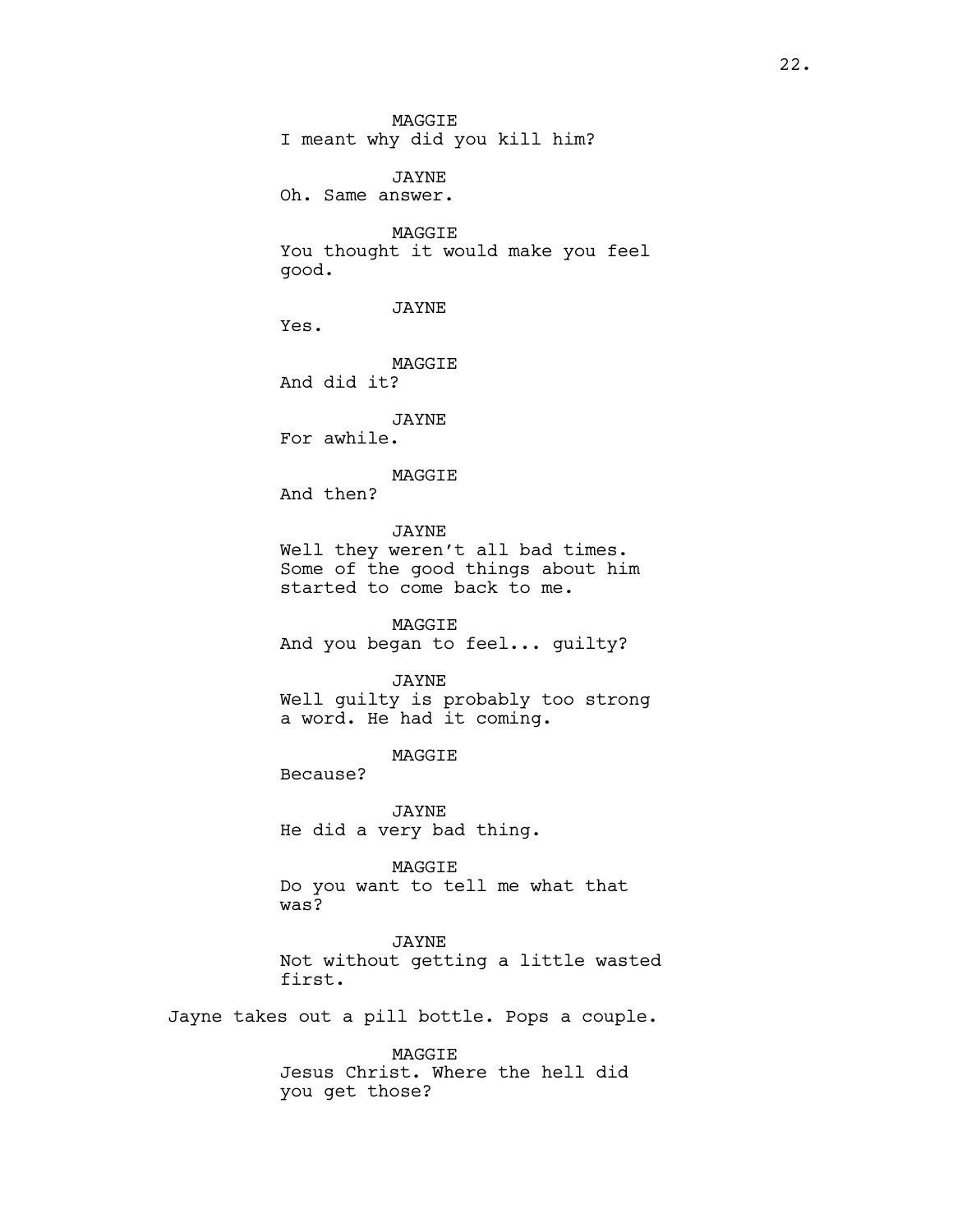I can't remember.

MAGGIE

Jayne. Listen to me. I don't know where the hell you think you are, but you can't get high in here every time you just feel like it.

JAYNE Well obviously that's not true.

Maggie grabs the bottle.

JAYNE (CONT'D)

Hey!

MAGGIE I need to know where you're getting this stuff. A little weed is one thing but--

JAYNE

Maggie. Let it go. It's not a big deal.

MAGGIE Jesus. Not a big-- And it's Margaret, okay.

JAYNE

I prefer Maggie. And what I was saying, is that your personal history with drugs has coloured your--

Next three speeches overlap

MAGGIE They don't help! They only disguise.

JAYNE Oh. You mean except for prescription drugs.

**MAGGTE** As a last resort. And under supervision.

JAYNE Supervision. Right. Look what you did when you were a kid is not what I'm doing now, okay. (MORE)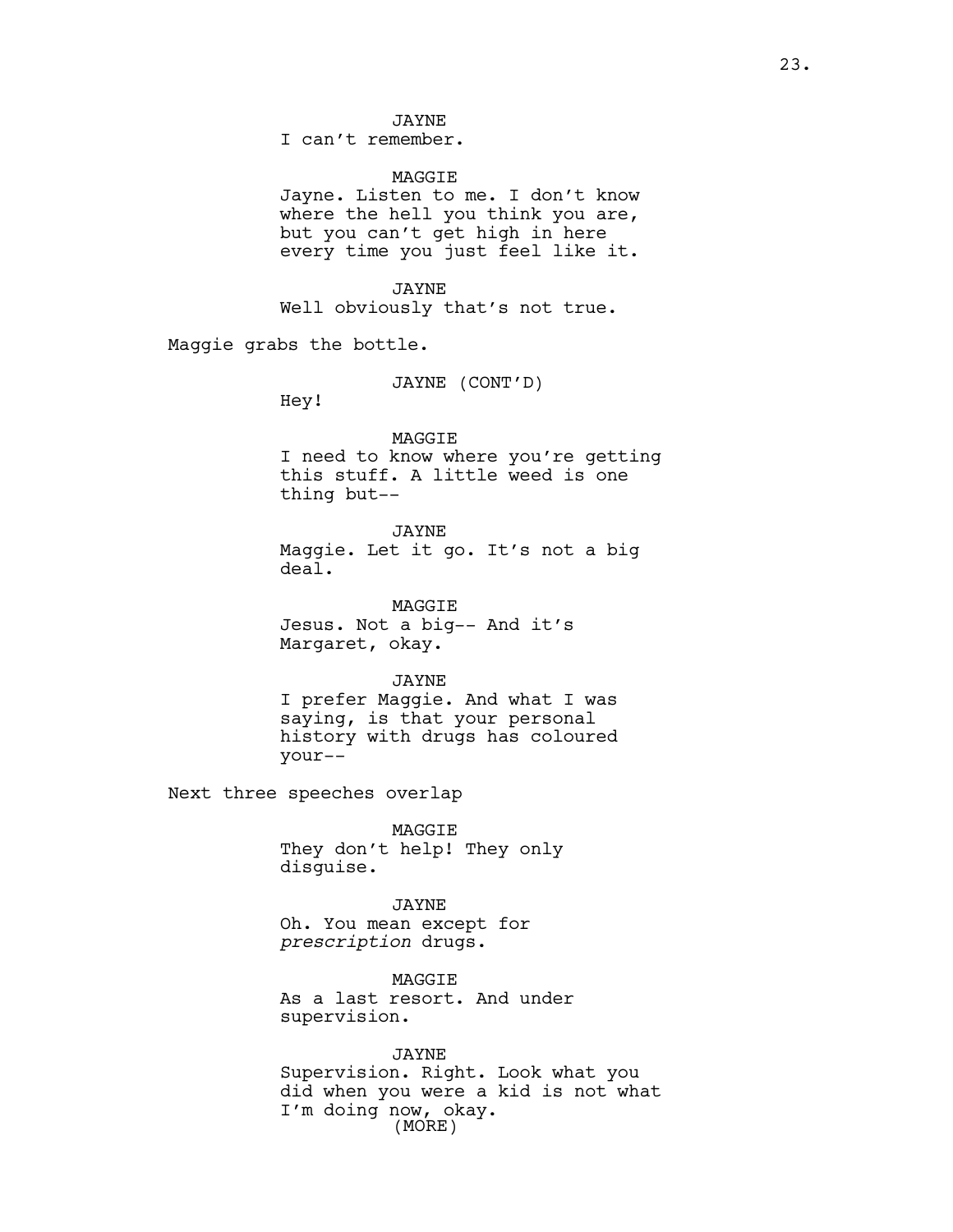All that stuff obviously messed you up. And you're still fighting it. That's okay. That's what you have to do, I guess. But you shouldn't let it close your mind to how it might help others. And if you can`t get your head around the possibility that narcotics are sometimes the only thing that--

Next four speeches overlap

MAGGIE Listen, why don't we just step back and--

JAYNE What? And what?

### MAGGIE

Leave the drug issue aside for awhile.

JAYNE Why? Do you feel like you're losing control of our...

Jayne stands. Wobbles. Sits on the couch.

JAYNE (CONT'D) Sorry. That might have been a little too much.

MAGGIE

Of what?

JAYNE Of whatever I was given.

MAGGIE Given by whom.

JAYNE Come on. Drop it. I'm not a snitch. And I'm definitely not going to cut off my... (looks at her) My husband killed our dog.

MAGGIE

He what?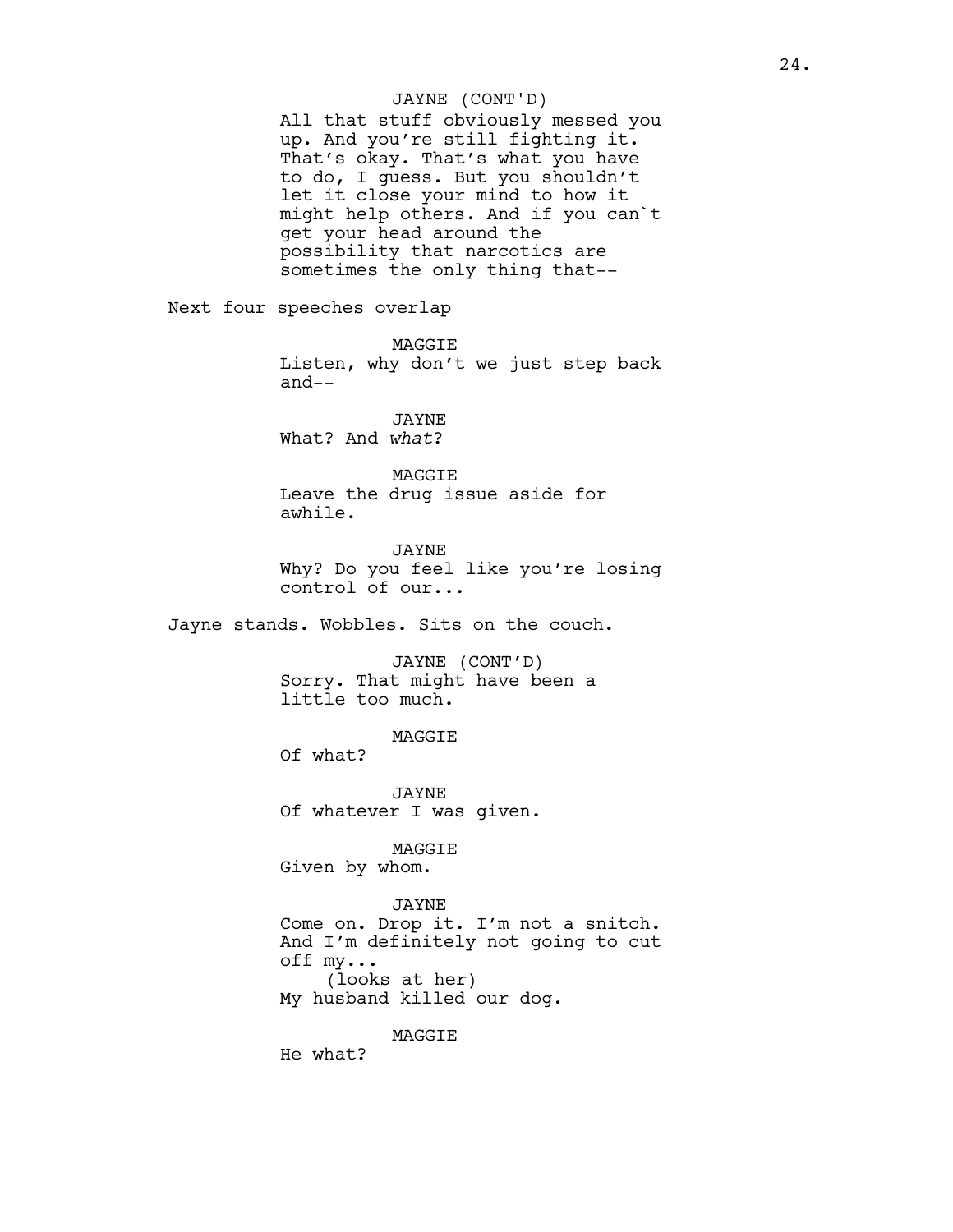He took our dog out on the lake with a storm approaching and waited too long before he started back in. The waves got to be too much before they reached shore, and the boat capsized. He hadn't bothered to put the life jacket I'd bought for Casey on and my precious little guy drowned.

### MAGGIE

Your dog.

#### JAYNE

Yeah. But my husband "miraculously" made it ashore. That's what they said. But he had a life jacket on so where's the fucking miracle in that. It was really just another case of him putting himself first.

### **MAGGTE**

You mean ahead of the dog.

#### JAYNE

Yeah yeah. "The dog." Like my husband was so much more important than him. Well not to me he wasn't. I tried for several years to forgive his arrogance and selfishness... And then one day I got tired of trying and pushed him into that quarry. I'm pretty sure I heard him break his neck as he bounced off the rocks on his way down, but I could have just been imagining that. I guess I was looking for something to feel extra good about.

(a look to Maggie) So? Do you think we should talk about that? Or maybe I should just be allowed to leave and get on with my life.

Maggie is thinking.

### MAGGIE

So you killed your husband because he was responsible for the death of your dog.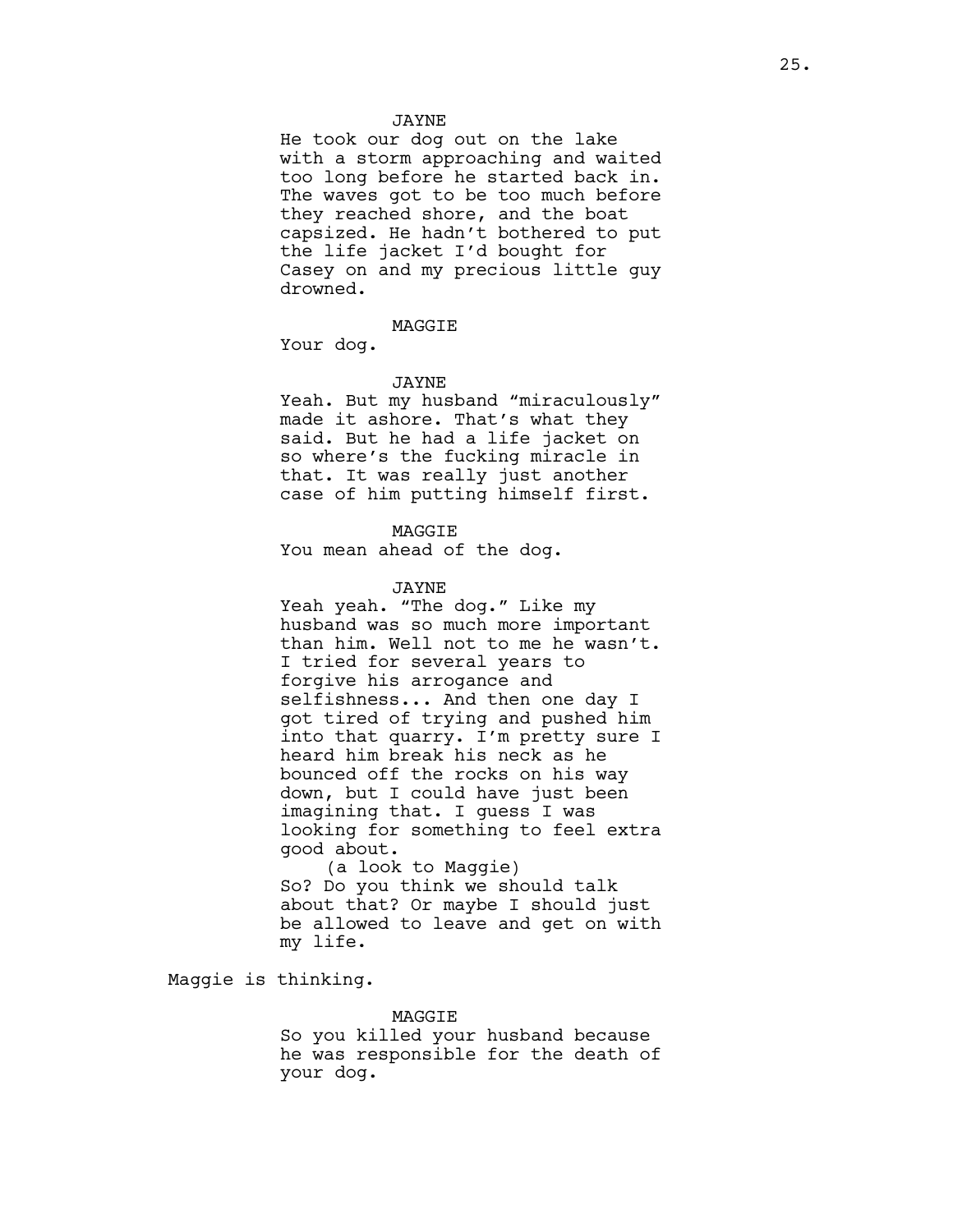That was the core reason. But his personality didn't help. And then there was all that crap he wrote.

MAGGIE

In his novels...

### JAYNE

In his novels. His letters to the editor. The notes he left on the fridge telling me what he wanted for dinner. "Baked chicken, skin off. Easy on the salt" I don't know why you're looking at me like that, and I'm not going to bother asking. No actually I get it. What kind of man could cause his wife to have such disdain for him? Okay, here he is in a nutshell. He was from a wealthy family. He went to private school. No one there liked him. Not even the other self-absorbed assholes. His novels were all juvenile sex fantasies with him as a powerful but sensitive alpha male and all the women he encountered as adoring love toys. He tried very hard to live like he was in one of those novels and for awhile so did I.

MAGGIE You were a love toy.

JAYNE An adoring love toy.

Maggie is making a note.

JAYNE (CONT'D)

Oh yeah, write that down. That's pure gold! Jesus! (finds her thought again) But... time destroys fantasy, thank God. And we were together long enough for the adoration to fade and eventually rot. Probably like it happened with you and your criminal boyfriend. He was older, right.

MAGGIE

Yes.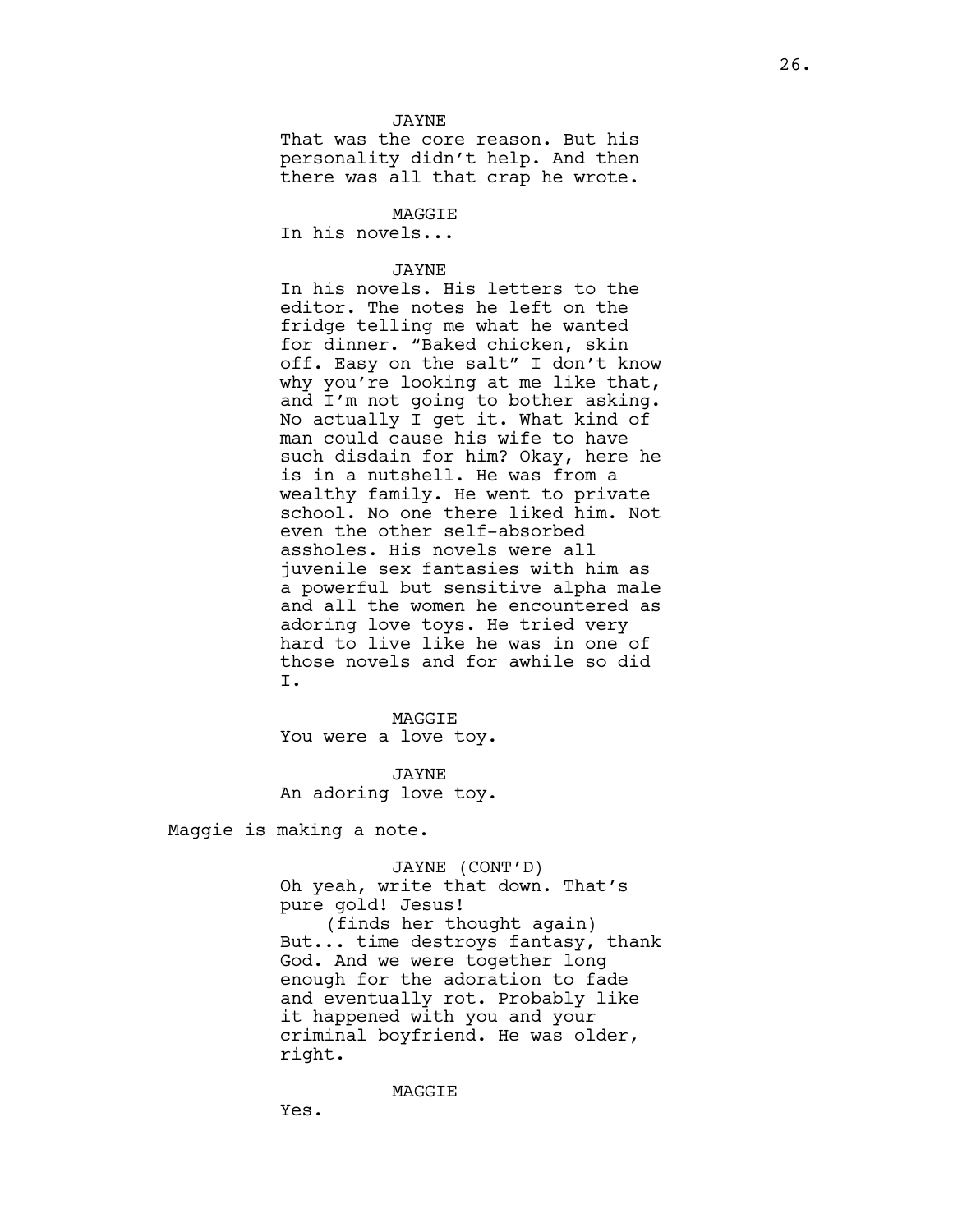JAYNE How much older.

MAGGIE Look I really don't want to--

JAYNE Just tell me for godsake!

MAGGIE Six years. Okay? He was twenty and I was-

JAYNE Fourteen? Jesus. What was wrong with you?

### MAGGIE I was worried about surviving. I was scared and alone-- But... this isn't about me so-

JAYNE No no. Friends share.

MAGGIE

Friends?

### JAYNE

You think it's going to be enough to keep treating me like a patient? You want to get to me. I have to get to you.

MAGGIE Get to me. Really.

JAYNE Yeah. Really.

MAGGIE

(smiles) All right. Well maybe when we've spent more time--

### JAYNE

Now. (looks at her) Now.

Maggie is thinking. Jayne is just watching her.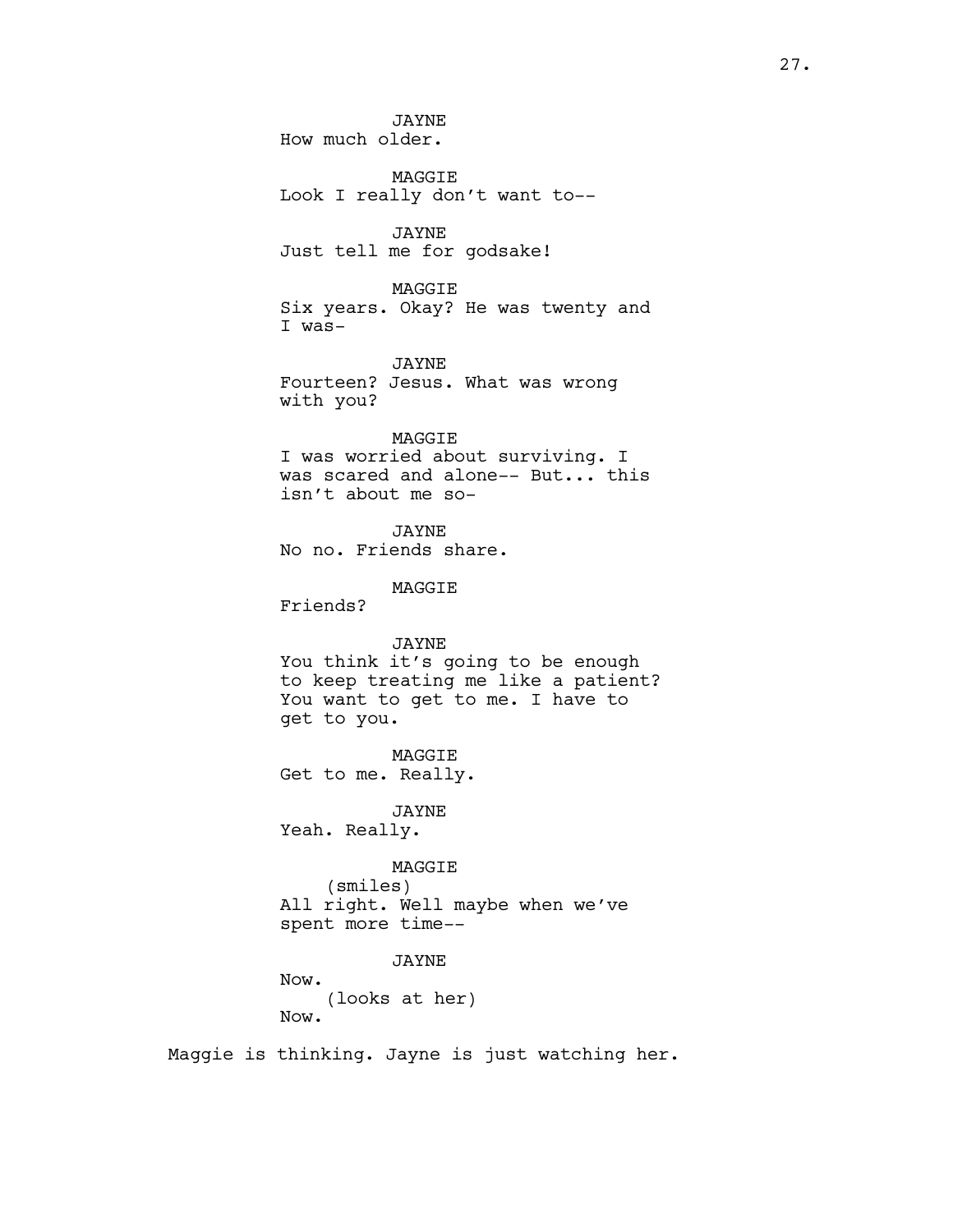JAYNE (CONT'D) Go ahead. Try to get it out. It might help.

#### MAGGIE

Who?

### JAYNE

Oh right. It has to help me, doesn't it. Because there's nothing wrong with you. Okay then, tell me all the ways you fucked up. People can learn a lot from other peoples' failures.

Anther stand off look between them. Then...

#### MAGGIE

I ran run away from every foster home they put me in. And when I was on the street I did a lot of illegal things. I spent six months in detention where I was beaten twice pretty severely. Robbie was a shithead, but I was more than a match for him.

### JAYNE

Really.

### MAGGIE

Oh yeah. I was a hard case for sure. Well that's what can happen to you when...

### JAYNE

When what?

### MAGGIE

When you get discarded. I had no one to answer to. No one to please. No mother at home expecting or hoping that I'd had a good day at school, that I'd learned something useful, that I was on my way to having a productive happy life.

#### JAYNE

None of your foster parents did that?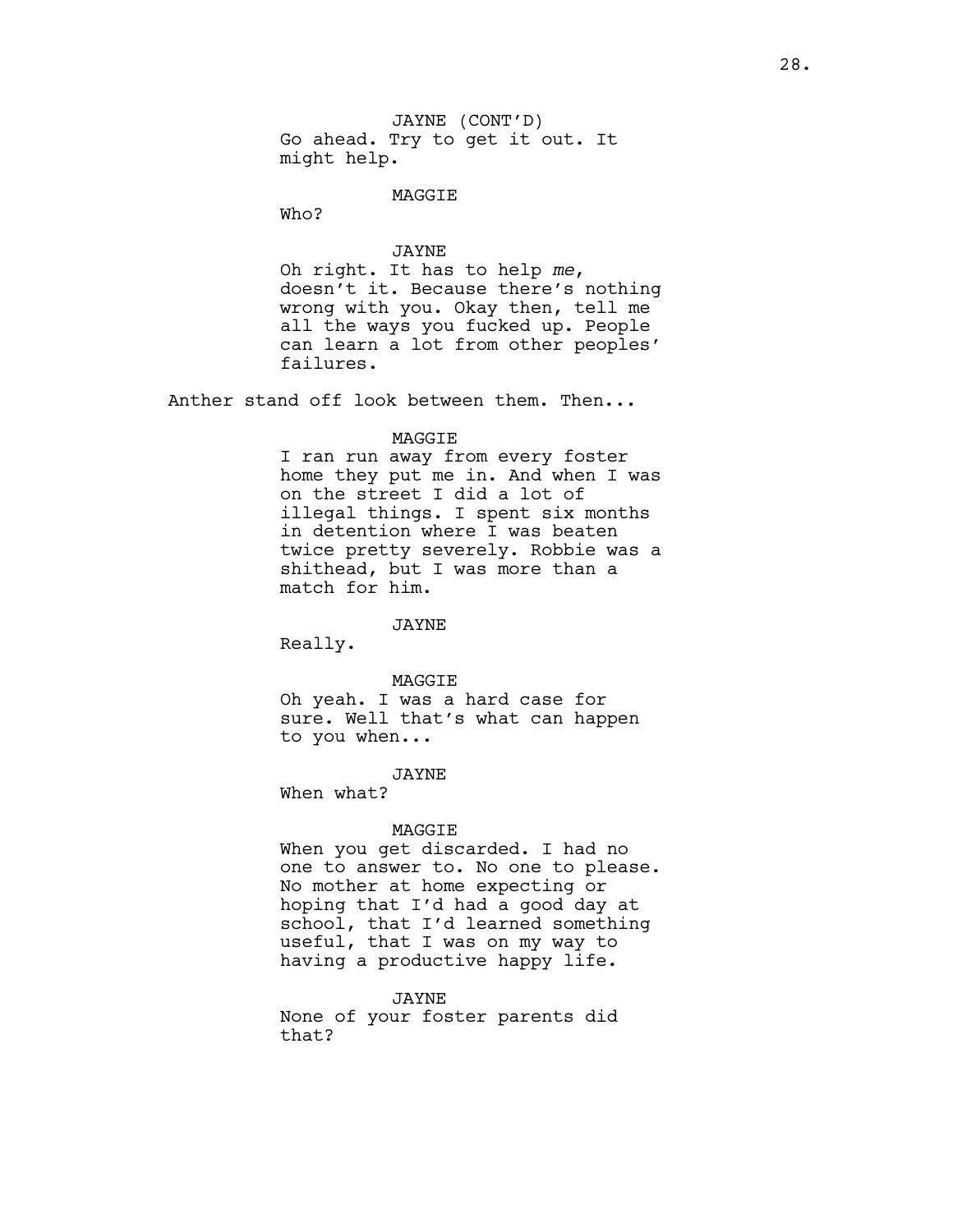### **MAGGTE**

One did. And she changed my life. There were few who were decent enough. They fed me and clothed me, but I needed more. A lot more. Did you really kill your husband?

#### JAYNE

Yes. How did that one foster mother change your life?

### MAGGIE

She made an effort. Was it really because he didn't save your dog?

### JAYNE

Like I said, it was a combination of things. What do you mean, she made an effort.

### **MAGGTE**

She talked to me. No one had ever done much of that before. And she taught me music. Piano. And we danced. I was with her until I finished high school. And every day there was music.

#### JAYNE

Do you still see her?

### **MAGGTE**

She died suddenly just after I finished med school. And it was a shock I had a hard time getting over. A year or so later, I relapsed.

### JAYNE

You started using again...

#### MAGGIE

It cost me my residency. And when I got clean it wasn't easy convincing the medical board to let me back in.

JAYNE Do you still think about her?

### MAGGIE

Of course I do. She was the only person in my life who truly cared about me. (MORE)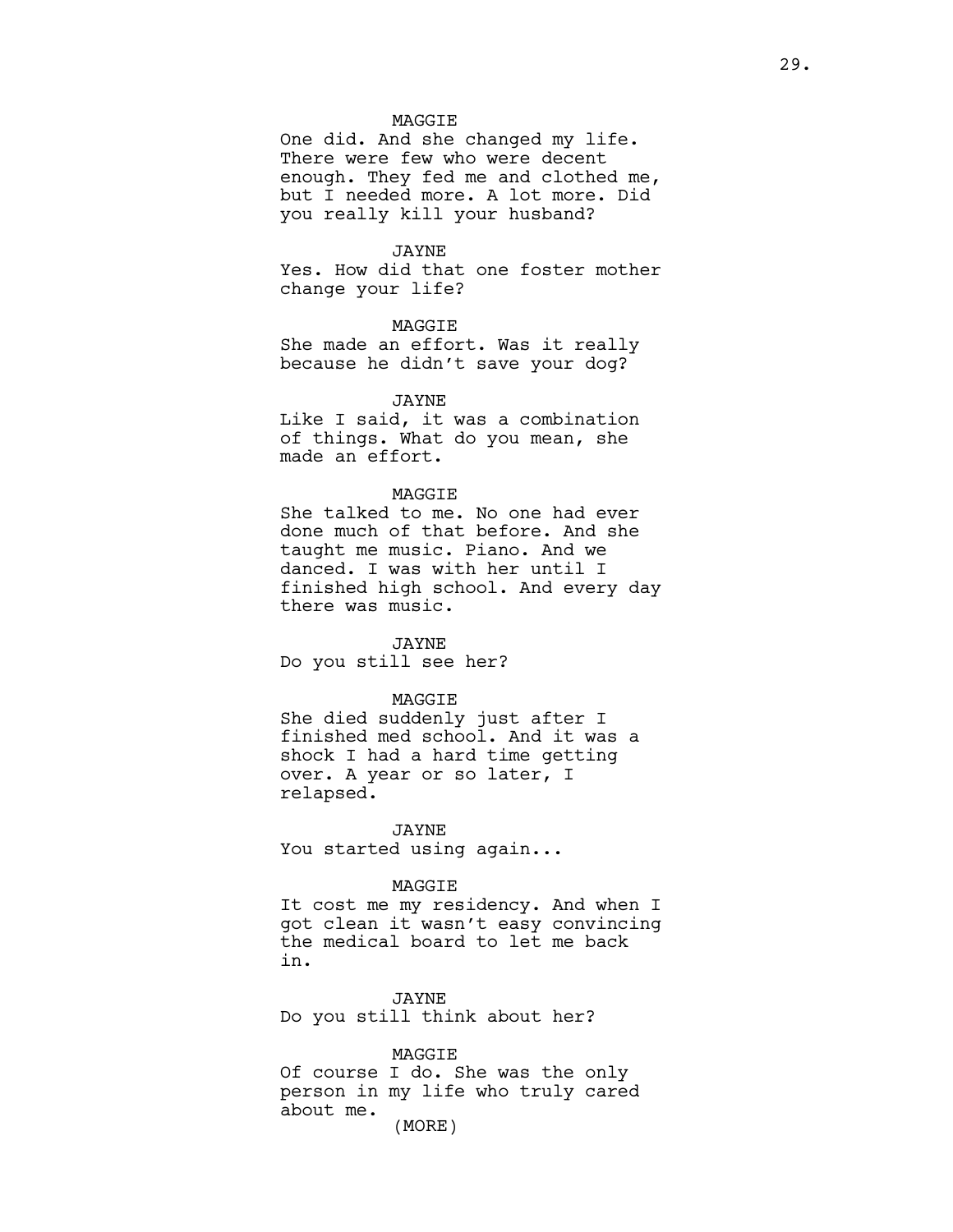Listen, none of this is going to help us get to your... (noticing that Jayne is lost in thought) Hey, try to stay with me here. MAGGIE (CONT'D)

#### JAYNE

Okay. (smiles) Okay! Let's do acid.

MAGGIE

I'm sorry?

JAYNE

Good ole LSD. It's just about the only thing I haven't tried. And we need to do something besides talk.

MAGGIE Well it can't be that.

JAYNE

Why not?

MAGGIE Are you kidding?

JAYNE

No. And I think you should consider it. I've got some. It's supposed to be pretty good stuff.

She produces a blotter from her pocket.

MAGGIE Jesus Christ!

JAYNE

You have to stop being shocked by this.

**MAGGTE** Well that's a lot easier said than done. Someone in the clinic is pushing--

JAYNE Think of it as alternative therapy. He's just trying to fill the gaps in your knowledge.

MAGGIE So it's a man.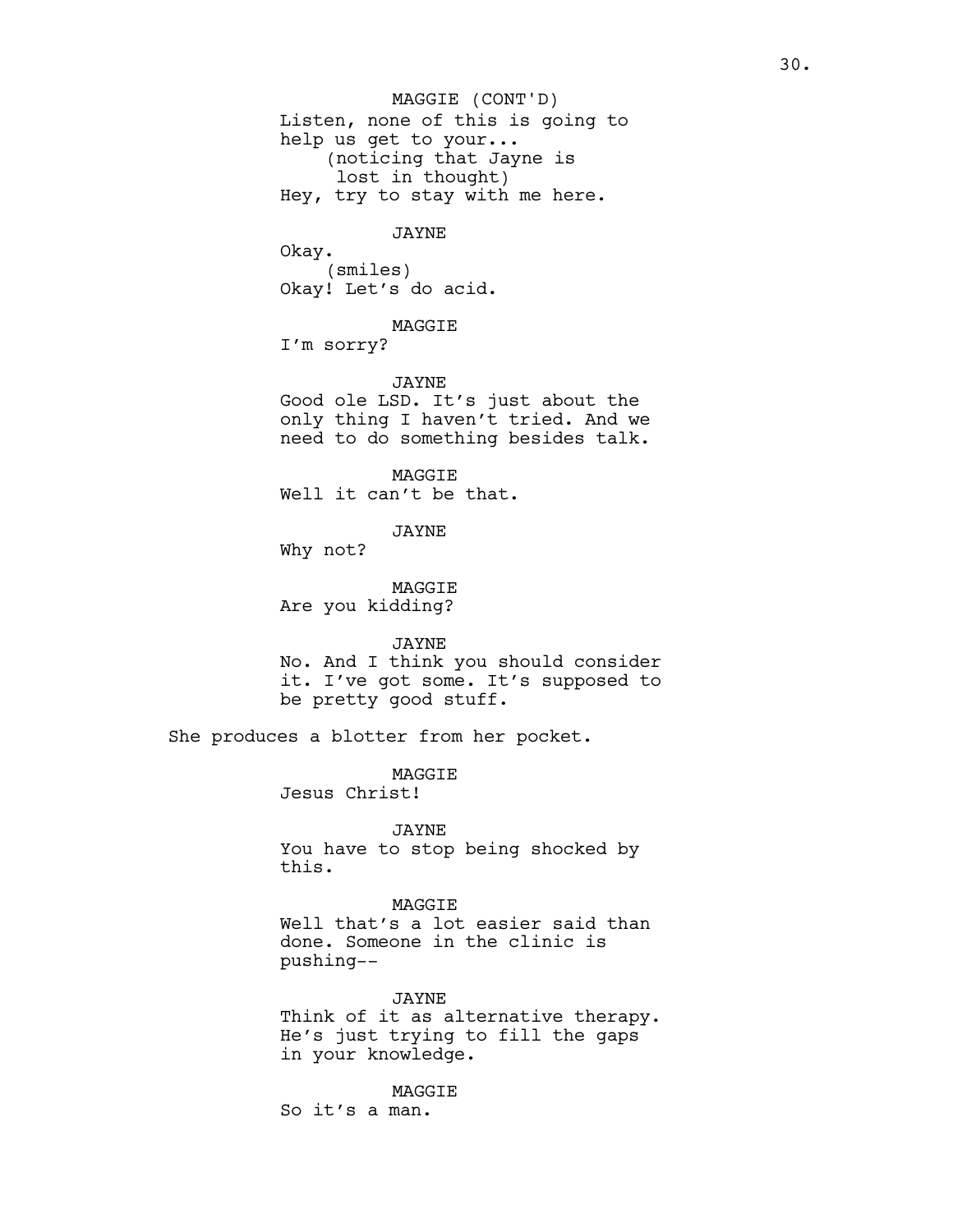Unless I was trying to throw you off the trail. I think LSD might be the right thing for us both. I've done some research and you're supposed to do it with a friend. I choose you.

MAGGIE I'm honoured, but--

JAYNE That laptop on the floor beside you, can I use it?

MAGGIE

For what?

JAYNE Google. What else?

Maggie hands it to her. Jayne turns it on.

MAGGIE What are you looking for?

JAYNE We need to know what to expect. Unless you already do.

MAGGIE Just what I've read. And I don't think you're in any shape to--

Jayne is working the keyboard.

#### JAYNE

Hey. Didn't you hear me? It has to be both of us. You know, it would have been a lot better if you'd been honest right from the beginning and hadn't tried to trick me into thinking you're weren't totally fucked up.

MAGGIE I don't take drugs now, Jayne.

JAYNE I'm not saying you take them. I'm saying you need them.

MAGGIE If I needed them, I'd take them.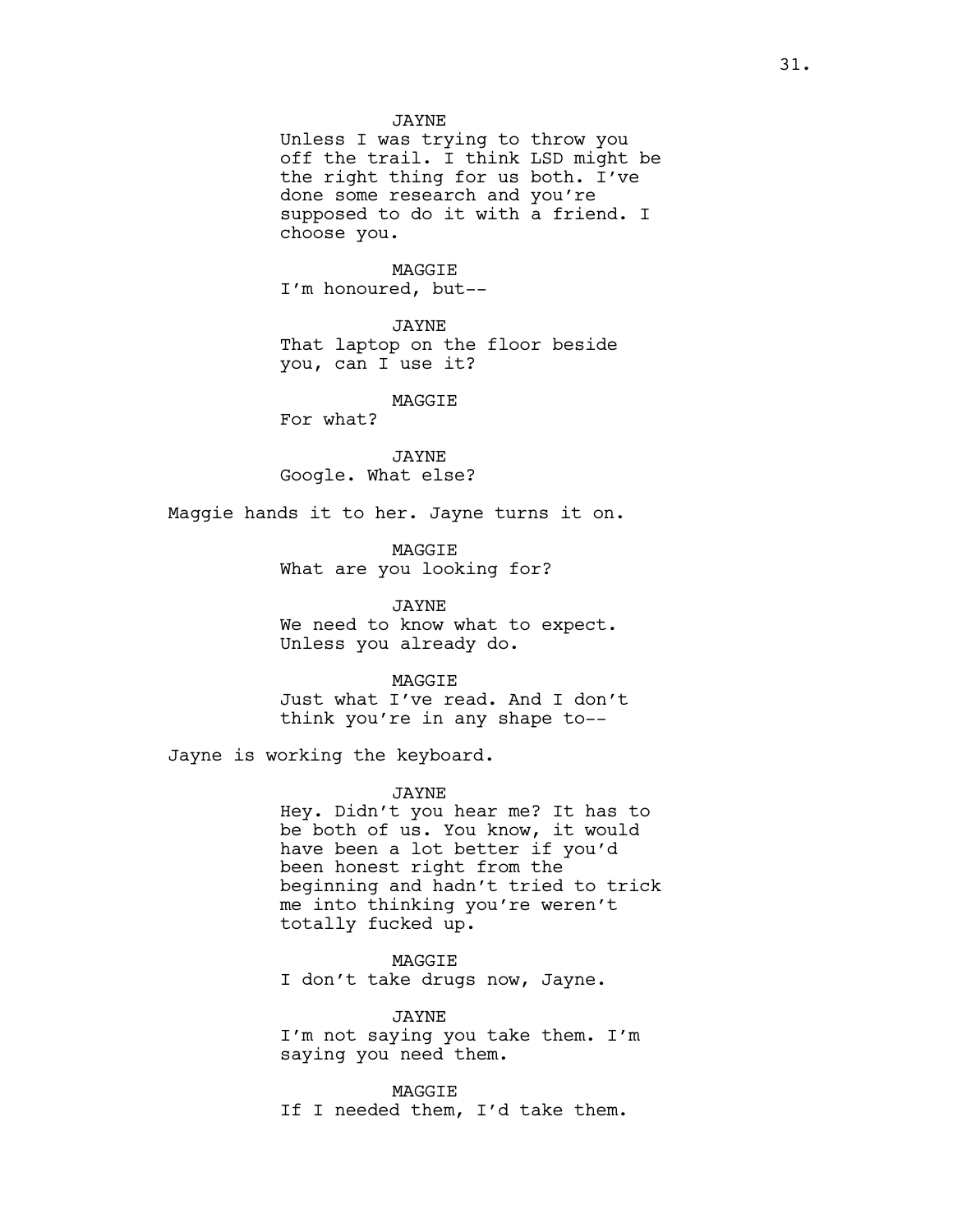Would you?

MAGGIE I'd at least acknowledge that I needed them. I'm trained to recognize the signs that--

JAYNE Trained. Please. You're talking to your pal here, Mags--

MAGGIE (to herself) Great. Now it's Mags--

### JAYNE

You can just drop that doctor patient shit, okay. We're on the verge of a real thing here. A human to human dialogue about the horrors of daily living. And let's get one thing straight. No one who had the life you did, ever becomes totally healthy.

### MAGGIE

I got help.

#### JAYNE

Not enough. But that's okay because I'm here now. All right here we go. It's a long article but--

MAGGIE You'll just find the useful bits?

JAYNE Right... So this sounds important. (reading) "The best way to avoid a bad trip is to have a good set. The "set" is your mind state at the time of ingesting. You want to be in a happy state of mind, with no major life problems to deal with." (shrugs) Well there goes that idea.

MAGGIE I thought your life was going along just fine.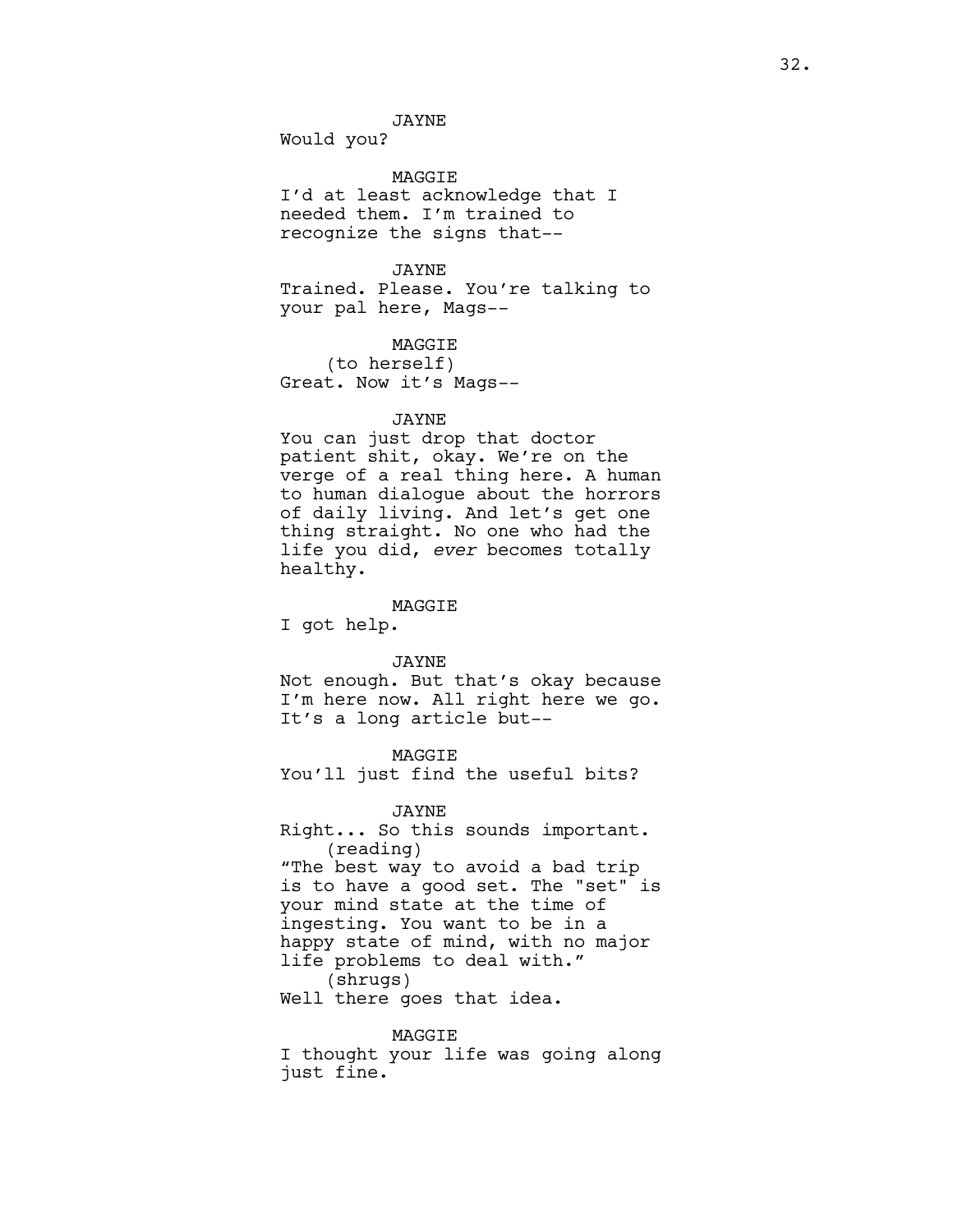JAYNE I was thinking about you. (reading) "If you're relaxed about going into the trip then you're halfway to having a good one. (to Maggie) Still not that good. You look pretty tense. MAGGIE Do I? JAYNE You're thinking about doing it, aren't you? MAGGIE No. I'm not. JAYNE Yes you are. You're thinking, what the hell, it might work. **MAGGTE** Who knows what will work for you? You might actually be beyond-- JAYNE Again, that was a reference to you. MAGGIE Just keep reading. JAYNE (reading) "And a good trip is much more likely to occur if you're somewhere you feel safe and with people you trust..." (to Maggie) That's probably all relative, right. Maggie gestures firmly for her to continue. JAYNE (CONT'D)

(reading) Blah blah, feel safe, people you trust... "Feeling safe can go a long way to neutralizing anxiety. (MORE)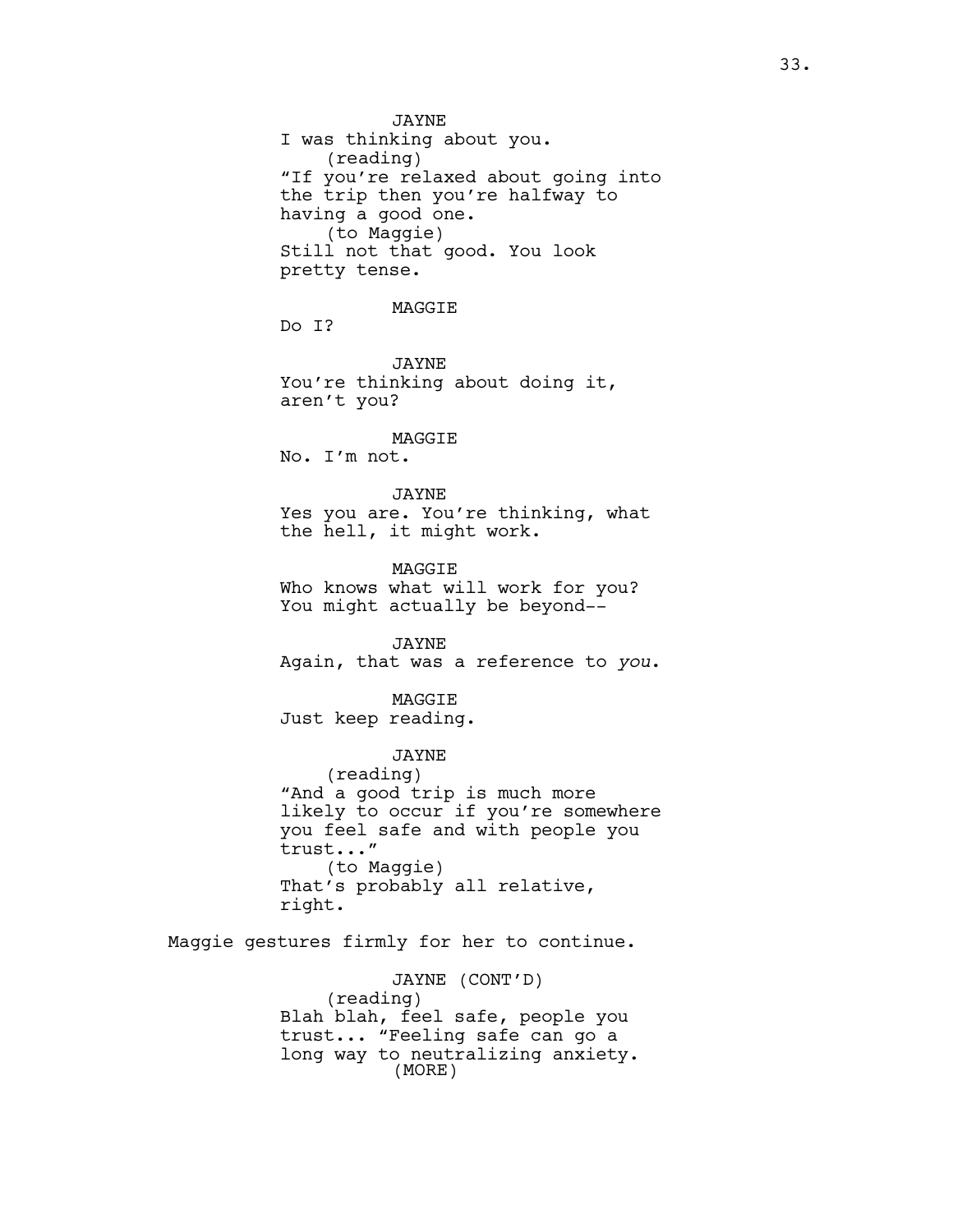If, during the trip something negative happens, or you think unwanted thoughts, just remember that you need to take the good and the bad without letting the bad overwhelm you. A change of lighting is a good way to alter the mood and is usually enough to put your mind onto a different path..." Okay? (no response) Okay?!

MAGGIE They're on a dimmer.

### JAYNE

So?

Maggie has a remote in her pocket. She clicks it twice. The light dims.

> MAGGIE Where did you get that blotter?

JAYNE C'mon, does that matter?

### MAGGIE

I'm just saying I could have gotten some that was medically tested.

JAYNE

Tested on whom?

MAGGIE I mean clean. Not tampered with. I could have gotten us some if you'd asked.

JAYNE Well how was I to know that? You said us, by the way.

MAGGIE

I know.

JAYNE You said us!

MAGGIE Jesus! I know!!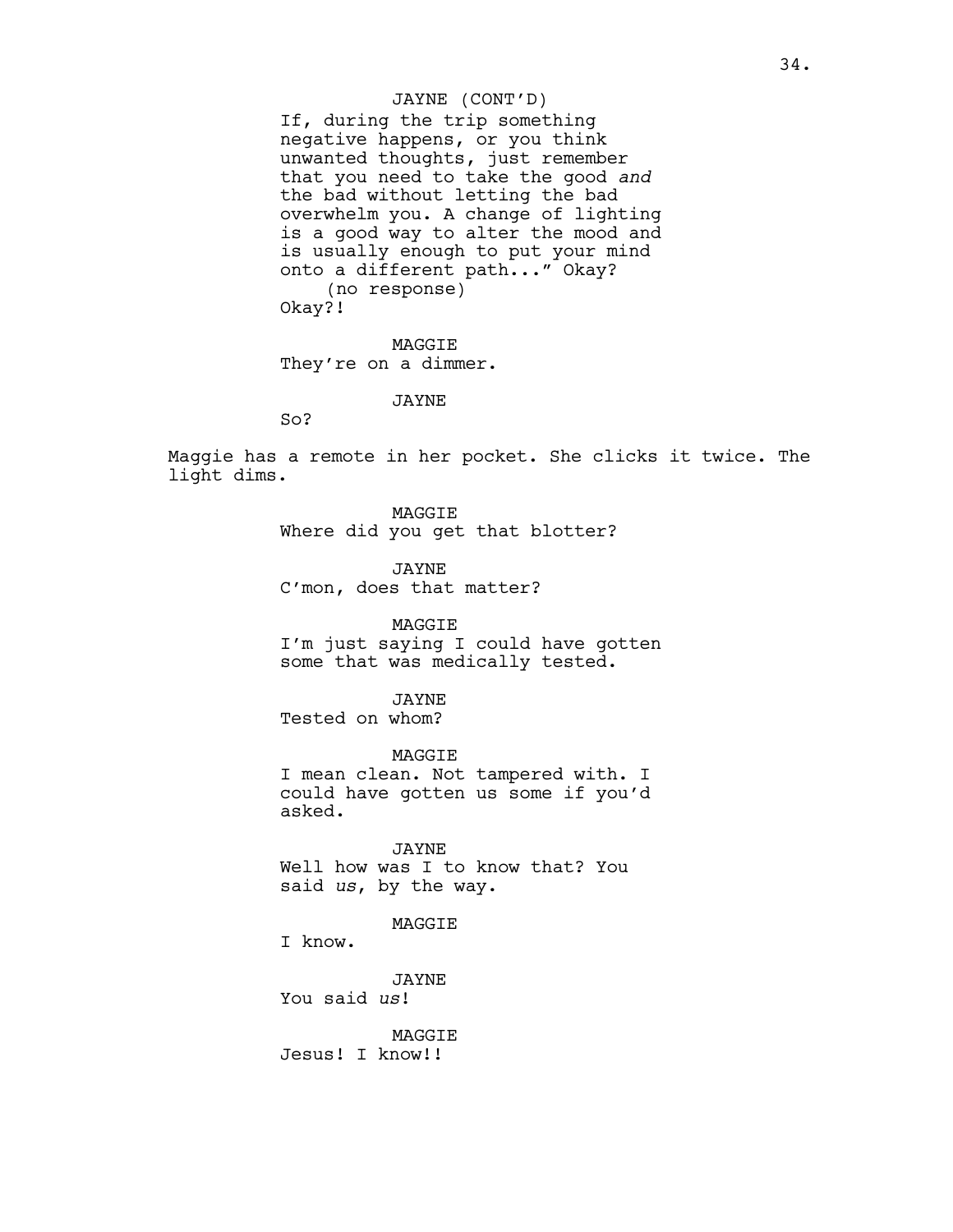Okay. Good. So are you ready to do this?

MAGGIE I'm not sure. I never did acid.

### JAYNE

Right. You weren't a hippie. You were a criminal. Do you want to bail?

#### MAGGIE

I'm not sure! I'm trying to decide if there's any therapeutic value in it. And if it would help you if I--

### JAYNE

Oh knock it off. It's not a "professional" decision. I think you're just itching to try this. And it would be good if you'd admit that.

#### **MAGGTE**

Actually I'm a little scared about how you'll react. And I'm thinking that it might help you to know that someone is going through the same thing you are. I mean the same loss of control.

#### JAYNE

So you believe it'll bring us closer. In that doctor/patient way you're so fond of.

#### MAGGIE

It could. And it might be your only hope.

JAYNE You mean you might be my only hope.

### MAGGIE

Yes. I suppose I do.

#### JAYNE

Well I guess that's a way of thinking you're going to hold onto for quite awhile, eh. They'll probably take away your licence for doing this.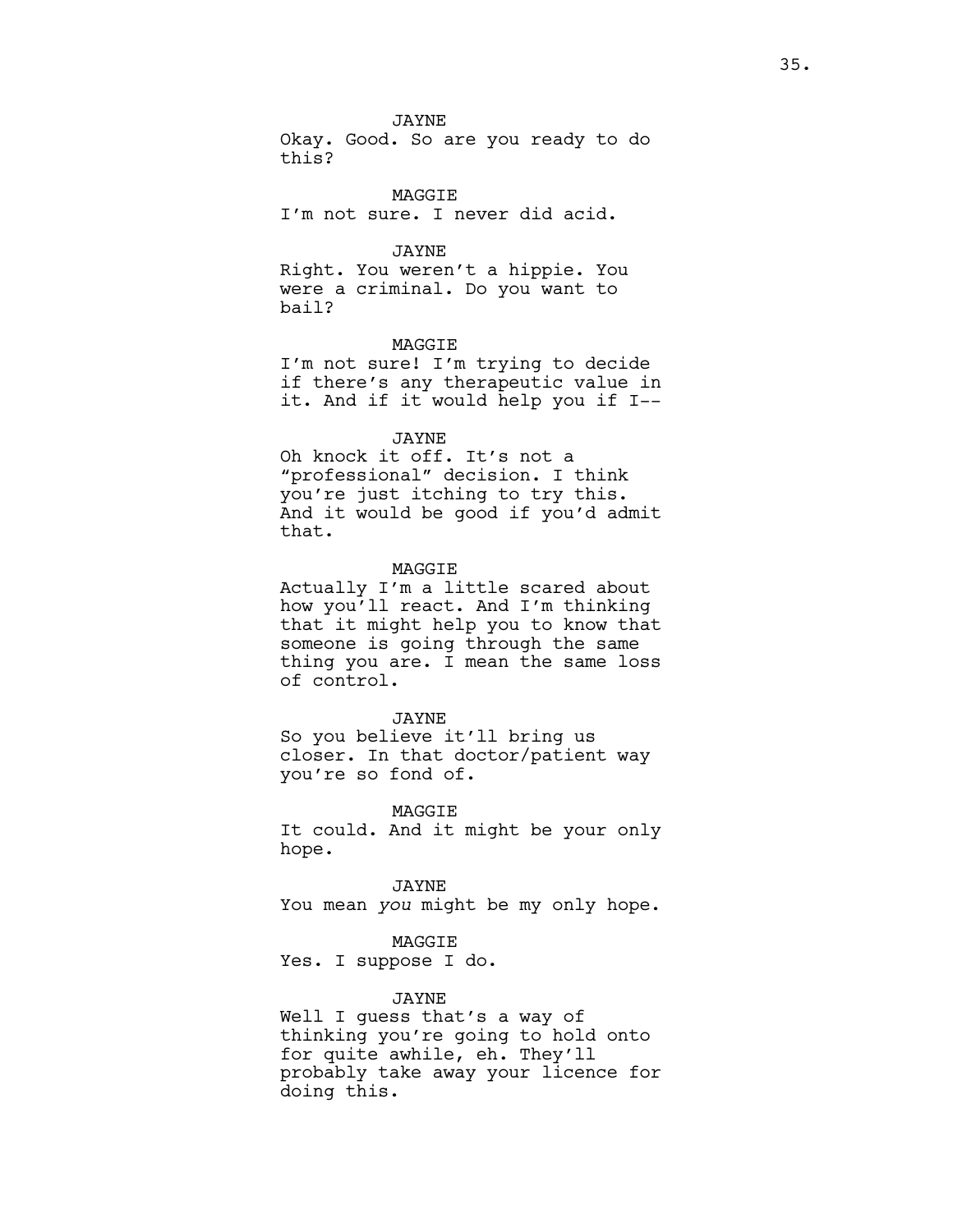MAGGIE It could happen.

JAYNE You trust me not to tell anyone?

MAGGIE Who'd believe you? You're a fucking drug addict.

JAYNE You're a fucking drug addict. (holds up the blotter) Coming or not?

Jayne takes the tabs off the blotter. Two each.

JAYNE (CONT'D) (handing Jayne hers) Under the tongue.

MAGGIE Both of them?

JAYNE I'm told that just one probably won't make the trip intense enough.

MAGGIE Told. So your supplier is an expert then?

JAYNE That's definitely a trick question.

Jayne puts two tabs in her mouth. Maggie does the same.

MAGGIE Try to just let go.

JAYNE

You too.

MAGGIE I'll be right here.

JAYNE Unless you're somewhere else.

Maggie clicks the dimmer again and the lights dim to near black then start flickering.

Music. Slow and hazy then becoming psychedelic. This goes on for awhile.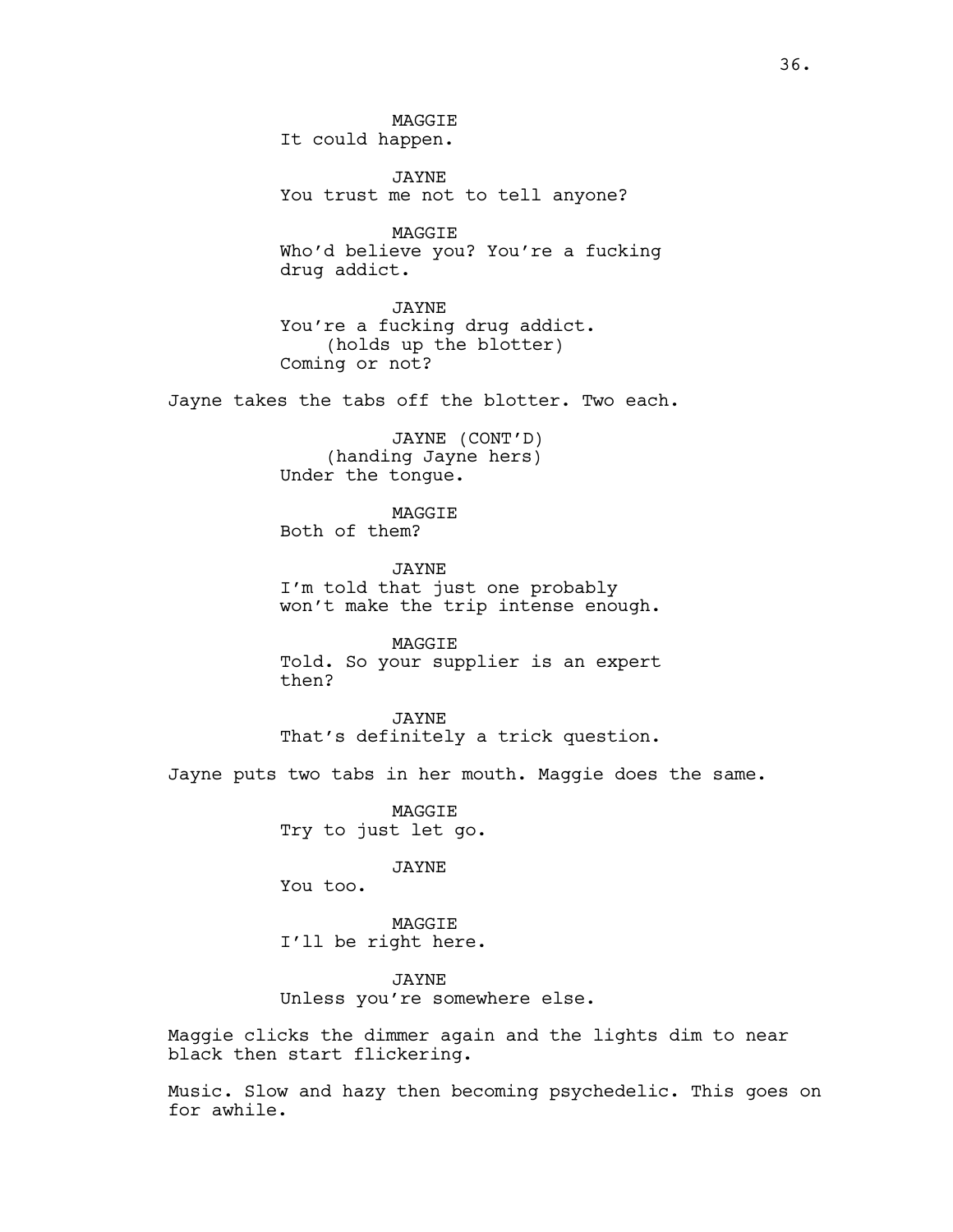We can barely make them out as they move around the room. Jayne languidly, silently. Maggie more intensely. She is groaning loudly, shouting, shrinking away from something and finally collapsing onto the floor in tears. Lights fade up. Jayne is on the floor, cradling Maggie's head in her lap. Maggie is gently crying. MAGGIE That was awful. All of it. Really awful and actually painful. I could feel the pain. JAYNE You were being beaten. You were yelling for it to stop. **MAGGTE** But it didn't. It... never stopped. JAYNE Who was it? **MAGGTE** Some man I didn't know. He was in the house and no one would tell me why. JAYNE How old were you? MAGGIE Nine or ten. I'd forgotten all about it. JAYNE Not really. MAGGIE I made myself. JAYNE Yes. But not really. MAGGIE Okay... not really. But I got over it. JAYNE No you didn't. How could you?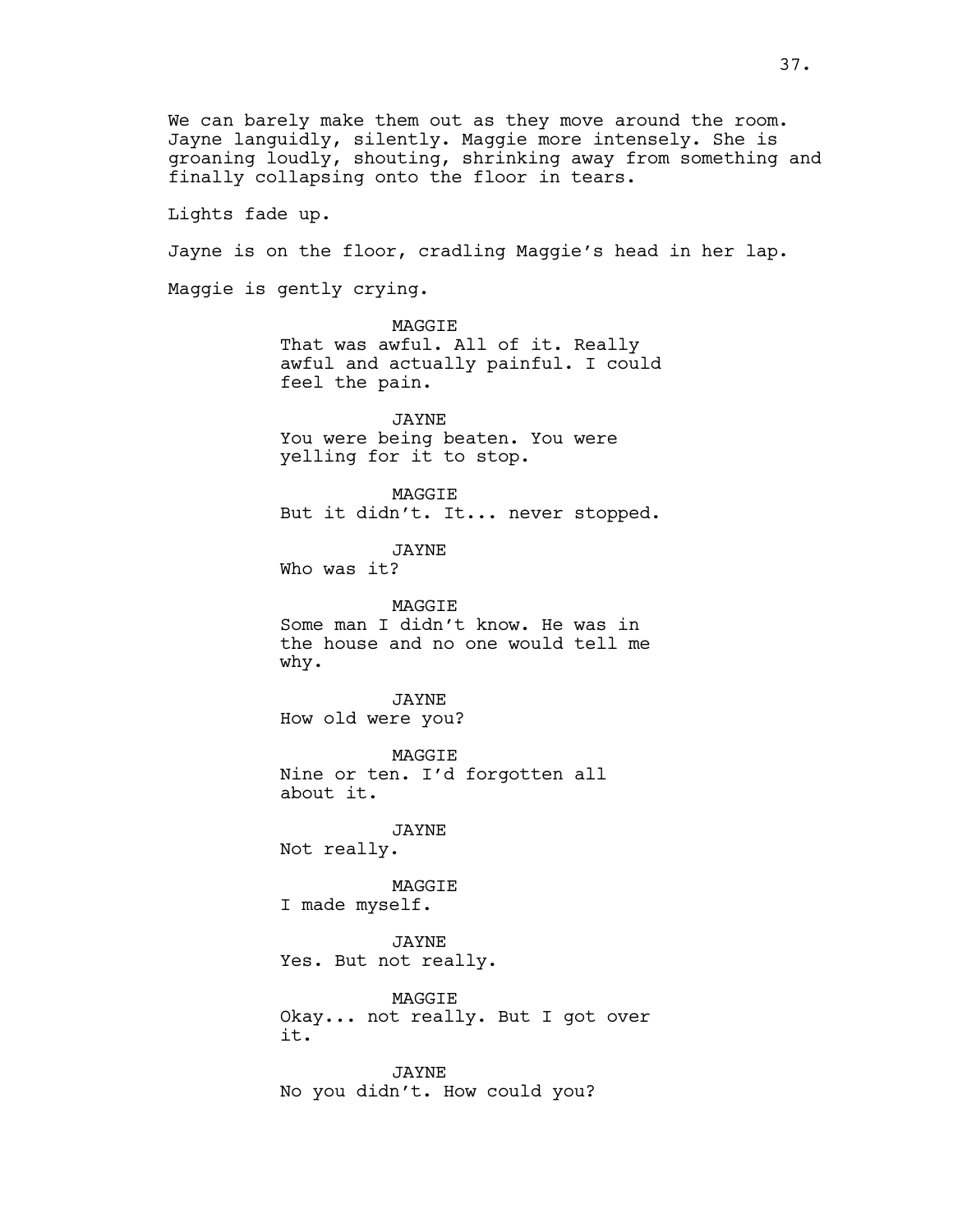MAGGIE People do. I did. (sitting up slowly) What was it like for you?

# JAYNE

Floral. It was just a lot of floral... wallpaper, I think. Pretty. But boring.

MAGGIE

And that's it? Just wallpaper?

JAYNE

Floral wallpaper. Some of it with fairly intricate patterns.

#### MAGGIE

So... a very calm experience then. And no sense of regret or fear of... any consequences for what you are.

### JAYNE

What am I?

MAGGIE A murderer. You're a murderer.

### JAYNE

Not on any deep level. His death might have been the result of my murderous thoughts but--

#### MAGGIE

You pushed him into a quarry.

# JAYNE

I led him to a quarry. Actually I led him into a forest that more or less surrounded a quarry. It got dark. We got separated. He came out of the forest and fell.

# MAGGIE

You got separated.

### JAYNE

I separated myself... from him. But I didn't push him.

MAGGIE You might as well have.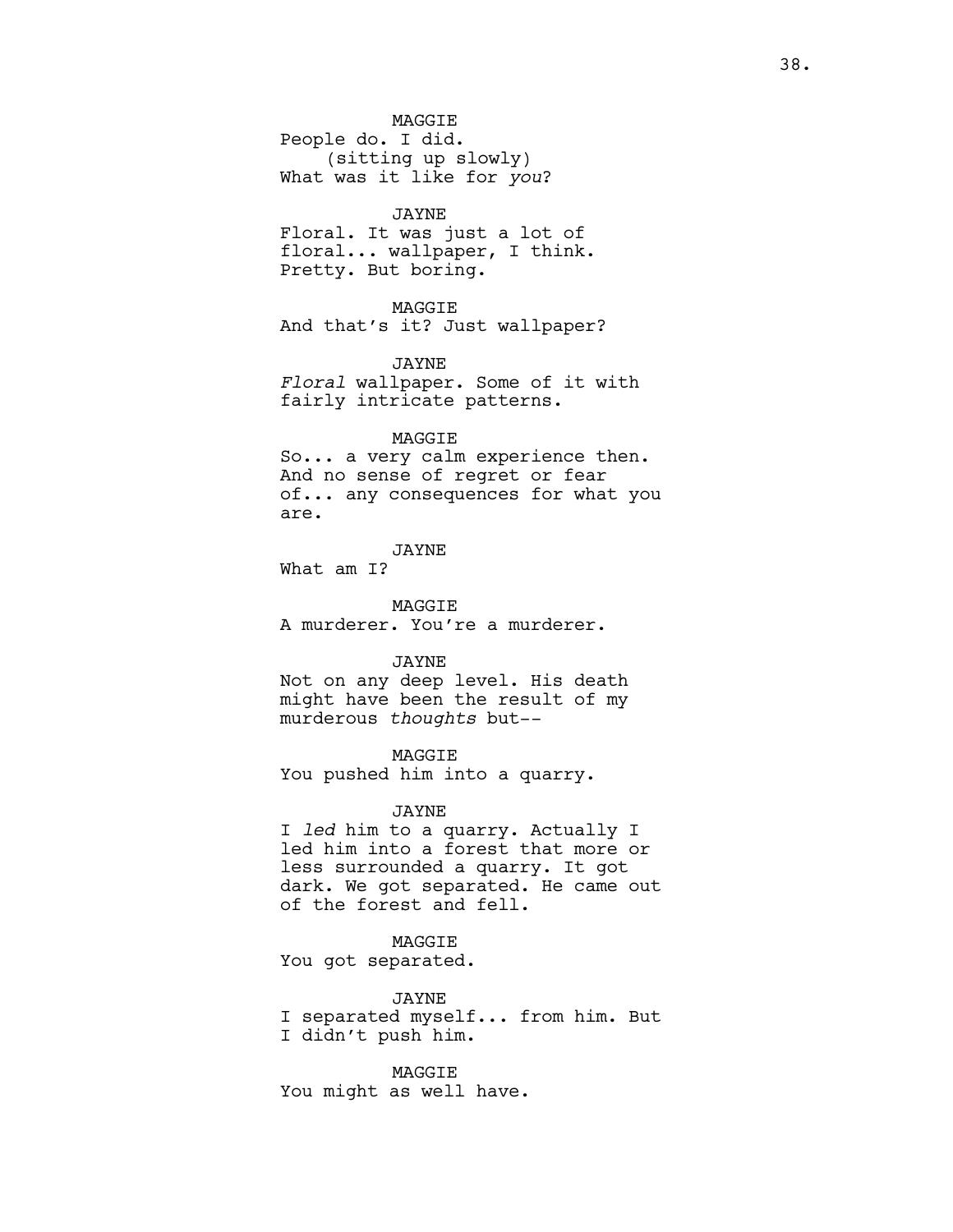JAYNE Clearly I don't believe that. Hence the floral nature of my acid trip.

MAGGIE

I need a drink.

Maggie leaves.

JAYNE Where are you going?

MAGGIE (off) Well I don't leave alcohol in my office.

JAYNE Of course not.

MAGGIE (returning) I keep it in the bathroom.

She has a bottle of vodka. She removes the cap. Takes a long drink.

> MAGGIE (CONT'D) Do you want some?

JAYNE Are you kidding?

MAGGIE Yes. No. Actually I'm not.

Maggie hands the bottle over. Jayne takes a longer drink.

MAGGIE (CONT'D) But be careful.

JAYNE

You too.

Hands the bottle back to Maggie.

MAGGIE Absolutely. This isn't good. I might be in the process of giving up.

JAYNE

In me?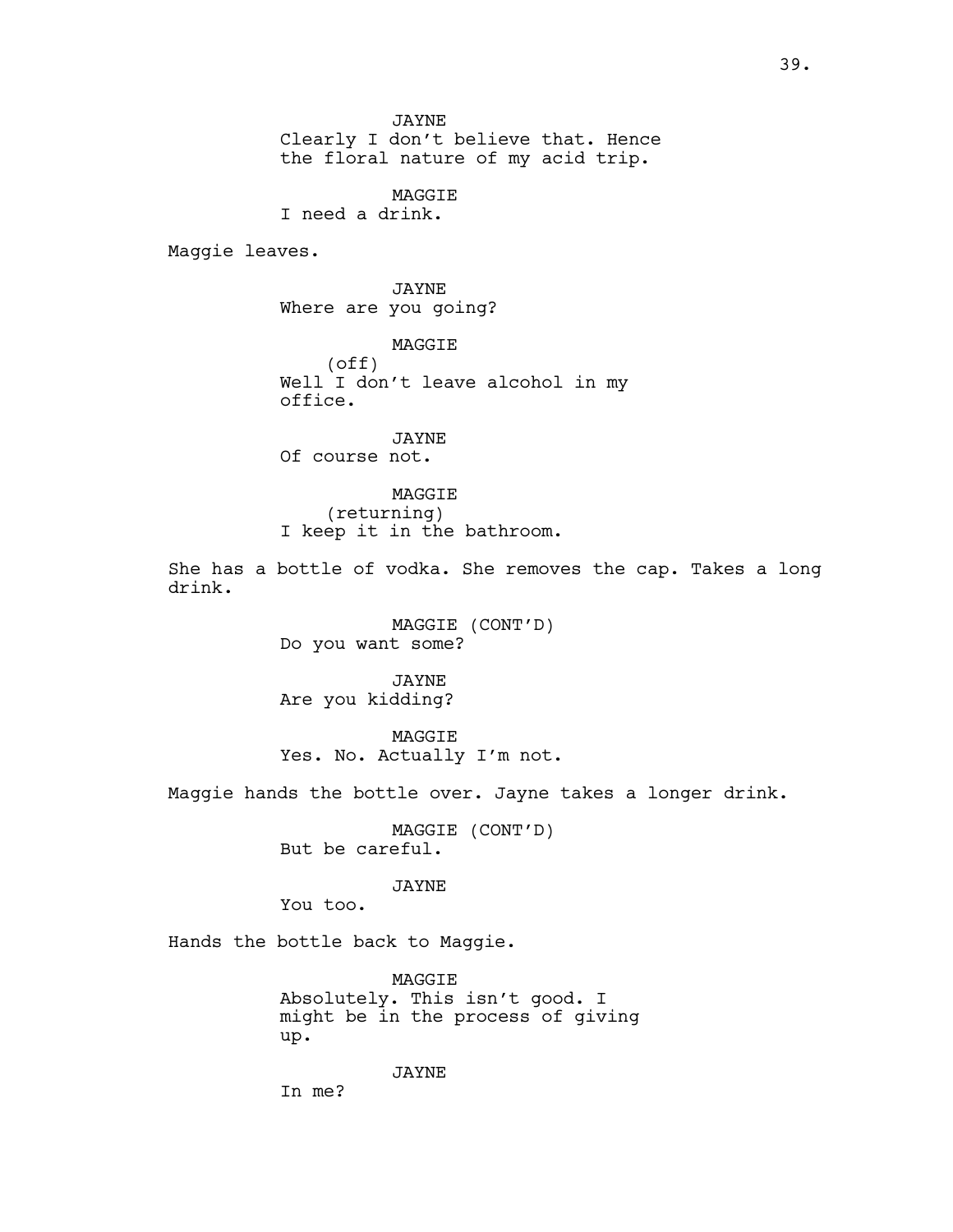**MAGGTE** Maybe in you. Maybe in me. Maggie takes another long drink. MAGGIE (CONT'D) But as long as we're here... (sitting) So... you didn't actually kill your husband. You just-- JAYNE Left it to fate. But I don't know what I would have done if he'd survived. MAGGIE Maybe tried again. JAYNE I don't know if I could have pulled that off. People were already pretty suspicious about his death. MAGGIE You brother and his wife, JAYNE And my mother. She was still alive at the time. MAGGIE Your mother thought you might have arranged for his death. JAYNE No, she was sure I did. MAGGIE She told you that? JAYNE Yes. As she was uncorking the champagne. MAGGIE So she loved your dog a lot too, I guess.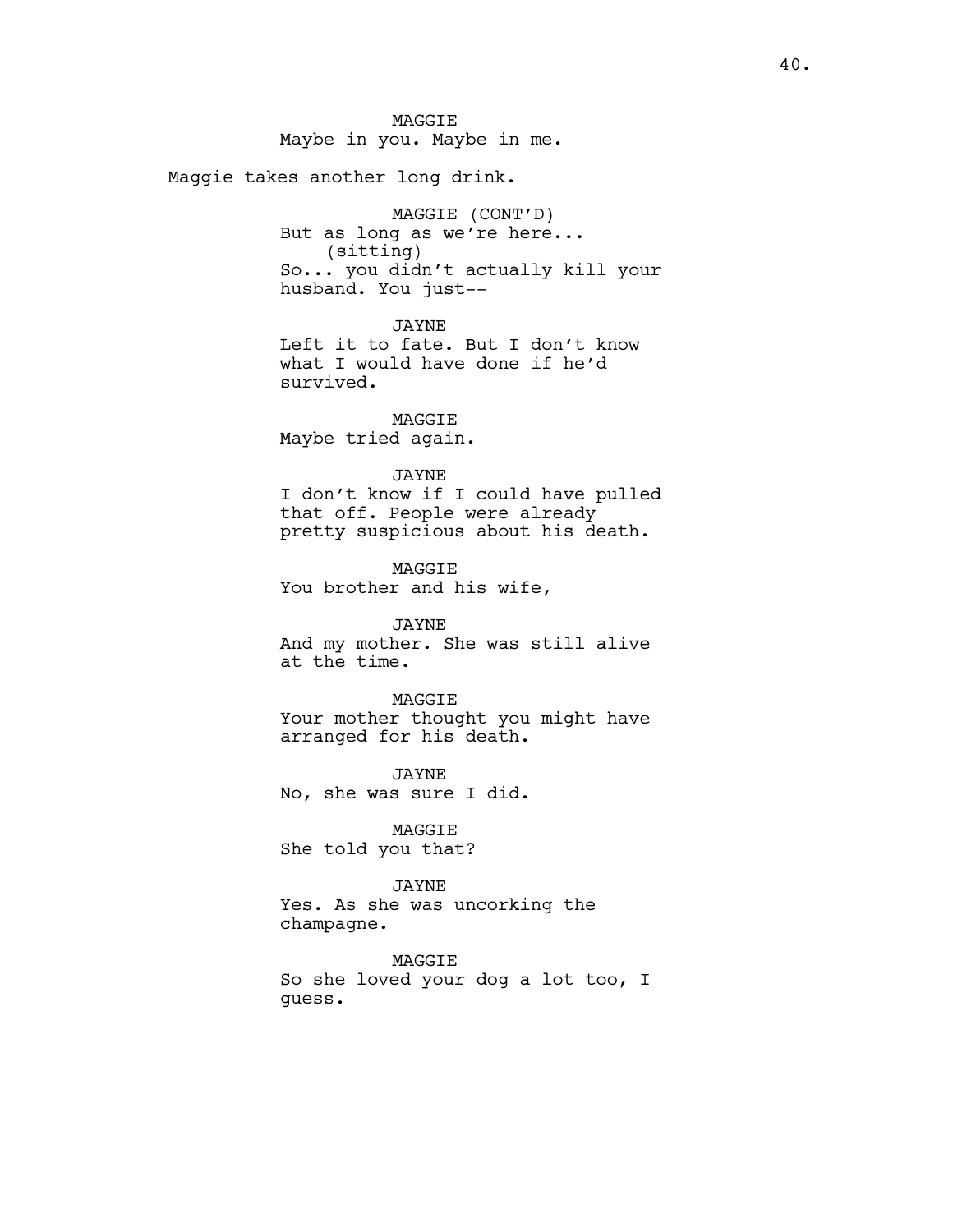### JAYNE

My dog? Oh, yeah. Absolutely. Plus she was tired of seeing me weep like a child about all the affairs my husband was having with his students. And she despised his writing.

### MAGGIE

Really.

# JAYNE

"It's all bullshit," she'd say. "All total slight of hand bullshit" She asked him once, "Why doesn't anyone ever call you on your bullshit?" She was talking about literary critics.

### MAGGIE

What did he say to that?

JAYNE

He launched into a long defence of bullshit. He was one of them, right.

# MAGGIE

A literary critic?

### JAYNE

Yeah. A lot of them are. Novelists, I mean. And they review each other's work. You must have noticed that.

### MAGGIE

I have, yes.

#### JAYNE

Too cozy, right. Great reviews for their friends. And all the rest get patronized or destroyed. My mother wouldn't allow any quotes from other writers on her book jackets. Even terrific ones.

### MAGGIE

She was a novelist too?

### JAYNE

A poet. Mary Price MacDonald.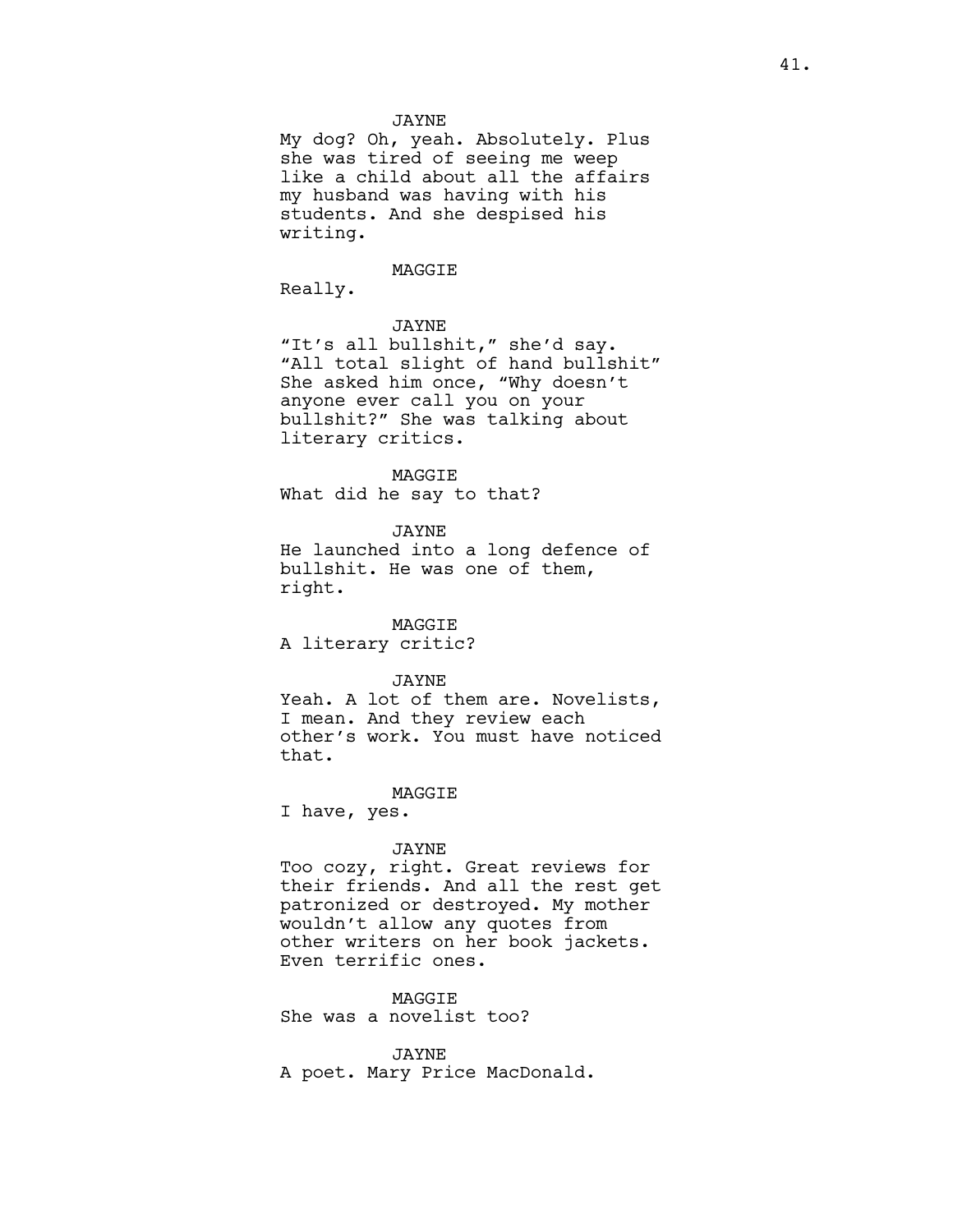MAGGIE Oh. Really. I love her work.

JAYNE You don't have to say that.

MAGGIE

It's the truth. A friend gave me a collection of her poems a few years ago and I--

JAYNE

Which one?

MAGGIE Winter at Night.

JAYNE Yeah. Lovely. She could be lovely about things when she was in the mood.

**MAGGTE** 

I remember a few of them being quite fierce.

JAYNE She could be that too.

MAGGIE

Like you.

JAYNE

And you. You're fierce too. You wouldn't be here if you weren't.

MAGGIE You mean here in this office or... here in this world?

JAYNE

Both.

MAGGIE I told you, I had help.

# JAYNE

And that's it? A woman taught you how to play the piano and that was all it took for you to get your very damaged young self through, what... how many years in school does it to become a shrink?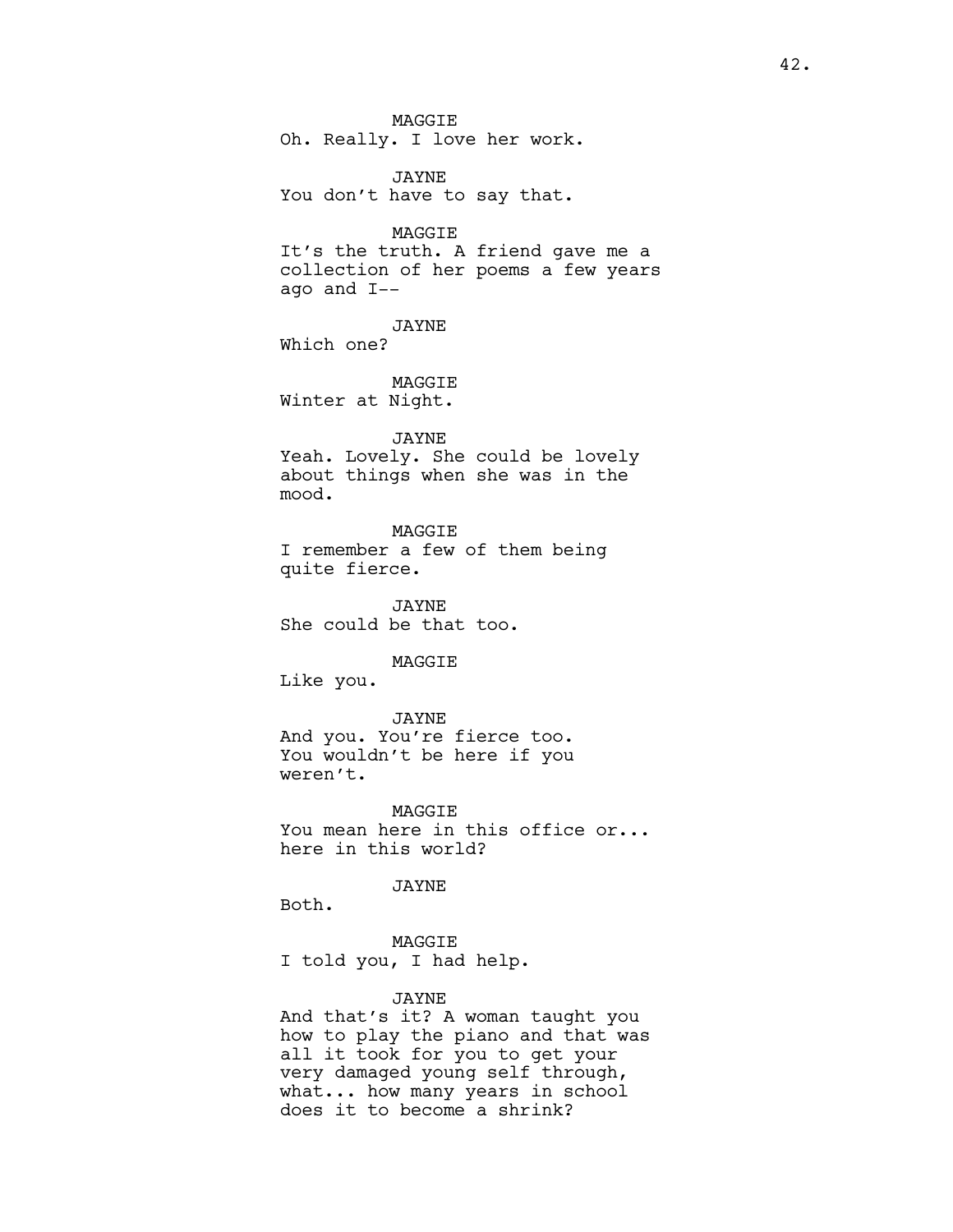MAGGIE Post secondary? Ten or so.

JAYNE

Yeah and just any former junkie can pull that off. Plus all this stuff you've obviously still got simmering inside you.

MAGGIE It was the hallucinogenic. Usually it stays where it is.

JAYNE In your subconscious.

MAGGIE My unconscious.

JAYNE

Whatever.

**MAGGTE** There's a difference.

JAYNE Well just pick the one most appropriate to your condition. The

point is, you're obviously still in pain.

MAGGIE

So are you.

JAYNE I saw wallpaper. You got beaten.

MAGGIE Look, it might be better if we just let that go.

JAYNE Better for...?

MAGGIE Our professional relationship.

JAYNE Which means almost nothing to me. You're my friend.

**MAGGIF** Yeah, you've said. Since when?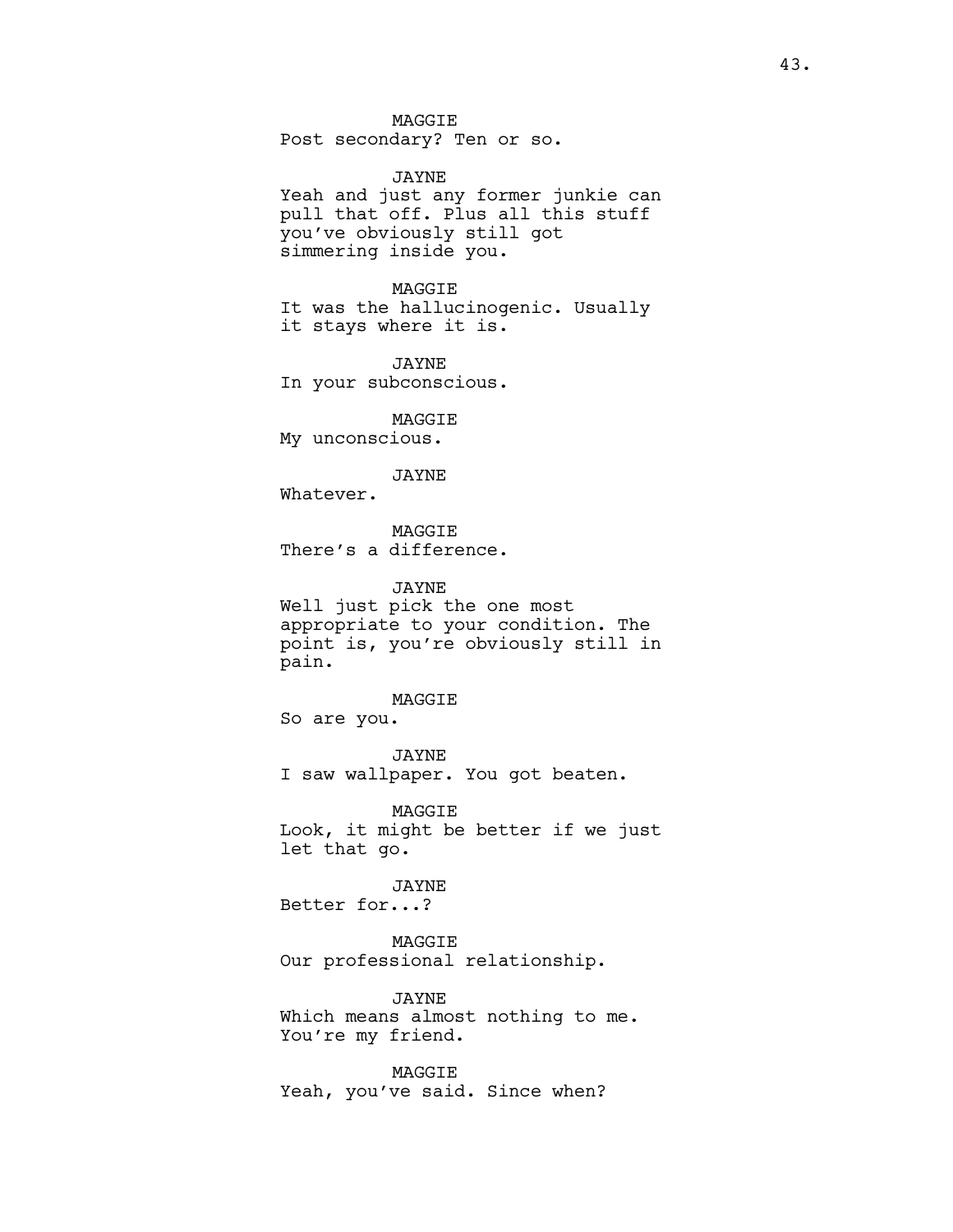JAYNE

Almost from the beginning. Didn't you feel the connection?

MAGGIE

No.

### JAYNE

Liar.

MAGGIE All I got from you was resistance and resentment.

JAYNE

Well that's just how I am. Friends have to take the bad as well as the good.

### MAGGIE

Is this the good? Your need to dwell on my problems instead of your own.

JAYNE

Are you suggesting we can just go on without you admitting you have serious issues.

MAGGIE

Issues. I hate that fucking word.

### JAYNE

Tough. You've got them. And who better than a trusted friend to help you work through them.

MAGGIE I'm already in therapy.

# JAYNE

Who with?

MAGGIE Someone who doesn't use the word issues.

JAYNE

Well it's not working. I think I can help you more, and I'm willing to try.

MAGGIE Thanks but--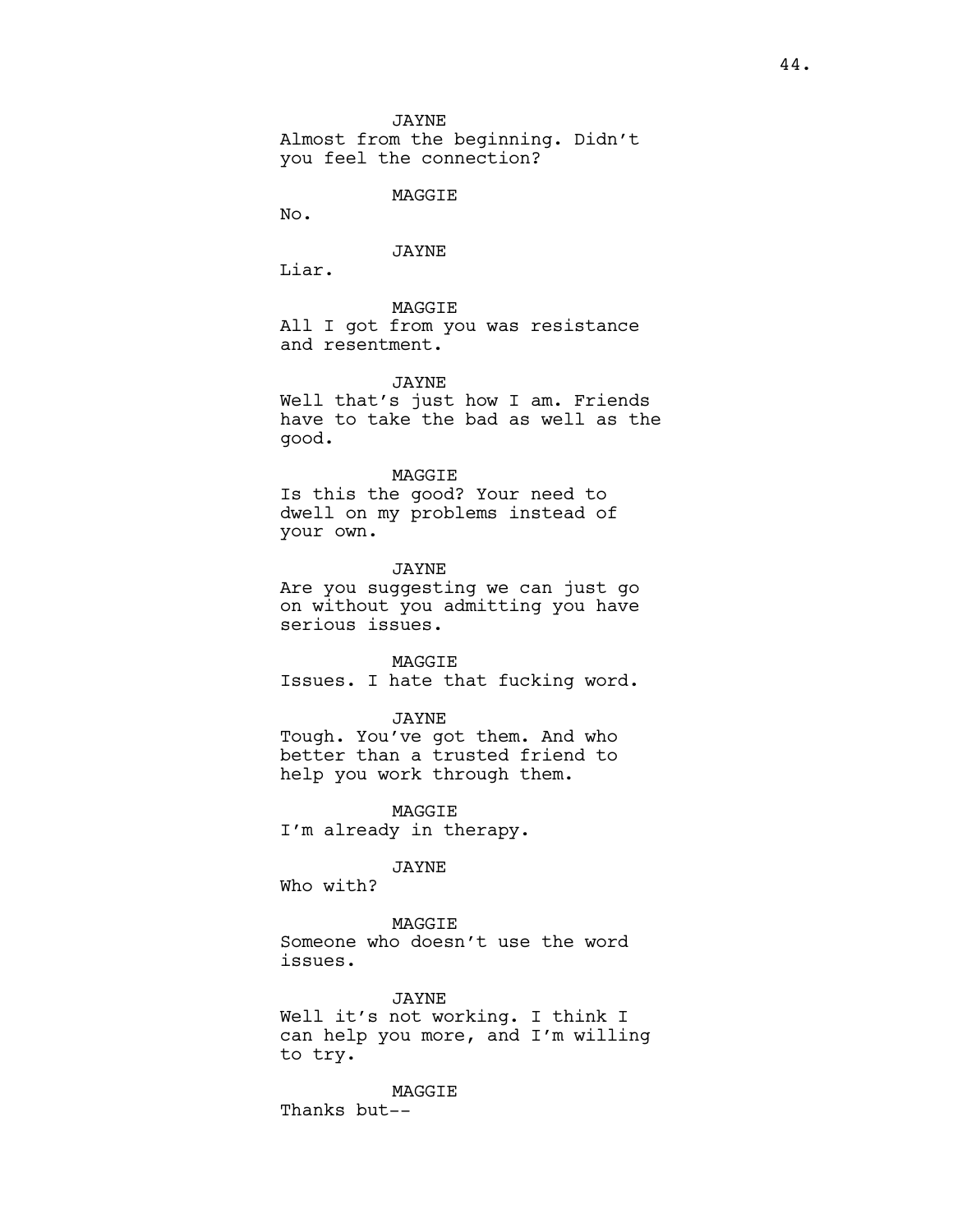JAYNE I'm sure you'd do the same for me.

MAGGIE If you'd let me.

JAYNE I would if I needed you to. Wallpaper, remember. I'm at one with the universe.

MAGGIE A universe in which you feel required to take revenge on someone for causing a pet to die.

JAYNE You have a problem with the fact that it was a dog.

Next five speeches overlap.

MAGGIE I'm thinking that maybe it was an over-reaction. And that--

JAYNE Don't you like dogs?

MAGGIE I love dogs. But--

JAYNE Do you have one?

MAGGIE Not at the moment. But--

# JAYNE

Don't you think that when you have a dog you're totally responsible for the care of that dog. For its shelter, its food, all the love and attention the dog requires? In short, for the dog's life. It's a kind of contract you make with the dog. And when that contract is breached, don't you think there should be consequences. I do. When a dog or any kind of animal is abused, I think the abuser should be put in prison. (MORE)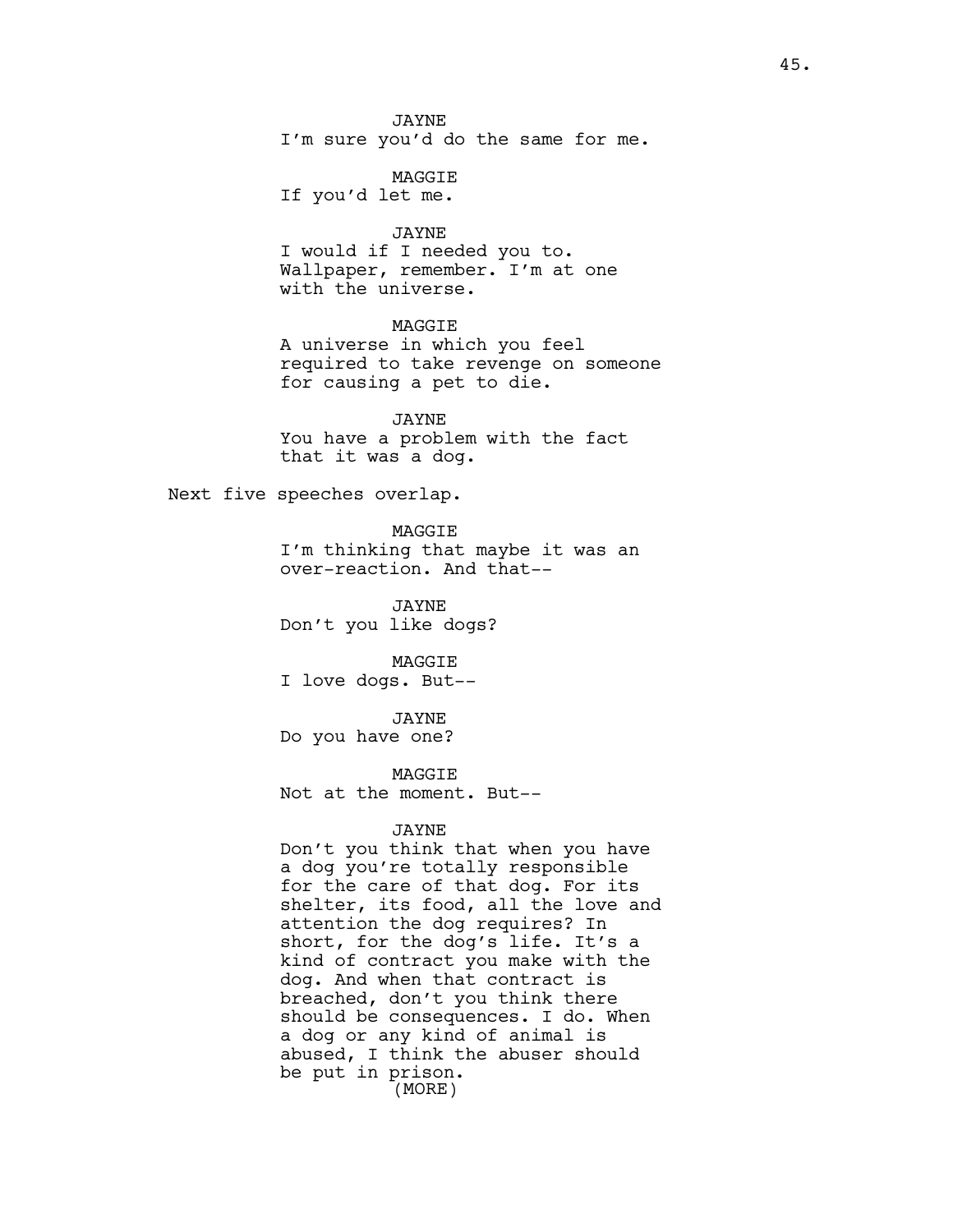### JAYNE (CONT'D)

And if the animal dies from abuse or callous indifference to its well being then... Suppose I told you it wasn't a dog. Suppose I told you it was a little boy. Suppose I told you it was my little boy. Would it make a difference? Would you still think I was overreacting?!

#### MAGGIE

Stop! We can't do this. We can't talk about one thing when it might actually be some other--

### JAYNE

Okay. Then fuck it. Let's not talk about it at all!

### MAGGIE

If it... if it was your son, then all this self-destructive behaviour would make sense and we could--

JAYNE Self-destructive?! How'd we get back on that?

### MAGGIE

I guess I can't get the image out of my head of you strolling down the road, causing cars to suddenly veer away to avoid hitting you. One of them even crashing.

#### JAYNE

Okay. That's fair. That's something to be considered and corrected. How about I cut back? And when I feel like I need to go on a bender, I'll just come here. You can make sure I don't leave, and we'll get stoned together.

(reaching) Can I have another drink of your stash.

# **MAGGTE**

No.

JAYNE Worried you'll need it all later?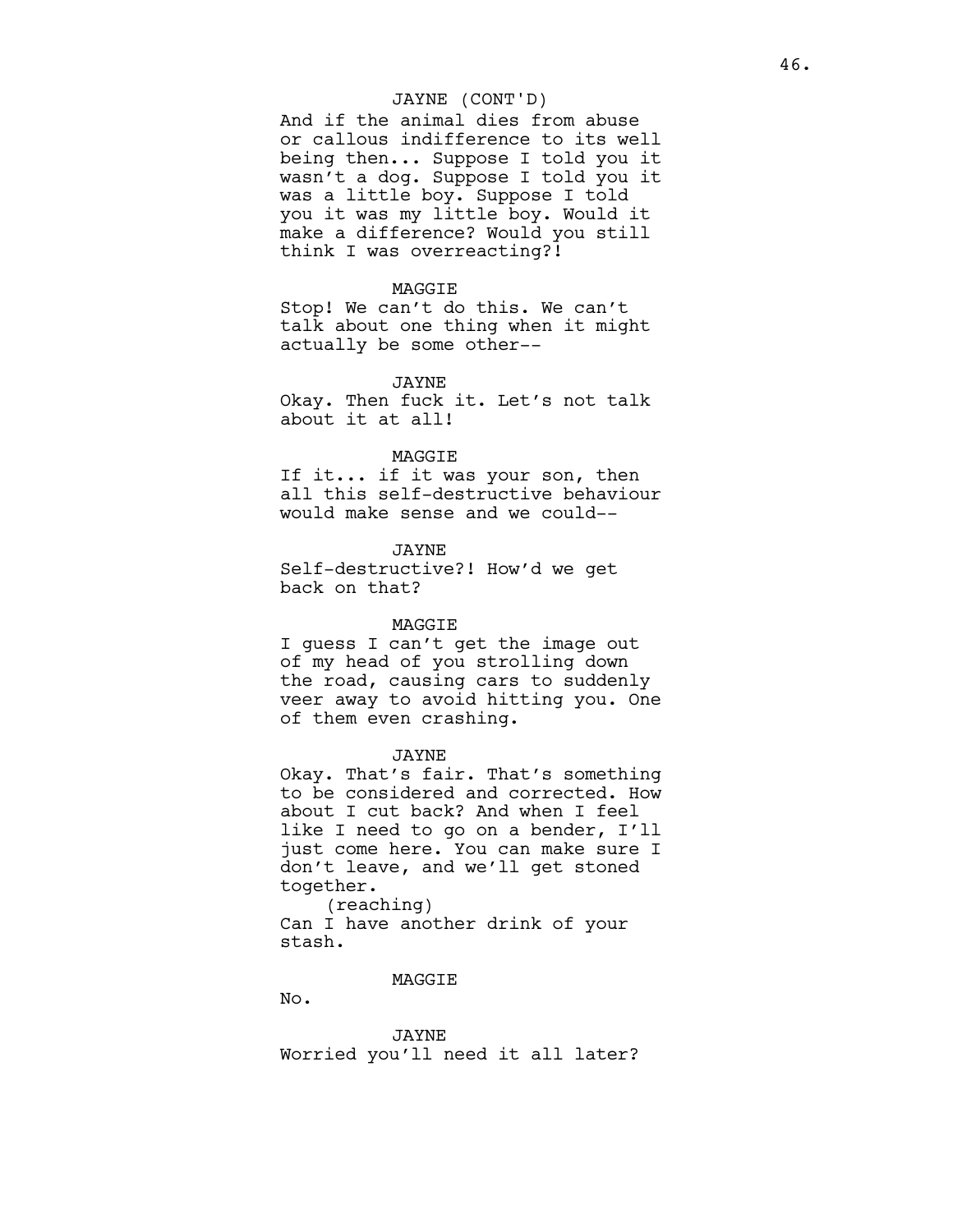**MAGGTE** You mean when I'm finished with you? Probably.

JAYNE (reaching) Come on. We're supposed to be sharing.

MAGGIE Yeah. How did that happen?

Maggie looks at her then hands the bottle over.

JAYNE

Thata girl.

She takes a long swig.

#### MAGGIE

Hey!

JAYNE Sorry. Got a little carried away.

She hands the bottle back.

JAYNE (CONT'D) Who gave you my mother's poems?

MAGGIE

I told you. A friend.

JAYNE It came out a long time ago. Twentyfive years ago maybe. Was it your foster mother?

# MAGGIE

No.

JAYNE So who then? Oh. It was your boyfriend the dealer, wasn't it?

MAGGIE He was more than just a dealer.

JAYNE He was a poetry lover. (leans in to her) What the hell was really going on between you two? (MORE)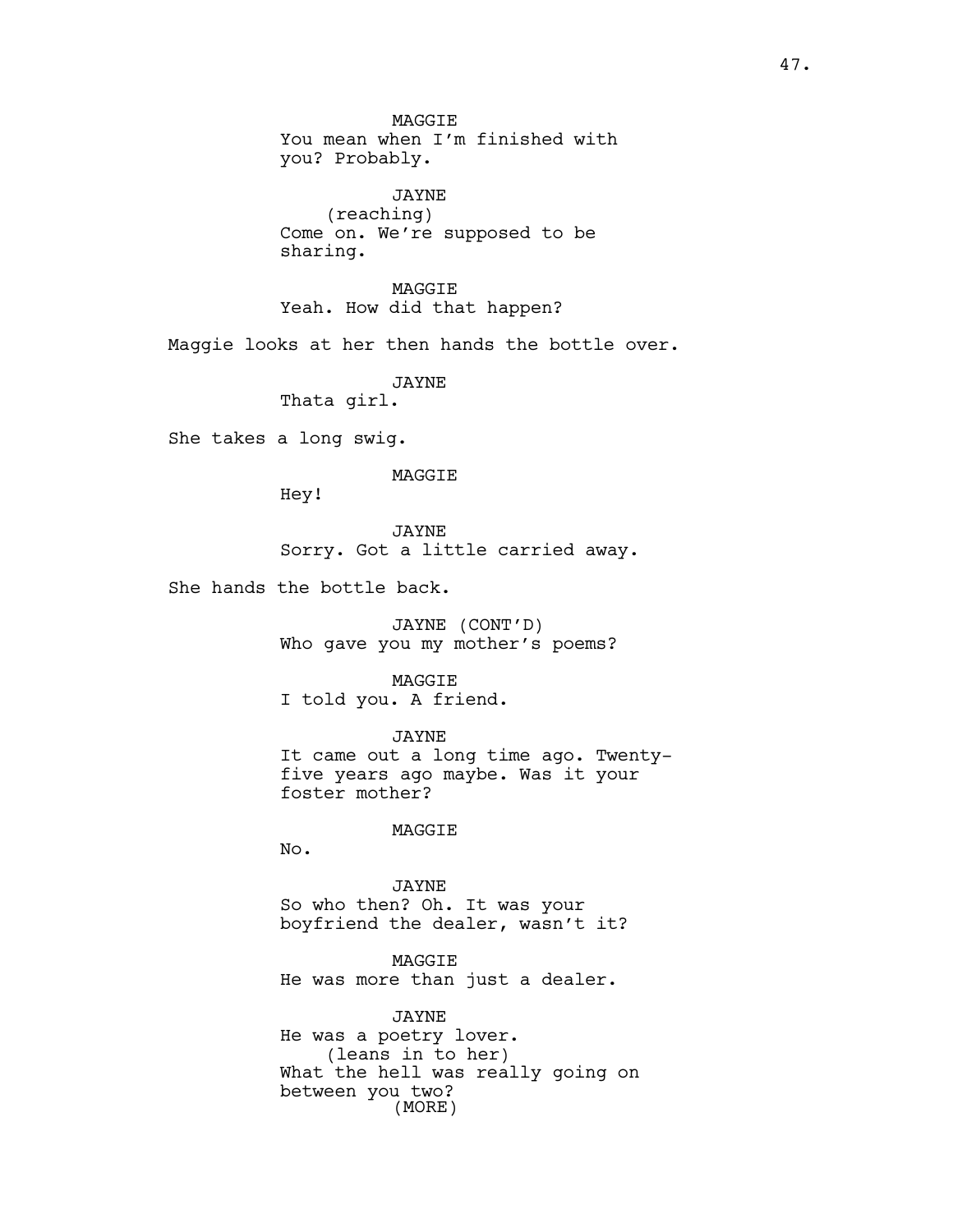I mean when you weren't selling dope and breaking into-- JAYNE (CONT'D)

MAGGIE He took care of me.

JAYNE He loved you.

MAGGIE

Yes.

JAYNE And you loved him.

MAGGIE I guess. I definitely needed him. I had no one else at the time. So he was--

JAYNE Your bodyguard. Okay... But you don't know where he is now.

**MAGGTE** He's up north.

JAYNE Up north... working?

MAGGIE

In jail. He's been charged with second degree murder.

JAYNE

Jesus...

MAGGIE He beat some guy to death with a shovel.

JAYNE Jesus. Because?

MAGGIE

The guy was screwing his girlfriend. But Robbie says it was self defence.

JAYNE You mean the guy had a bigger shovel?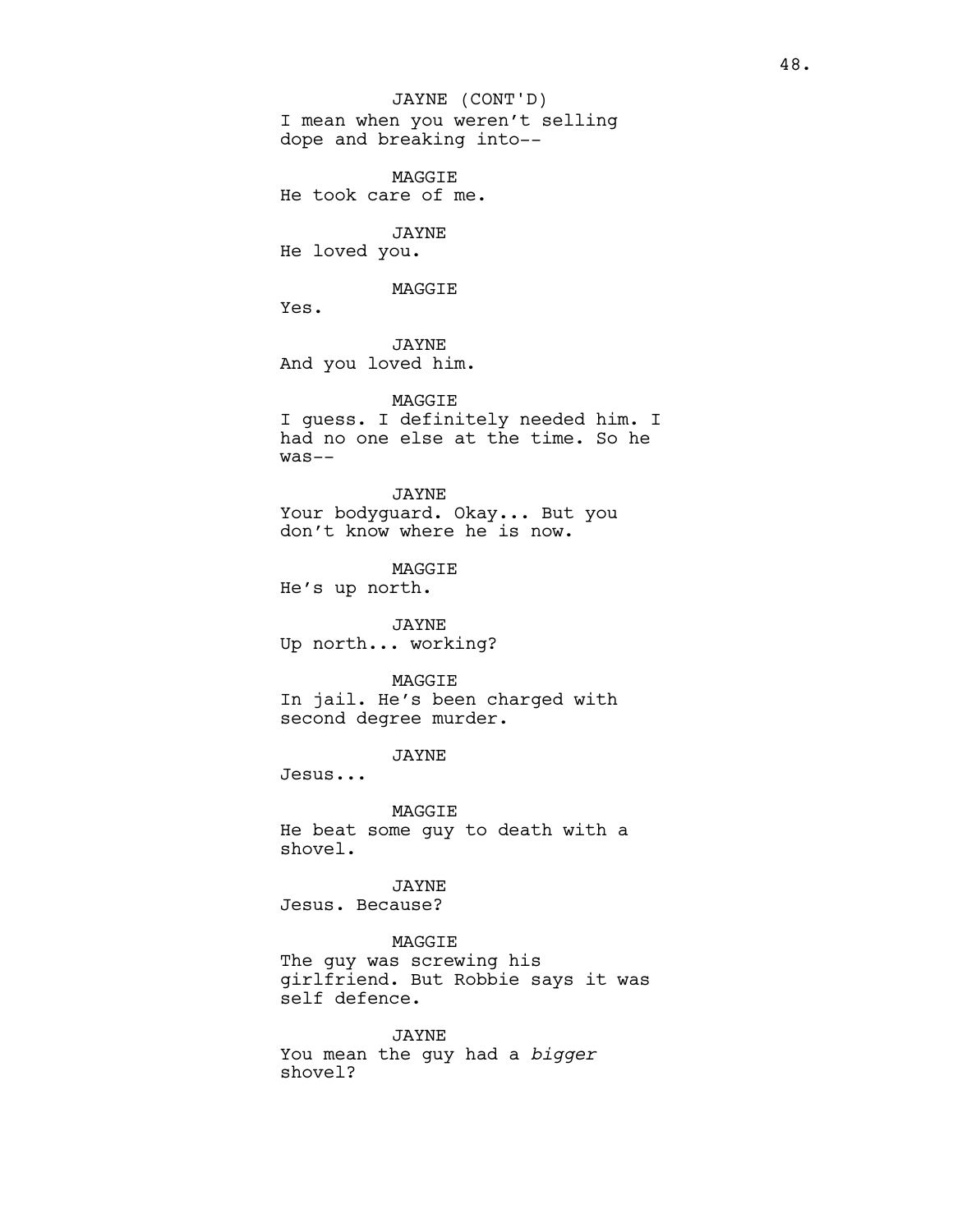**MAGGTE** 

A tire iron. He called me and wants me to come see him.

JAYNE And you're thinking about it.

MAGGIE

I'm trying not to.

JAYNE

How'd he get your number? I mean after all these years.

MAGGIE He knows what I do. How hard would it have been to find--

JAYNE

You stayed connected?

# MAGGIE

For quite awhile, yeah. I haven't seen him in years though. When he was still in the city and still getting into trouble, I bailed him out a few times. He stayed with me off and on... But when I was in med school I just--

JAYNE Cut him loose. (off her look) Anyone else know about this?

MAGGIE That he's been charged with murder?

JAYNE That he even exists.

# MAGGIE

No.

JAYNE Not even your therapist.

MAGGIE No just you. My new best friend. But...

JAYNE

What?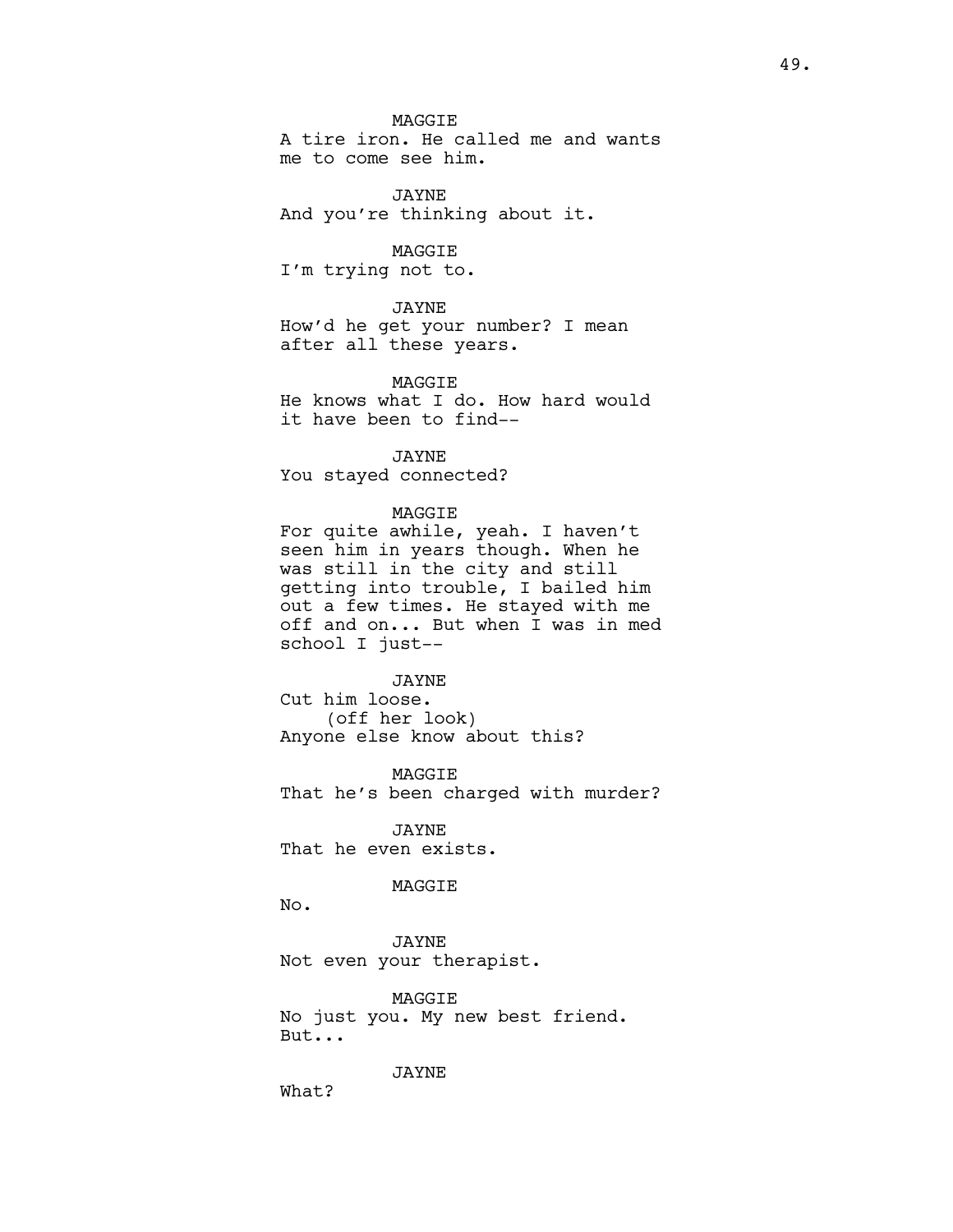**MAGGTE** 

It's him. He's the one in trouble. Not me. I feel for him, but I'm not... He's not one of my "issues."

# JAYNE

Are you sure?

Maggie lifts the bottle to her mouth. Hesitates.

# MAGGIE

All those kids you failed. Or think you failed when you were counselling them... you had to let them go. You must know that, right. You weren't expected to feel responsible for them forever.

Maggie drinks.

JAYNE (reaches for the bottle) No. But it wasn't always easy. And I wasn't in a relationship with any of them like you were with whatshis-name.

Maggie hands her the bottle.

MAGGIE Well thank God for that, at least.

Jayne drinks.

JAYNE They already had enough complications in their lives.

MAGGIE Yeah... Robbie is... He's just a part of my past. I'm a different person. It's upsetting, what's happening to him, but--

JAYNE It was my dog. (off her look) Not my son.

Maggie just looks at her. Jayne takes another drink.

MAGGIE Are you sure?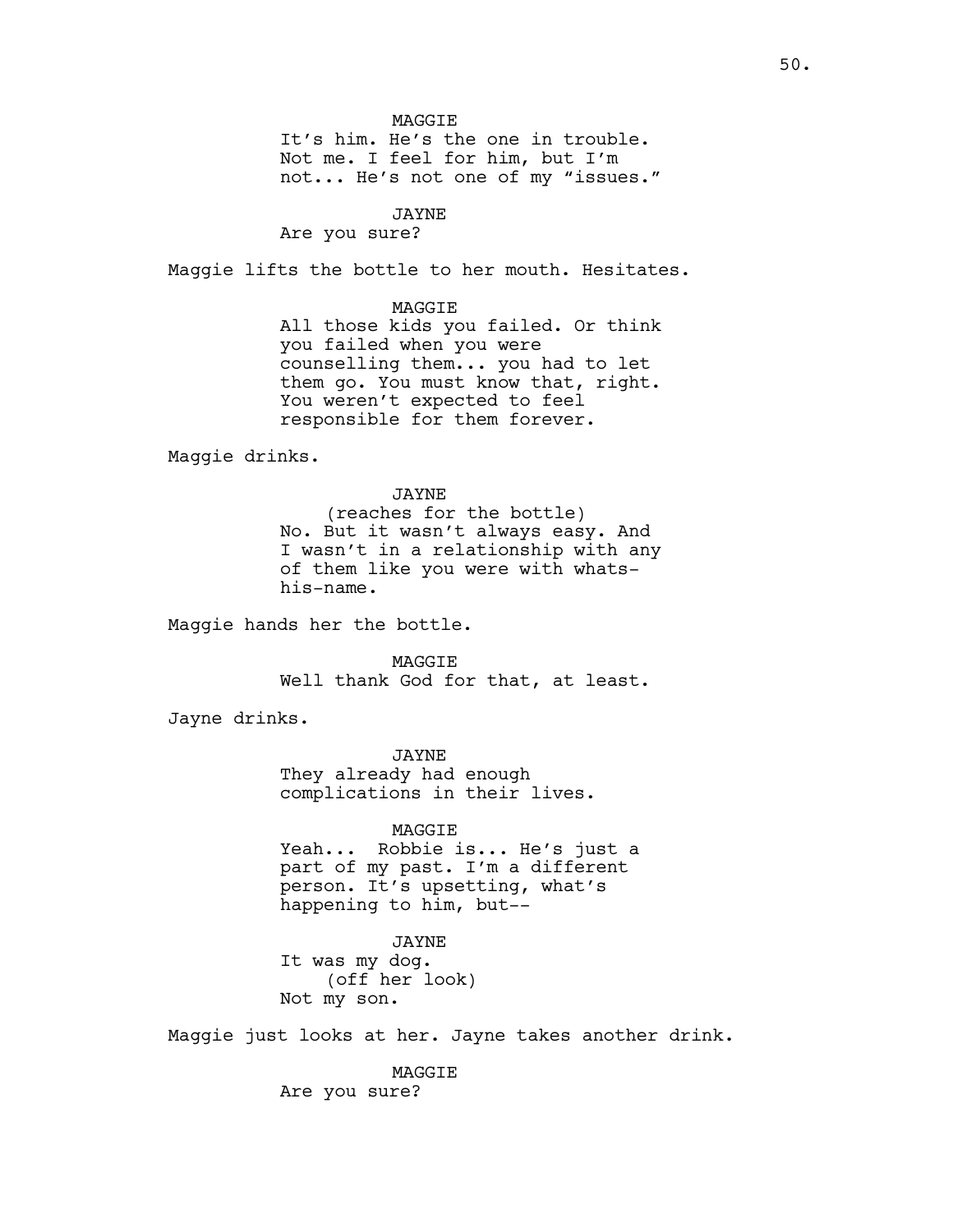JAYNE I think I could tell the difference.

MAGGIE I mean are you sure that's what you want me to think.

JAYNE Well even if it was my son you're in no shape to deal with that information. (off her look) But it wasn't. Honest.

Maggie takes the bottle back. Drinks.

JAYNE (CONT'D) Are you going to go see him?

**MAGGTE** 

I don't know.

JAYNE What's stopping you?

MAGGIE I think it's the overwhelming sadness of the whole thing.

JAYNE You deal with sadness every day, don't you.

MAGGIE Not my own. I feel like I've deserted him. But there was too much difference between the new life and the one with him in it. He knew that too. But the thing is...

JAYNE

He rescued you.

MAGGIE

Right.

JAYNE And turned you into a drug dealer.

MAGGIE But before that he rescued me. I was on the street and very vulnerable. (MORE)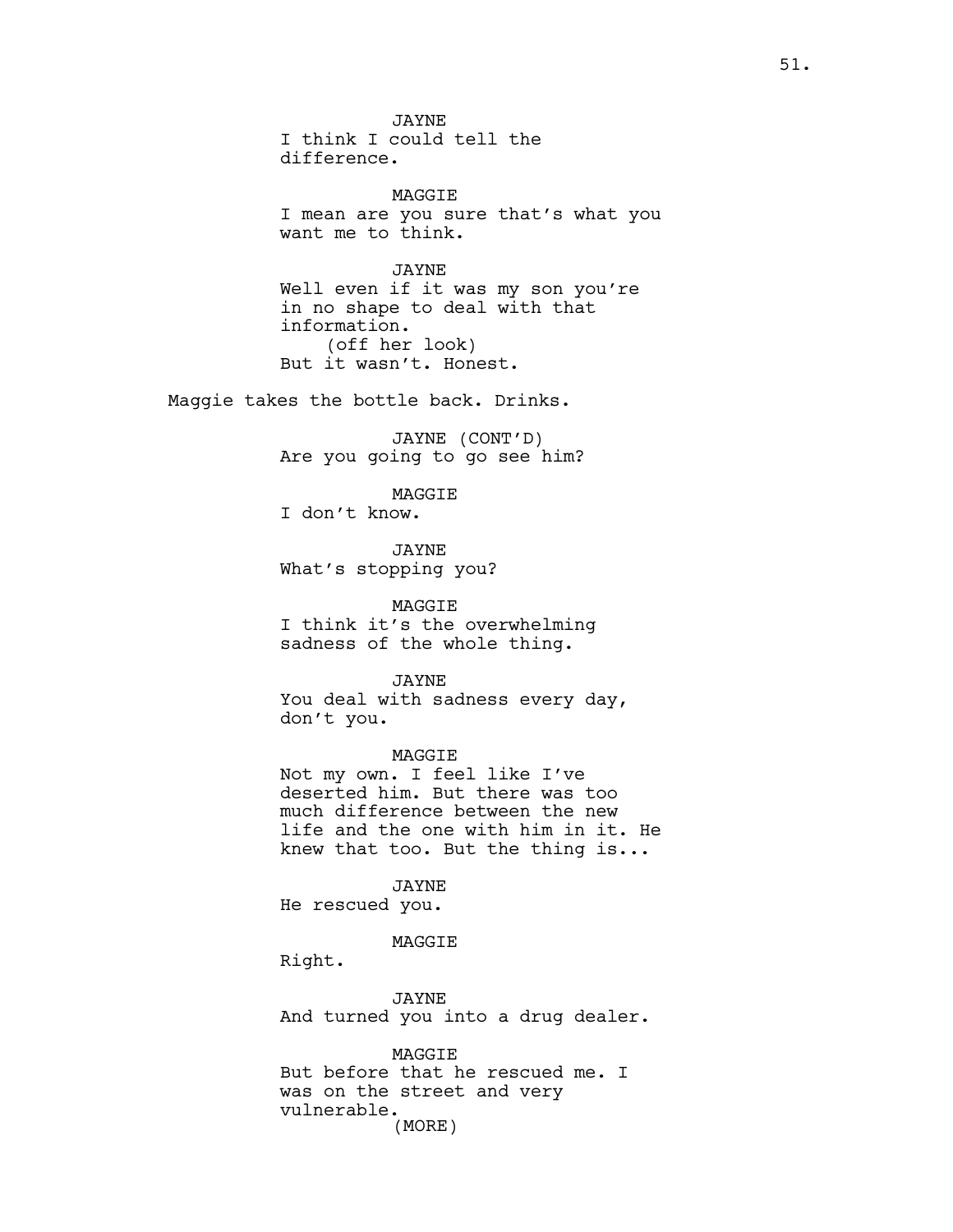### MAGGIE (CONT'D)

He was in a rooming house, and he let me sleep on his floor.

JAYNE And how long did that last? I mean the sleeping on the floor part.

### MAGGIE

Not long. But I'm the one who changed it.

# JAYNE

You probably just got into his bed to stay warm. You were only fourteen for godsake.

#### MAGGIE

A very experienced fourteen. I'd slept with quite few guys before him. A couple of them when it wasn't even against my will. Why are you looking at me like that?

### JAYNE

I'm just wondering why, other than maybe your therapist, you don't have anyone in your life to talk about this stuff with.

### **MAGGTE**

Orphans often don't. It's about distrust. That's my issue by the way.

JAYNE

Distrust?

#### MAGGIE

Yes.

#### JAYNE

Of everyone.

### MAGGIE

Pretty much. But mostly myself. You see, I'm not sure who I really am. Maybe I'm the woman who works here, tries, even feebly sometimes, to help others. Maybe I'm actually still that scared lonely little girl, and the person you're looking at now is just... someone who's pretending. It's what my therapist and I are working on. (MORE)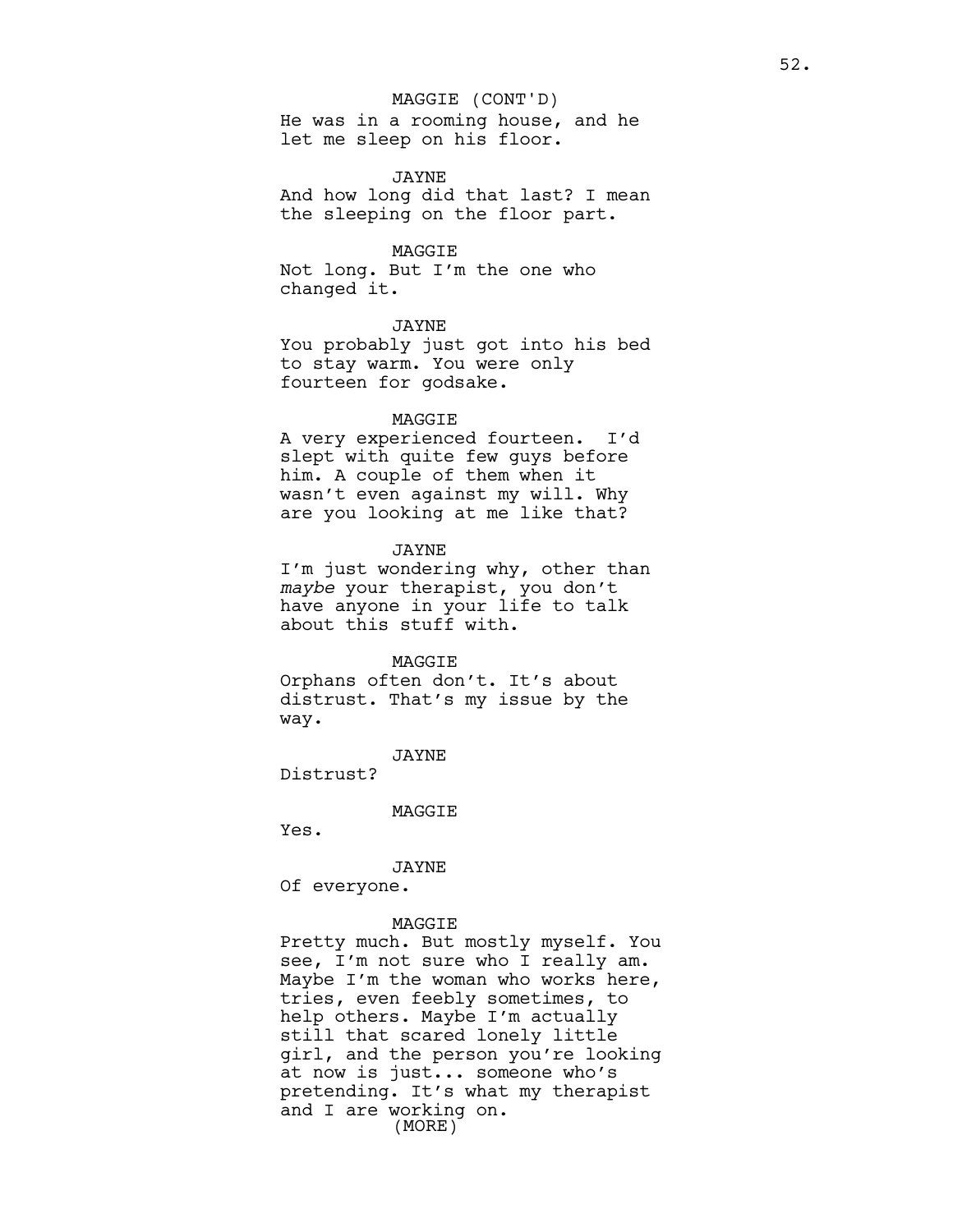# MAGGIE (CONT'D)

My distrust, my uncertainty about so many things. And there's no room for dealing with Robbie or anyone else once I leave this office.

Maggie takes another drink.

JAYNE

Maybe you've had enough of that.

# MAGGIE

Gimme a break.

JAYNE

I mean without handing it back. You think I just want to sit here and watch you get hammered?

Maggie passes the bottle. Jayne drinks. They are both getting fairly drunk.

> MAGGIE I don't get hammered.

> > JAYNE

Okay.

### MAGGIE

No. I mean it. Just like you don't get addicted. I don't get drunk. I built up a tolerance when I was a kid. I was legendary. I could drink all night. (looks at her)

I shouldn't be treating you.

JAYNE

Exactly what I've been telling you.

### MAGGIE

(slightly slurred) No you've been telling me you don't need to be treated. I'm saying you do, but it shouldn't be me who does it.

#### JAYNE

Well if I did need treatment, which I still maintain I don't, I would definitely want someone as fucked up as you to give it to me.

They look at each other.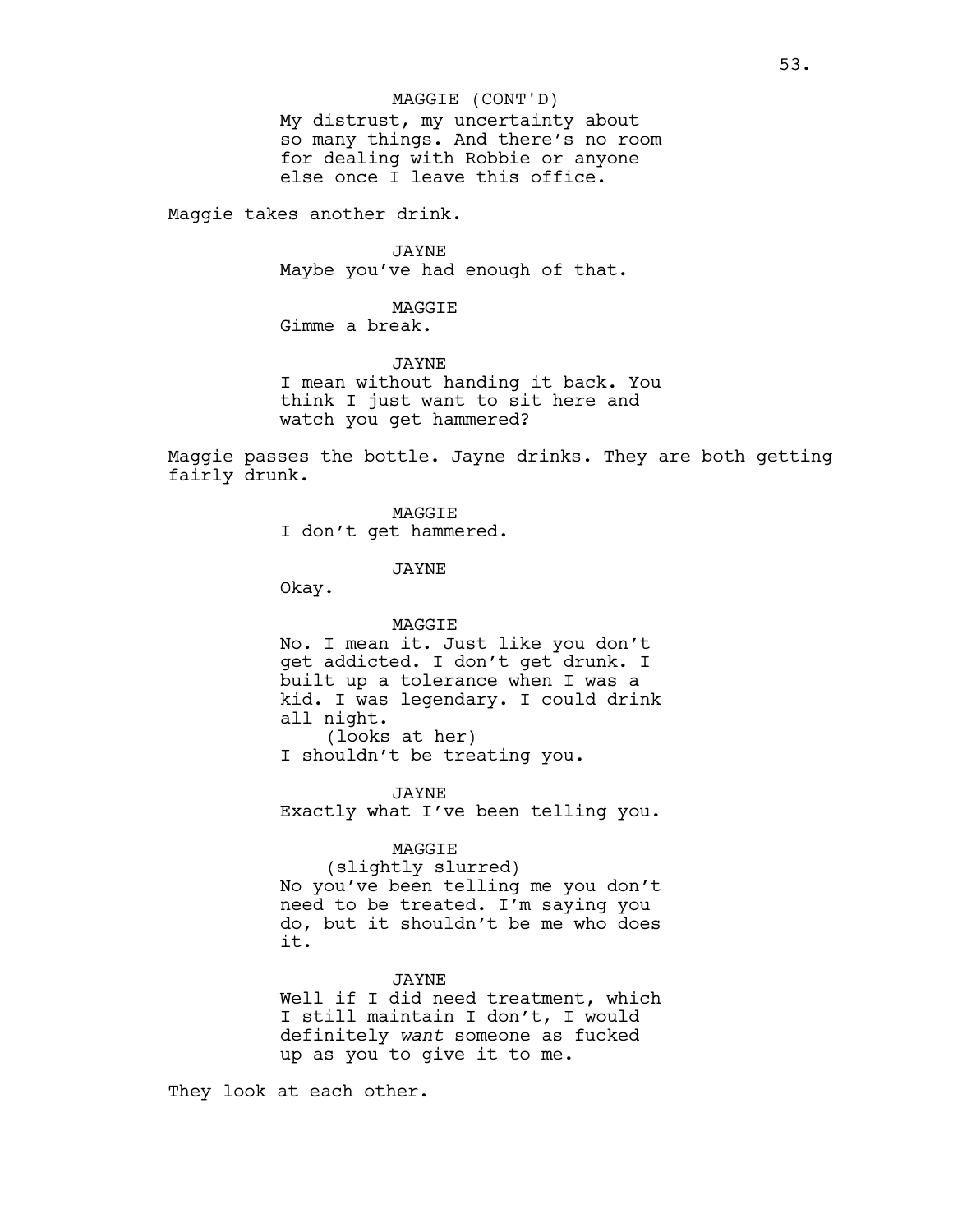MAGGIE There's something wrong. JAYNE (also kind of out of it) Yeah. You look kinda... unsteady there. MAGGIE And the way you're mouth is working is... JAYNE Is what? MAGGIE Wrong. It's wrong. Maybe we shouldn't have started to drink with the LSD still in our systems... JAYNE Fuck it. MAGGIE Okay but maybe-- JAYNE Fuck it. MAGGIE Okay, but it could be very... No, you're right. Fuck it. She takes the bottle. Drinks until it's empty. JAYNE Well that was kind of selfish. MAGGIE Don't worry about it. She leaves. JAYNE Where you going? MAGGIE (off) Guess.

She returns with another bottle.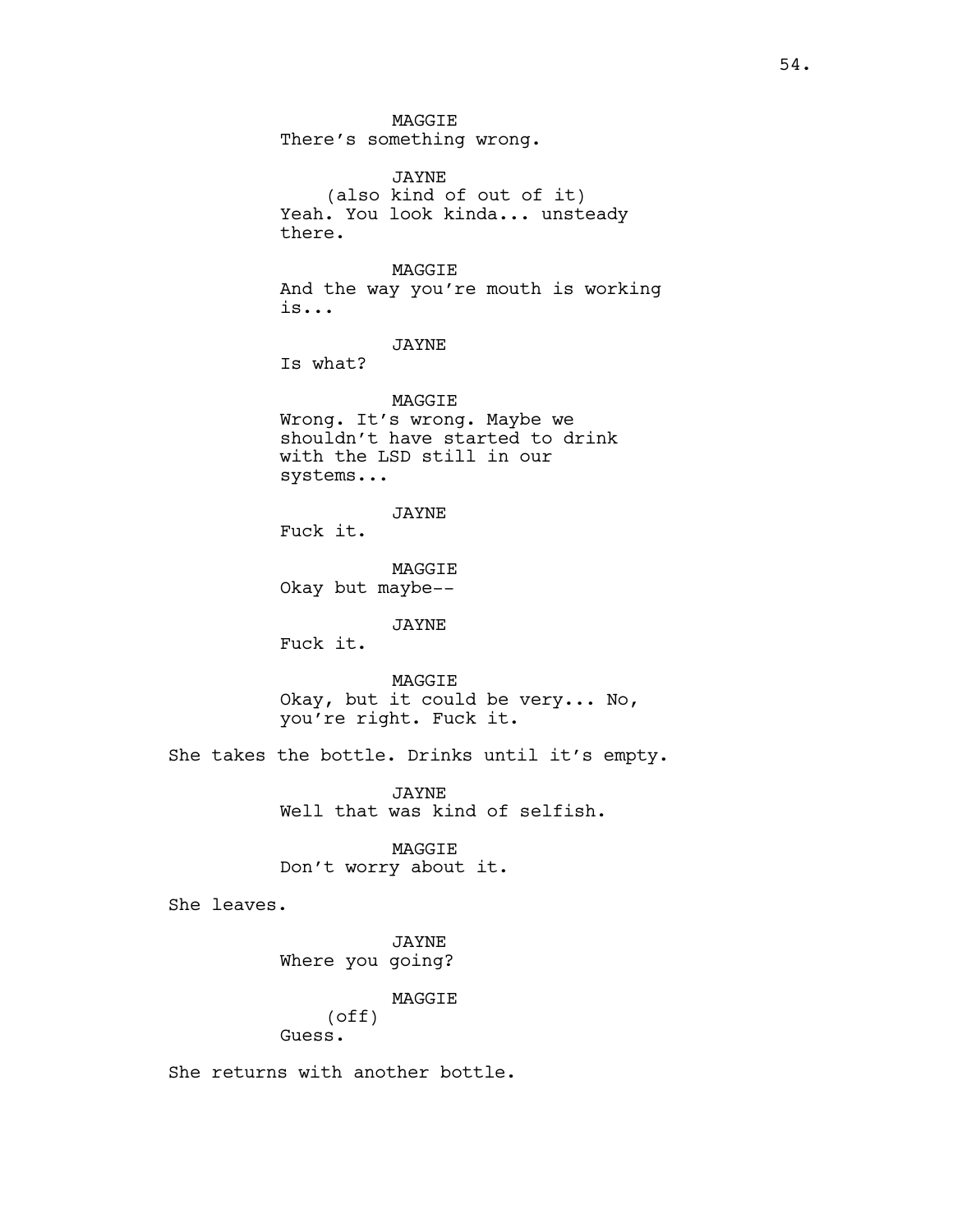JAYNE Hey, good for you.

MAGGIE Yeah it is. I mean good for me.

JAYNE I think you might be an alcoholic.

MAGGIE Whatya talking about, you judgemental bitch? Here.

Hands Jayne the bottle.

MAGGIE (CONT'D) Sorry. I didn't mean to call you that.

JAYNE That's okay. I think I am a judgemental bitch.

MAGGIE Of course you are. Why else would someone kill her husband for letting her dog drown.

JAYNE You mean my son.

MAGGIE Right. What?

JAYNE And I didn't kill him. It was an accident.

MAGGIE

Not really.

JAYNE No. Not really.

MAGGIE I mean not really your son.

JAYNE Yes. I mean no.

MAGGIE It's just so sad.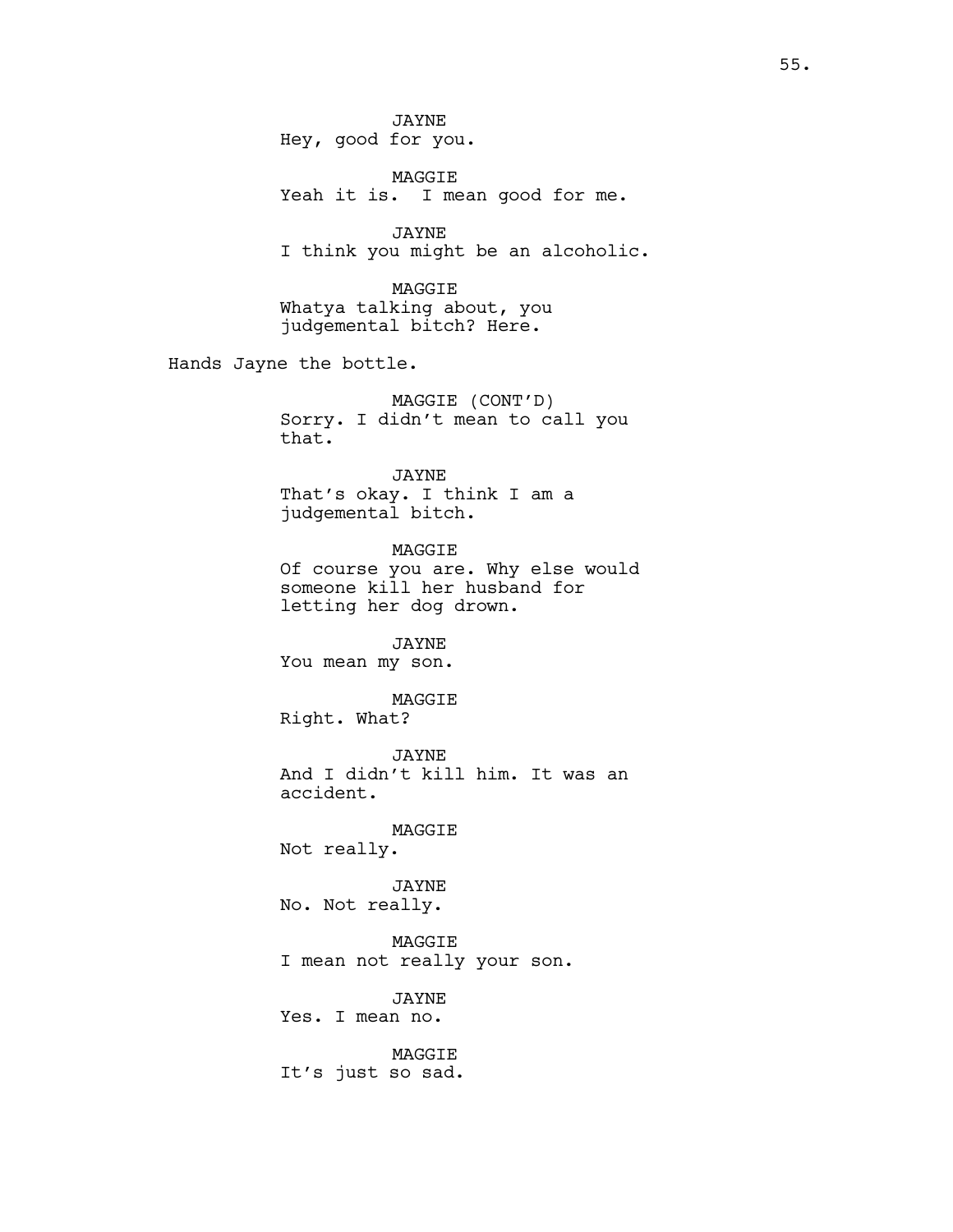JAYNE About my son?

MAGGIE About Robbie. His life and the way it's turned out.

JAYNE Sad but no surprise. I knew a lot of Timmys.

MAGGIE Who's Timmy?

### JAYNE

He was a-- Did I say Timmy? Yeah. Right. He was a totally messed up kid from when I... Yeah messed up and dangerous just like...

### **MAGGTE**

Robbie.

JAYNE Yeah. Robbie. I knew a lot of Timmys and Robbies.

MAGGIE There was only one Robbie.

# JAYNE

There were dozens. I saw dozens. And I failed them all. The prisons and shelters and graveyards are full of people I failed.

# MAGGIE

(trying to focus) Me too. I've got a few in those places too. Well maybe not prisons. But shelters, graveyards, yeah. But not a lot. Not full. Just one. Maybe two or three. Just two. And just one for now. Robbie. And maybe, probably you... in the future.

JAYNE

# I'll be fine.

MAGGIE Not thinking like that, you won't.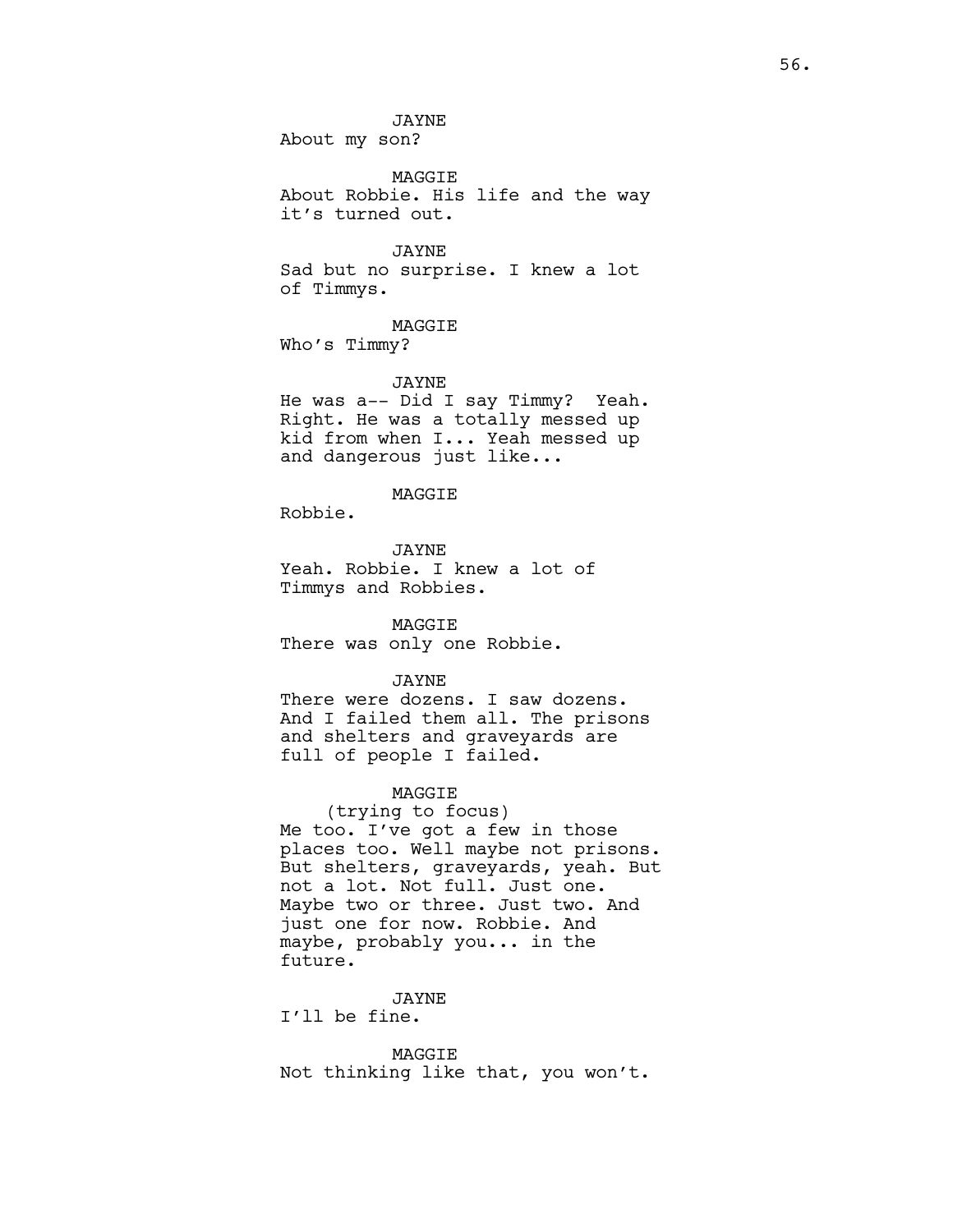JAYNE Thinking like what?

MAGGIE Thinking like you think. (she takes a drink) You keep thinking like that and you are screwed.

JAYNE Is that your professional opinion.

MAGGIE My private professional opinion.

JAYNE What's that even mean?

### MAGGIE

It means I haven't shared it yet. I haven't told any of my patients what I really want them to do.

# JAYNE

Which is?

# MAGGIE

(on her feet) Just stop! Stop being so fucking crazy. Stop thinking all those

crazy thoughts and doing all those crazy things. I mean Jesus Christ, how are we ever going to evolve, with all that crap swirling around in our heads. Okay, I've got "issues," myself but I was fucking abandoned and tossed around like garbage for years. You don't recover from that. Not really. Not totally. But if you weren't abandoned or abused or otherwise seriously traumatized, get over yourselves. Not you. I don't mean you. You were traumatized by the death of your beloved dog, so all the lunatic shit you do with drugs and highway strolling is completely understandable.

JAYNE

Really?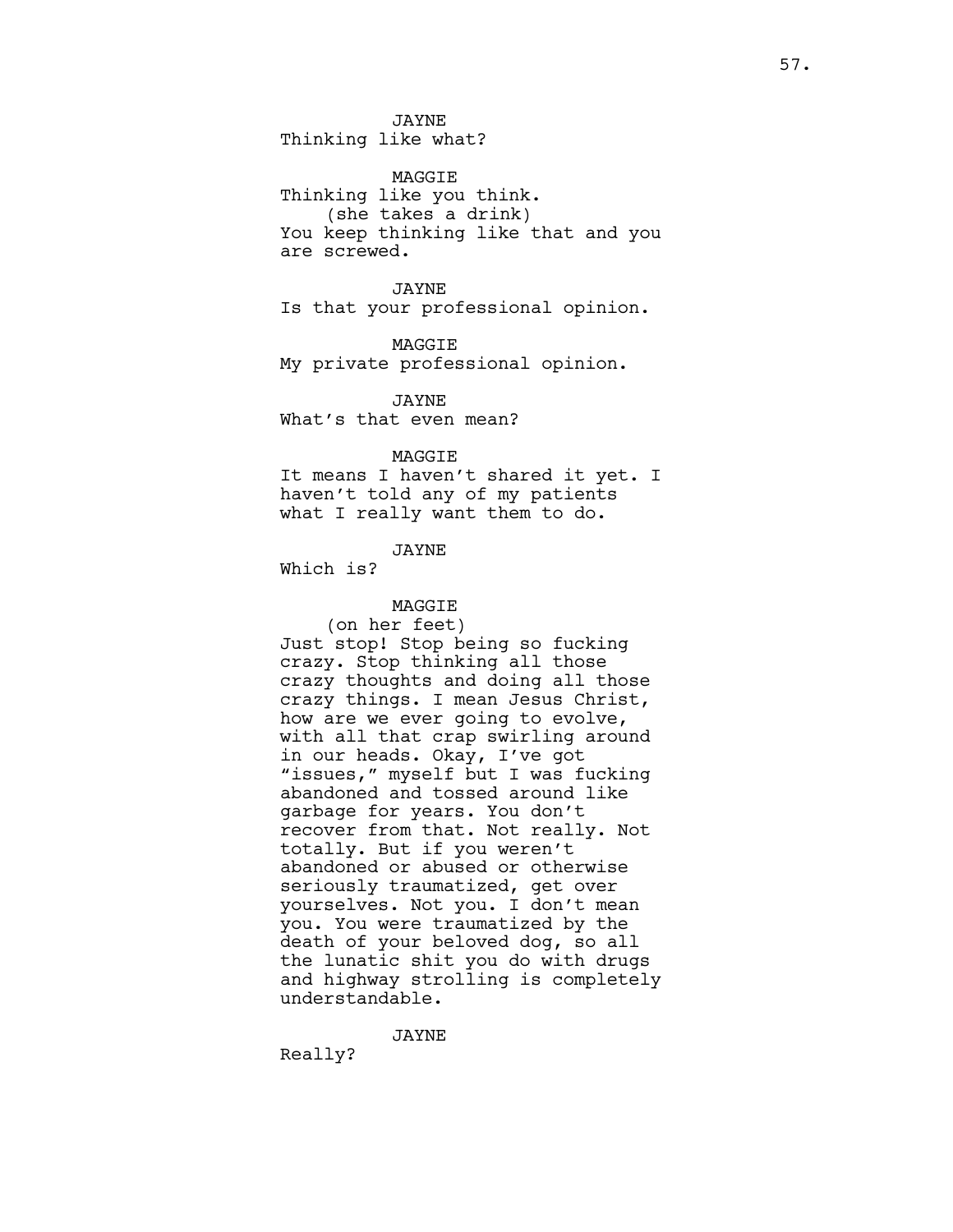### MAGGIE

No of course not. I'm just humouring you. It was a dog, for chrissake. And all this other stuff has to stop too.

#### JAYNE

The other stuff being?

### MAGGIE

Feeling responsible for all those kids you think you failed, for one thing. What are you, some kind of fucking martyr? There's a lot of people who could be blamed for how those kids turned out. The parents, the other teachers, the government, and most of the hugely indifferent people in this fucking world. Maybe take their failures to help in any real way into consideration when you think about those kids.

JAYNE

I was the last line of defence.

MAGGIE

Crazy talk.

#### JAYNE

No. I know that for sure. Not just because of the ones I didn't help. Because of the few I did. Why couldn't I help them all if I was able to help some of them?

### MAGGIE

Right. So you're not a martyr. You just a fucking idiot. "Why couldn't I help them all?" Jesus. Look just concentrate on those few. Because maybe the others were beyond help.

### JAYNE

The point is, I just gave up.

MAGGIE

You quit?

JAYNE I stropped. Then I quit.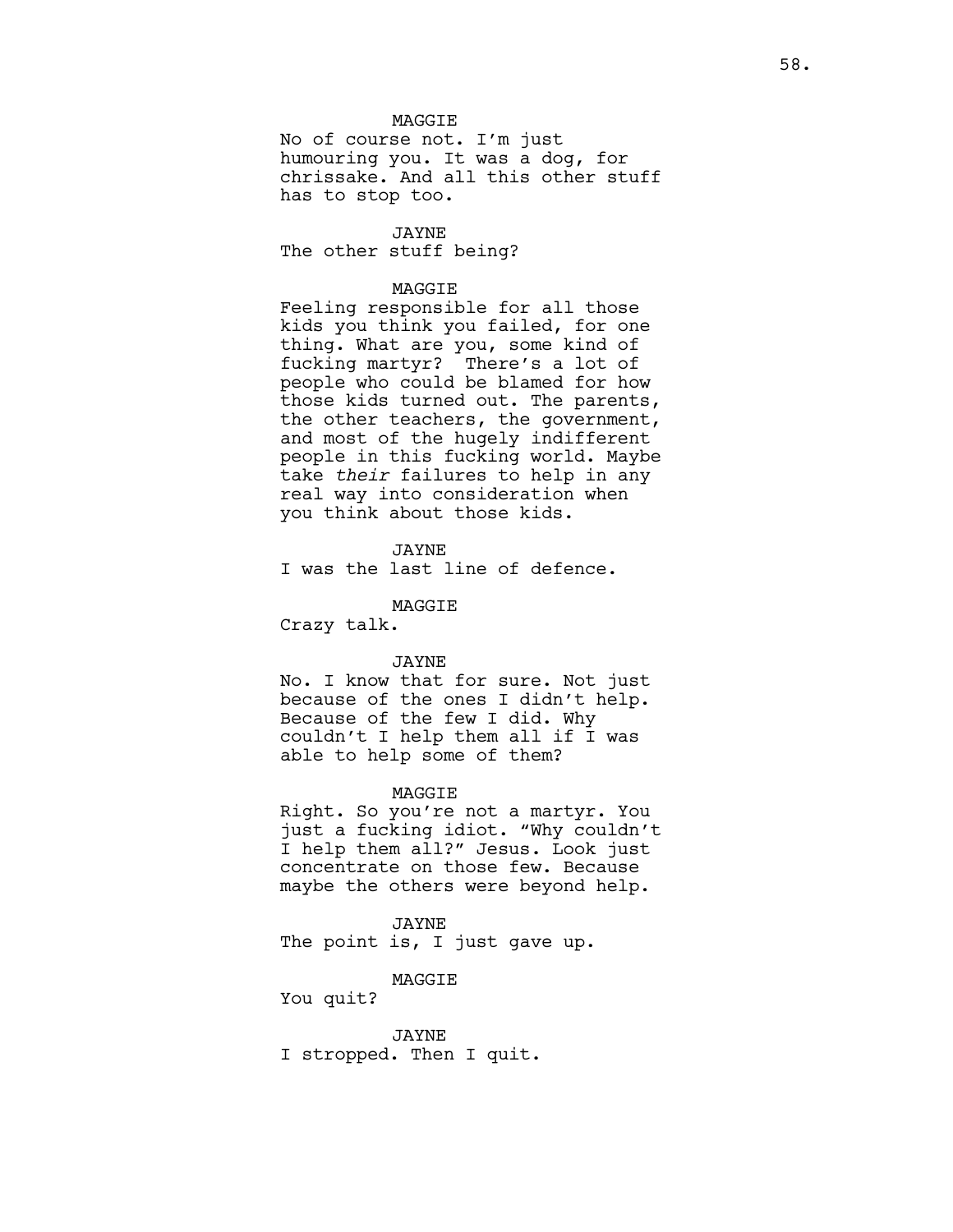### MAGGIE

Well you better "strop" drinking. Because you're starting to...

JAYNE I stropped. Stopped.

MAGGIE Stropped/stopped what?

### JAYNE

Caring. And then I didn't... listen. Because it was too hard. It was confusing. And scary. All the things they were going through. At school at home. Everywhere. It was sometimes very scary.

# MAGGIE

I know.

# JAYNE

No you don't. Oh right. You do. You must hear some scary things. But I saw stuff. It's worse when you actually see it. One day I saw a kid I was counselling carrying a machete into a park.

MAGGIE

A machete like...

She swings the invisible machete violently.

MAGGIE (CONT'D) ...a machete?

JAYNE

That's the one. Next day I called him in and asked him what he was doing with something like that.

MAGGIE

What did he say?

JAYNE He said, "You got no business asking me a question like that, Miss."

MAGGIE What did you say?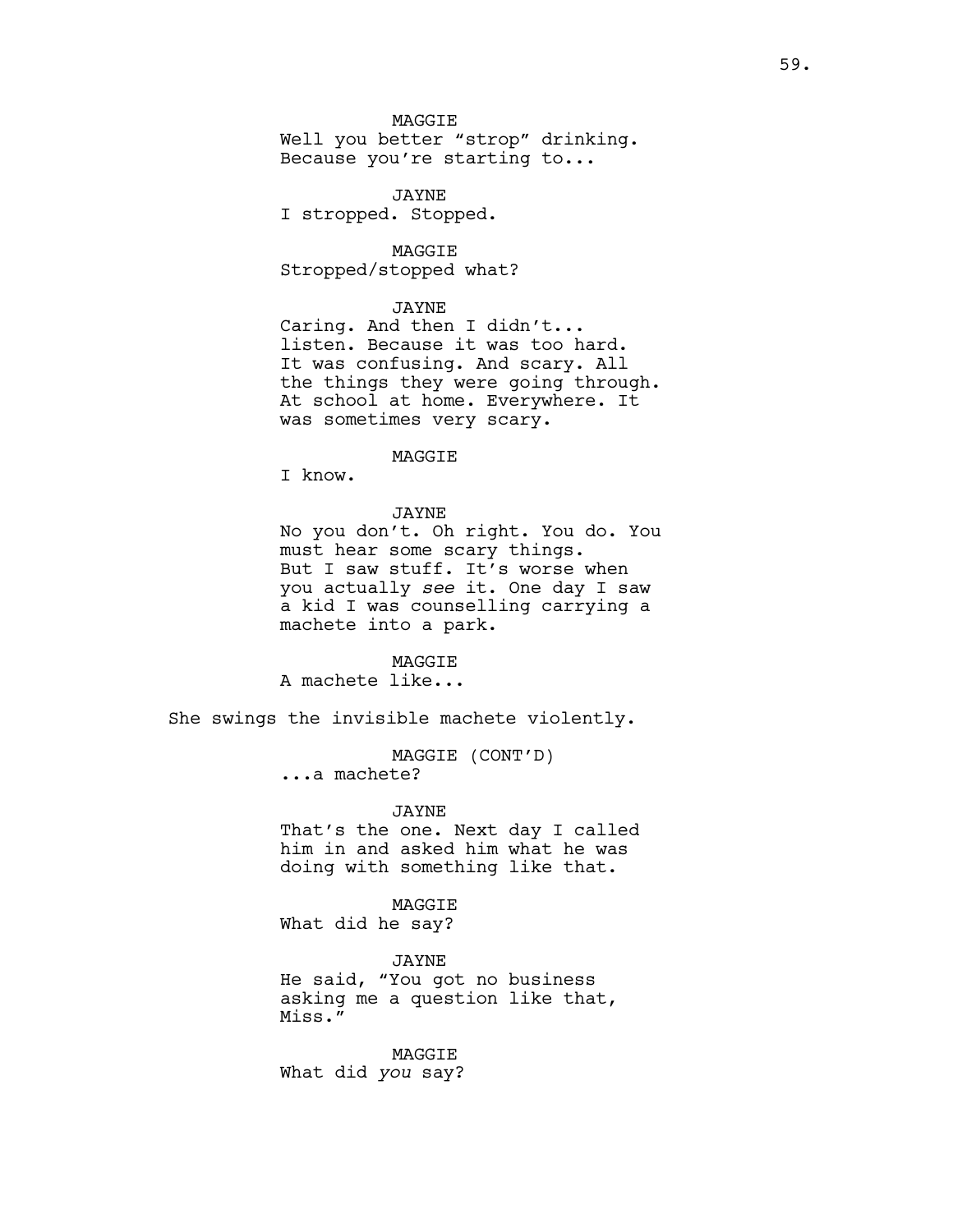# JAYNE

I said, "But it was a fucking machete!" And apparently that wasn't an issue for him. Because he just looked at me like I was some kind of fool and handed me a note from the soccer coach asking me to okay him for the last game of the season.

# MAGGIE

Lots of luck with that, I bet.

#### JAYNE

No I cleared him to play. The kid had a C minus average and didn't qualify for any extra curriculars. But really what difference was it going to make in his life.

# **MAGGTE**

You mean taking the machete into account.

JAYNE

Yeah. Definitely. (reaches for the bottle) I scoured the internet for days looking for any attacks involving one. Didn't find any, but I resigned a month later.

#### MAGGIE

Okay. So I was right about burnout.

JAYNE

I guess.

### MAGGIE

Was this before or after your dog died?

# JAYNE

Before.

MAGGIE Before or after your mum died?

JAYNE Before. Why are you asking?

MAGGIE

Beats me why I ask most of things I do. Could just be habit.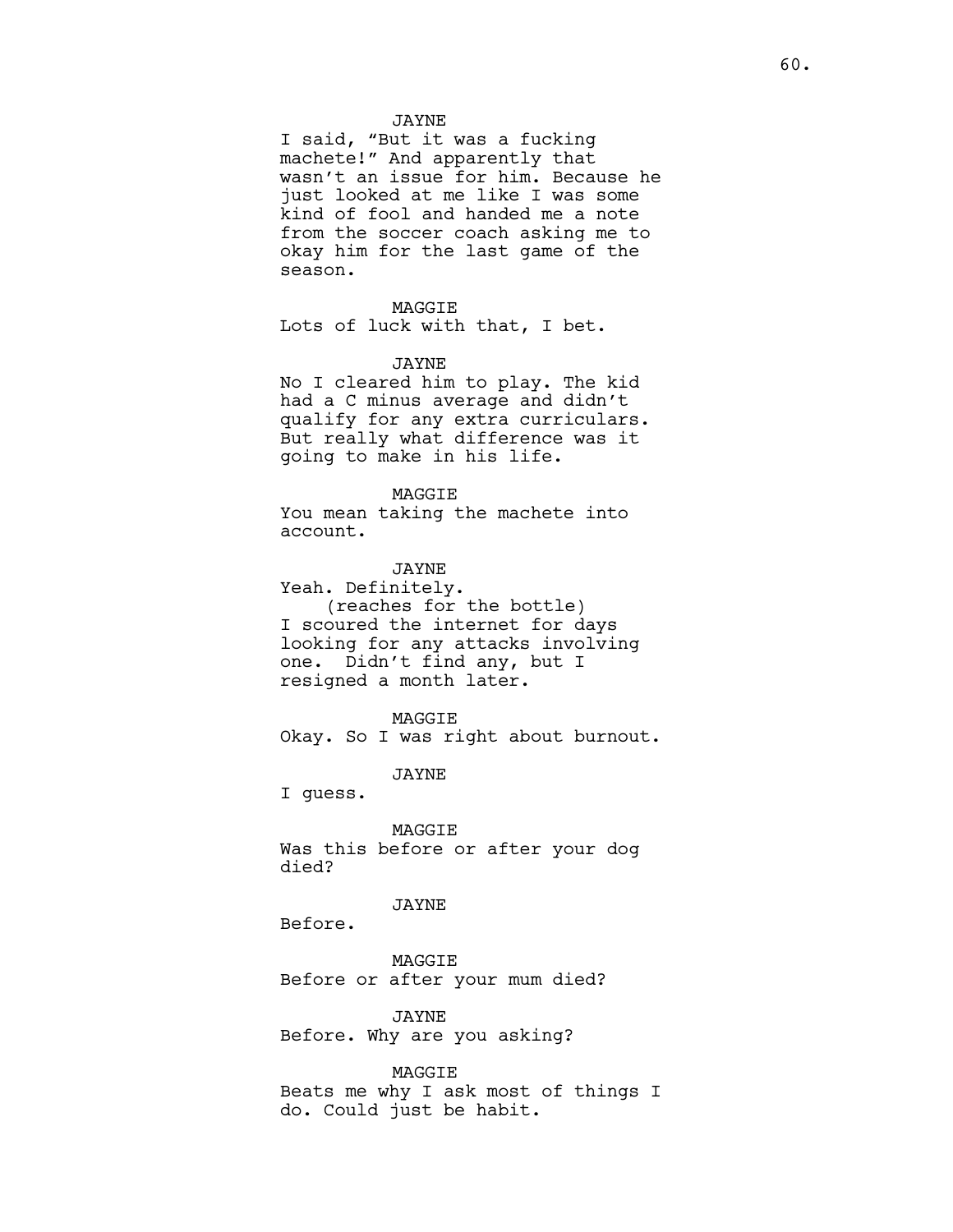MAGGIE Yeah well the silence of some of my patients is a little terrifying.

JAYNE You mean because of what they might be thinking?

MAGGIE Or planning.

JAYNE

I'm hungry.

# MAGGIE

You eat?

# JAYNE

Well I have to keep up my strength, or I won't be able to get the drugs into my mouth.

MAGGIE

Or you arm. Or your groin. Or between your toes.

JAYNE

Okay. Cool it. I haven't reached that stage yet.

MAGGIE

Well that's good then. I mean that you're hungry. Because that's something I can definitely help you with.

She takes out her cell phone. Speed dials a number.

MAGGIE (CONT'D) (into phone) Hi, Tony. It's Maggie... No I'm good. Can I get a large special? ... It's all locked up, so have your guy just call when he gets here ... Yeah, my cell... Thanks... (disconnects) Won't be long. They're fast.

JAYNE So you're on a first name basis with the pizza man.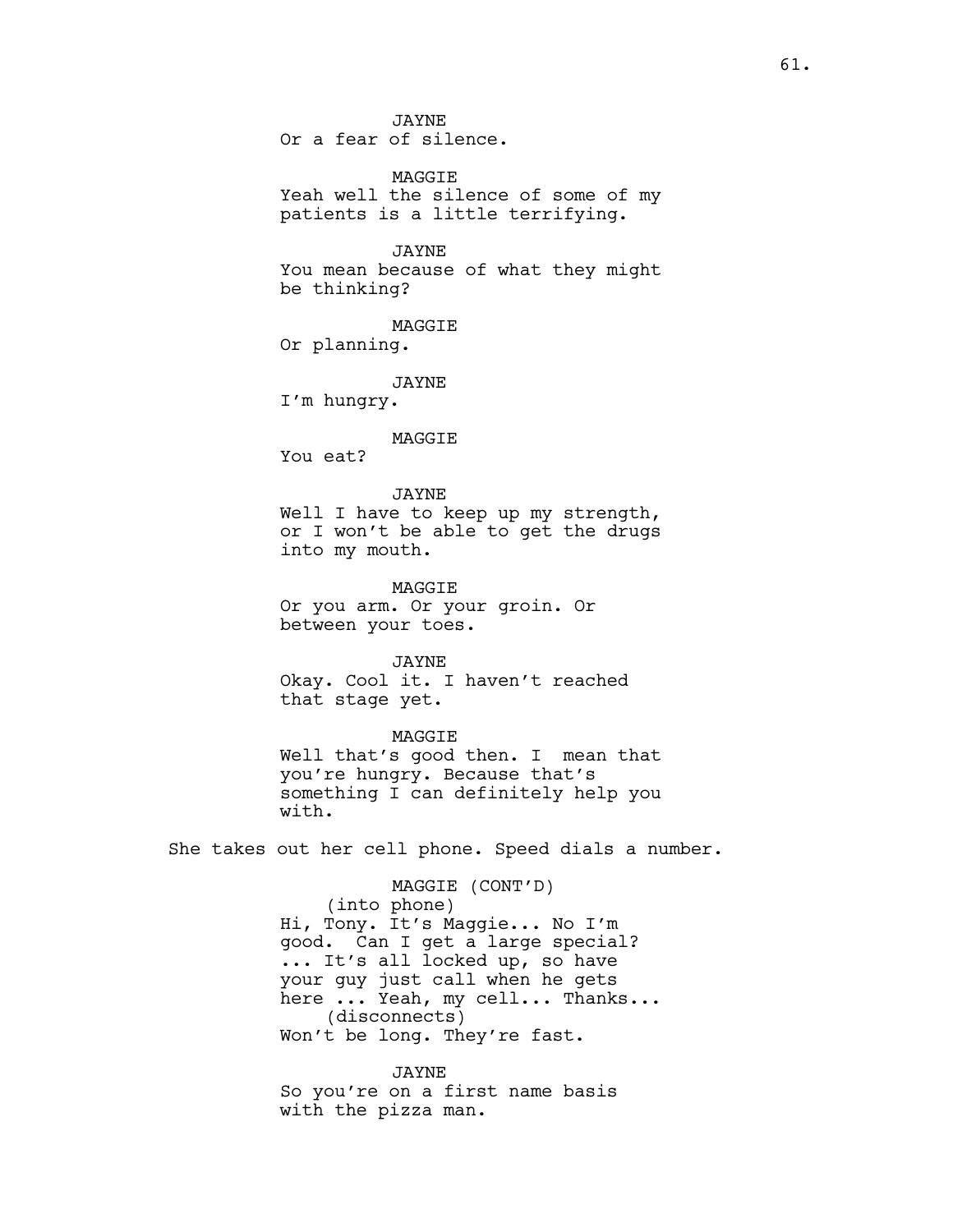**MAGGTE** He used to feed me when I was on the street.

JAYNE Okay. And now he delivers to your workplace. He must have been blown away when you reconnected.

MAGGIE We never disconnected.

JAYNE Really. I thought you left all the people from that life behind.

MAGGIE Not the people who fed me.

JAYNE And he fed you for how long?

MAGGIE All the way through school. Plus he paid my tuition.

JAYNE

An angel.

MAGGIE A very kind human being. They all are. (off her look) I mean his family. I spend all the holidays with them.

JAYNE (a little angry) So you're not alone.

MAGGIE

Not always.

JAYNE So why do you seem like such lonely person then?

MAGGIE That's projection.

JAYNE

Sorry?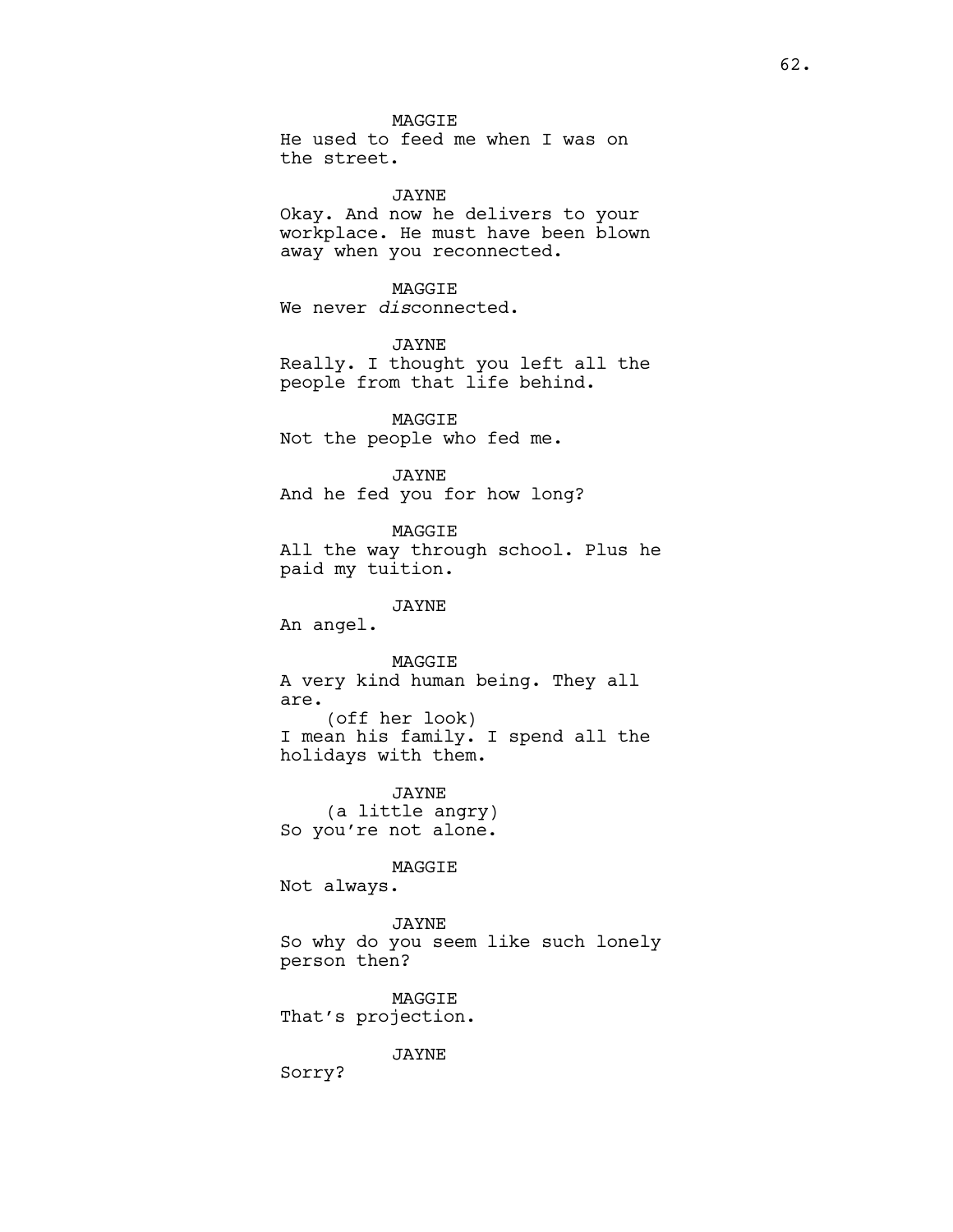MAGGIE

You're the lonely one.

JAYNE

No I'm fine. I have you. But you're in despair. Might be because of your work. Your past. But I sense it big time.

MAGGIE Everyone despairs. You can't live a full life without ever despairing.

JAYNE I know that. You think I don't understand that despair is part of--

MAGGIE You were making it sound like my despair was worse than normal despair, and I was--

JAYNE

No I wasn't.

MAGGIE Yes you fucking were.

JAYNE

No I fucking wasn't. But it is. It's worse. It's not normal. And I know that because I know the difference between normal and extra normal despair.

**MAGGTE** 

You're drunk.

# JAYNE

So are you.

### MAGGIE

Not like you. You're drunk in the way an addict gets drunk.

JAYNE

You mean in the way a drunk gets.

### **MAGGTE**

A drunk who's also an addict. You get too personal. Too wrong about things for it not to be too personal. Your judgement is impaired. (MORE)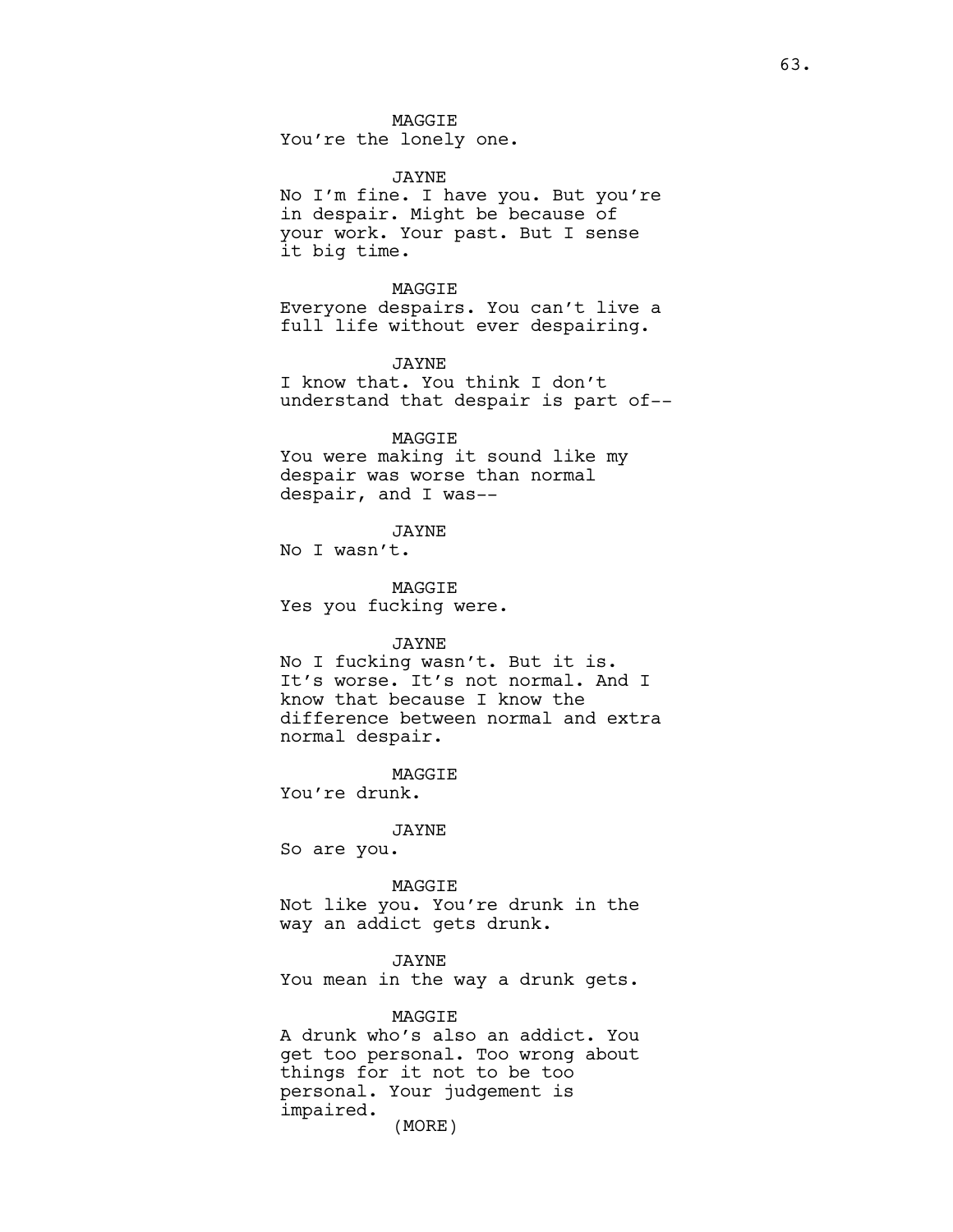### MAGGIE (CONT'D)

And when a judgmental person like yourself has impaired... judgement... well, you see what I'm getting at.

### JAYNE

Sorry. Maybe if you stopped trying to use words and just groaned like you really want to.

# MAGGIE

Why would I want to groan?

# JAYNE

To fully express your deep despair. The aching despair of an orphan. Bless all the orphans for enduring the despair of being alone in this immense fucking indifferent world. Oh not now of course. Because you have this nice Italian family who takes you in at the holidays.

#### MAGGIE

And no one takes you in at the holidays?

JAYNE I don't want to be taken in.

### MAGGIE

That means there's no one, right.

# JAYNE

I could make calls. There are still people out there I'm on a first name basis with.

# MAGGIE

Who are they.

#### JAYNE

Teachers, neighbours I had, friends I made.

MAGGIE Were they close friends?

JAYNE Not as close as we are. (off her look) At school.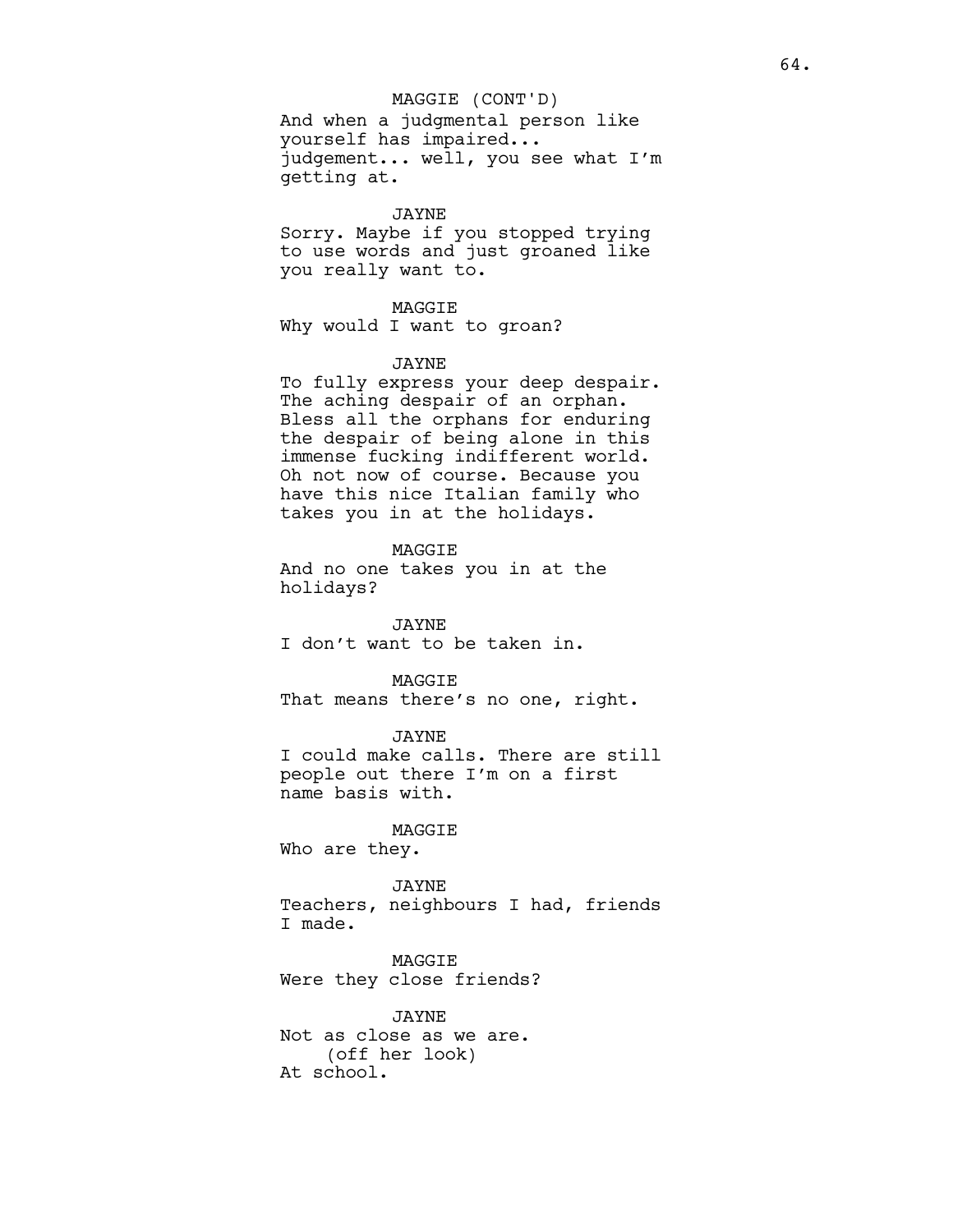# You mean other parents?

Jayne just looks at her.

MAGGIE (CONT'D) I assume you're talking about your son's school. You know, when you were dropping him off or picking him up, you probably had conversations with some of the other...

JAYNE

No...

MAGGIE

No what?

# JAYNE

Just no.

Maggie's cell goes off.

**MAGGTE** He's almost here. (starting out.) Just be a minute.

Jayne just nods. Maggie looks at her, leaves.

Jayne lowers her head. Is thinking. Lifts her head. Shudders.

JAYNE

All right...

She takes out her pill bottle. Pops a few. Sits back. Closes her eyes.

> JAYNE (CONT'D) All right...

Maggie returns with a large pizza. Puts the box and the napkins that came with it, on the couch. .

MAGGIE

Let's eat.

JAYNE In awhile.

**MAGGTE** It's better when it's hot.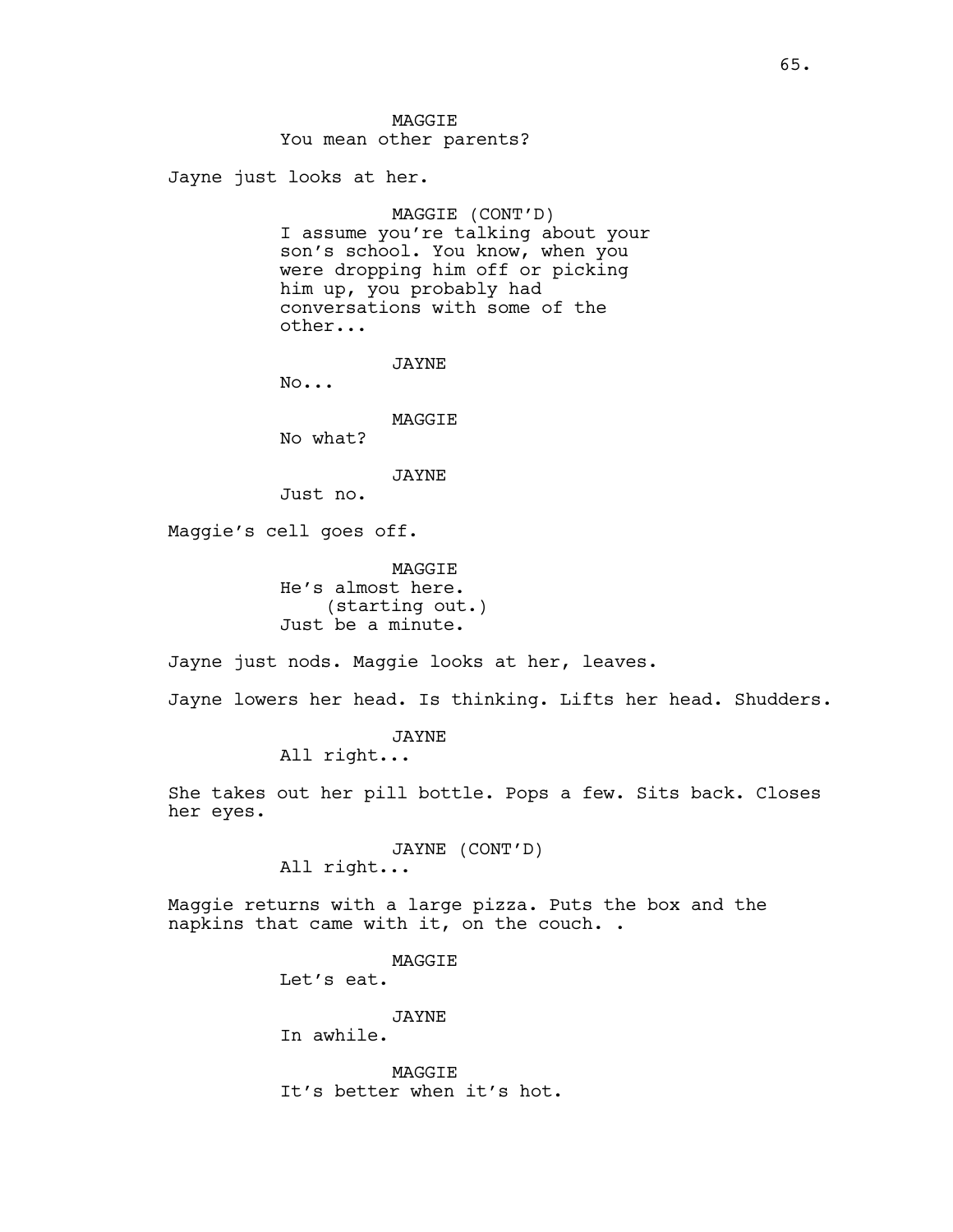JAYNE I said in awhile. Do you really want to do this?

### MAGGIE

Eat?

JAYNE No. Talk about my son.

### MAGGIE

If you do.

### JAYNE

Well that's quite a choice. Eat Tony's special pizza, or turn myself inside out, and let my guts spill out all over your floor.

#### MAGGIE

I spilled mine.

# JAYNE

A few anecdotes about the hardships of being an orphan. Please.

# MAGGIE

I did it for you. So that you'd trust me.

# JAYNE

You told me about your past because you don't have any friends you could tell. And also because you were high. Or maybe you think it's good for me to "interact" with someone who has more problems than I do.

#### MAGGIE

Or maybe you do. After all the research you did on me, maybe you thought you'd have something over me. Something that would help you get out of here and go about your merry, self-destructive, delusional way.

JAYNE (looks at her, smiles) It crossed my mind.

MAGGIE I bet it did.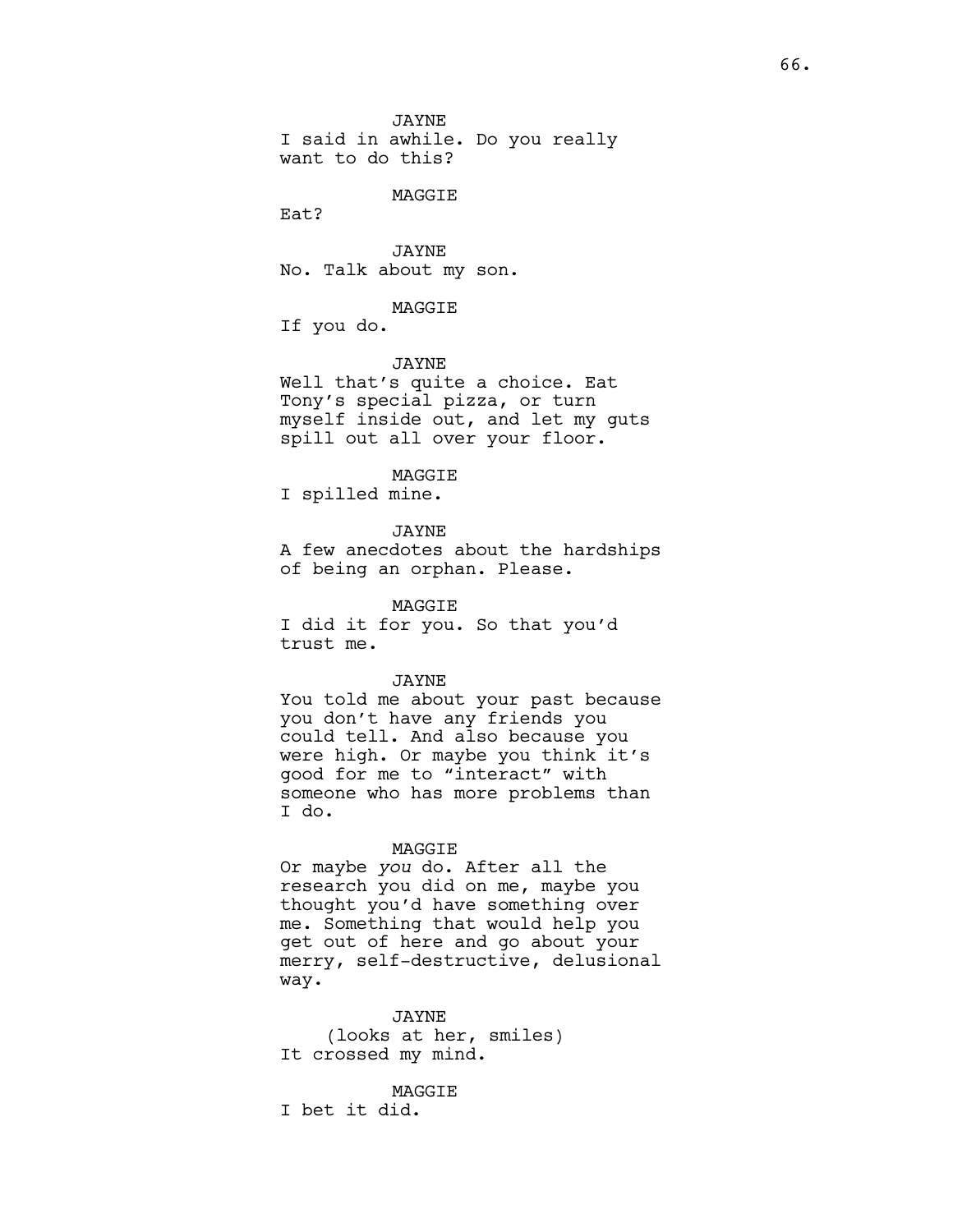JAYNE (inhales) Yeah but now... No never mind. MAGGIE Nevermind what? JAYNE Nevermind that I trust you. It doesn't matter about my life. I probably don't want it saved. MAGGIE Is that what we're talking about? Saving your life? JAYNE I guess. MAGGIE You thought I was trying to save your life. JAYNE You weren't? MAGGIE I just wanted you to be honest with me. JAYNE That's all? MAGGIE Well it was going to be a beginning. And then... JAYNE Then you could try to save my life. MAGGIE By stopping you from walking in traffic. JAYNE Or anything else. MAGGIE But specifically from walking in traffic. I wasn't trying to get to your--

JAYNE Subconscious.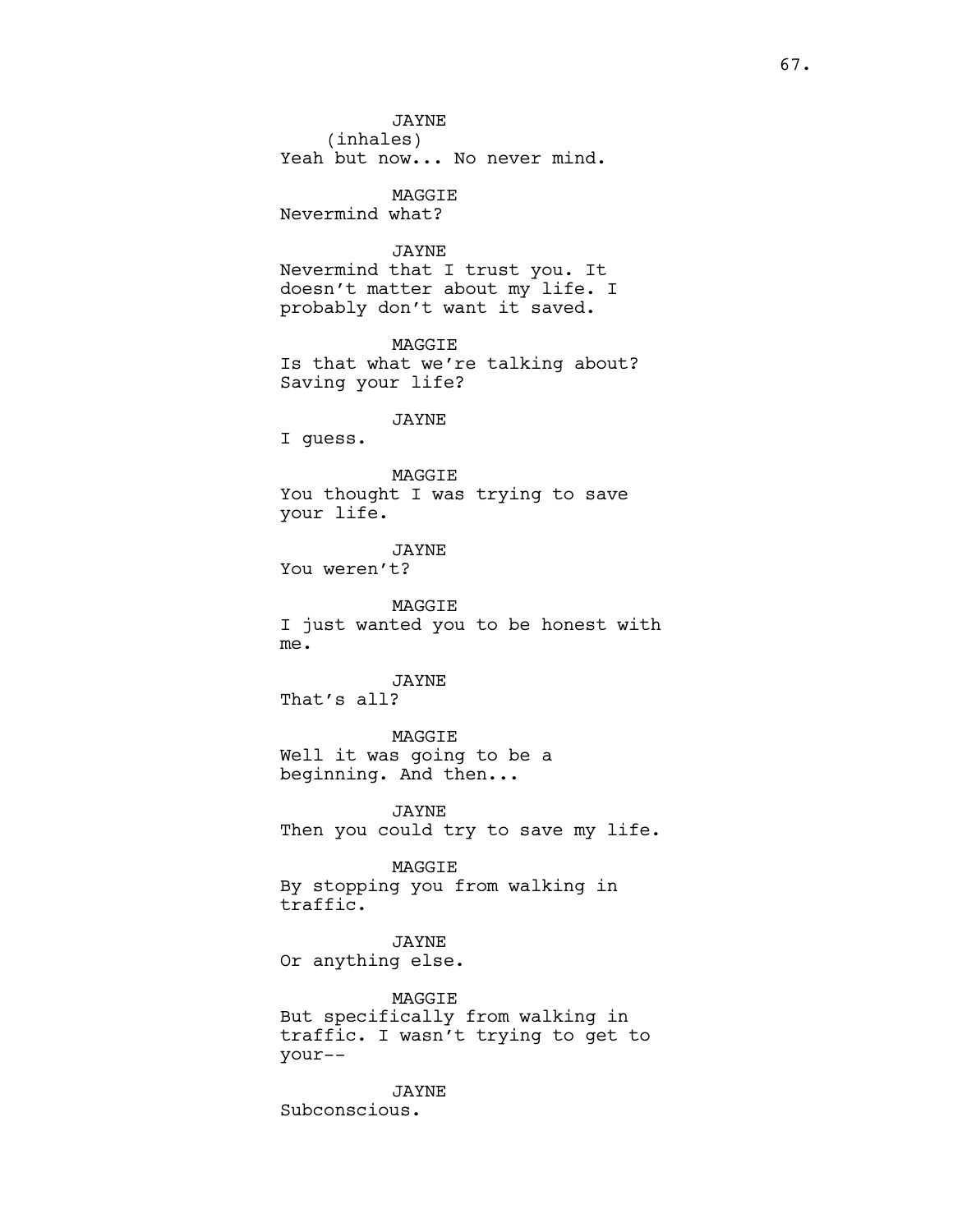MAGGIE That takes months. Or years.

JAYNE

Right. So...

MAGGIE If you need to stop living, you need to stop living.

JAYNE You believe that?

# MAGGIE

Oh yeah. I think I do now. If a person of relatively sound mind has just had enough then that person should be allowed to... say goodbye to it all.

JAYNE

A person of sound mind who's not under the influence.

MAGGIE I just think, in your case, it's worth talking about the real reason why you're...

JAYNE

Troubled?

### MAGGIE

It's not because you think you failed all those students.

JAYNE Although I am haunted by that.

MAGGIE Yeah. That sucks. But...

# JAYNE

He was seven years old... You can eat pizza while I tell you this. I won't think it's insensitive.

MAGGIE (sitting) That's okay.

JAYNE Actually it might be better. You know, just to dull the drama. (MORE)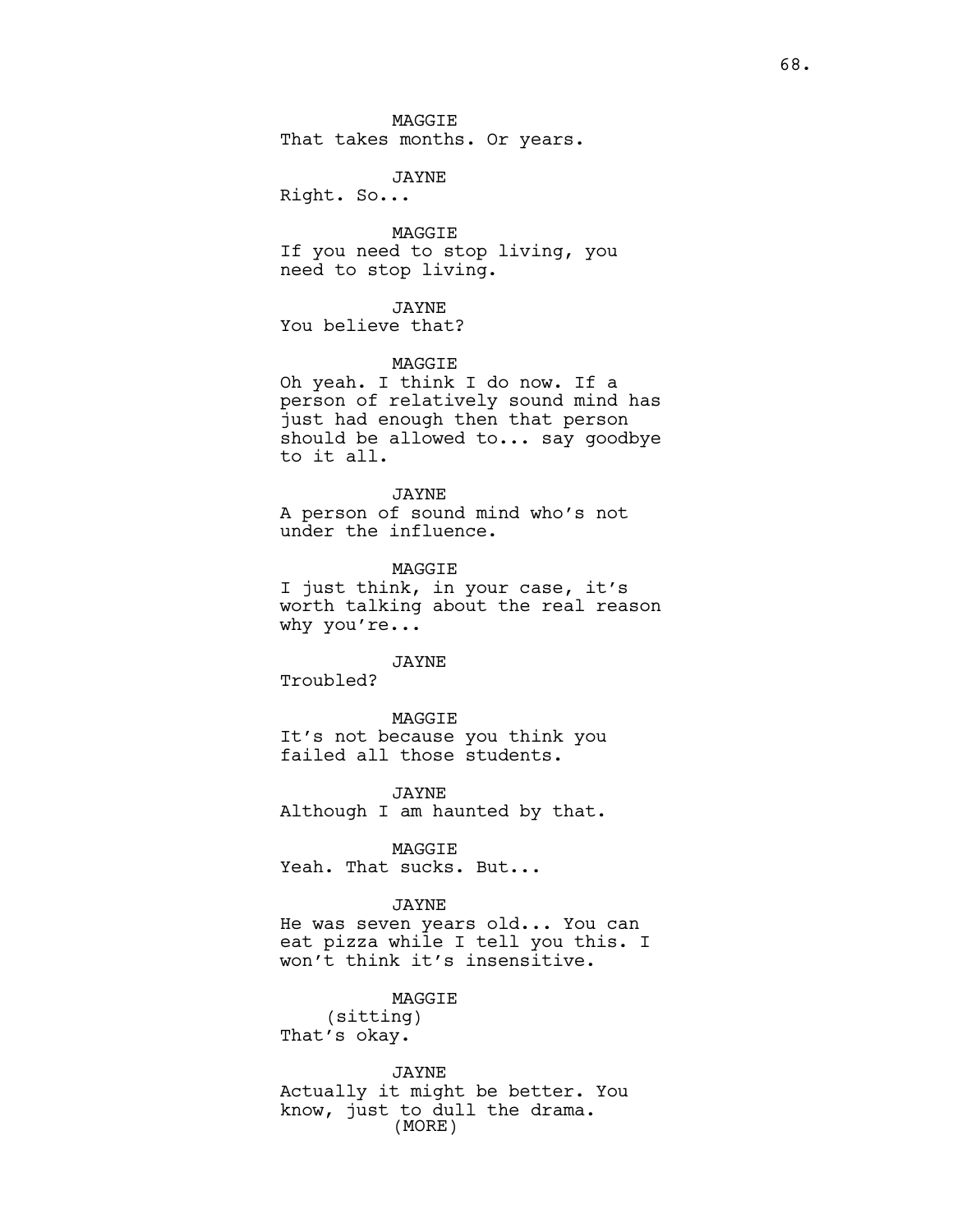# JAYNE (CONT'D)

The drama, the pain, the whole miserable thing... is pretty hard to get through.

MAGGIE I'm not eating pizza while you talk about the death of your child, Jayne.

# JAYNE

Right. You're a professional at heart. Despite some of your more unorthodox opinions.

### MAGGIE

Is this going to be the same story you told me before. But not with the dog.

### JAYNE

Not exactly. That's troubling isn't it. Saying it was my dog is deeply disturbing.

**MAGGTE** 

To you, you mean.

# JAYNE

Not to you?

#### MAGGIE

Yeah. To me too. But I think I might know why you do it.

#### JAYNE

Do it? I don't do it ever. I only did it for you. I couldn't get away with that story out there in the real world. But in here, when I'm already in a very vulnerable state, it was necessary. I had to put some distance on it.

# MAGGIE

Why?

#### JAYNE

Well how would I know that? You're the shrink. You figure it out if you have to. I just know it couldn't be about my son at the time.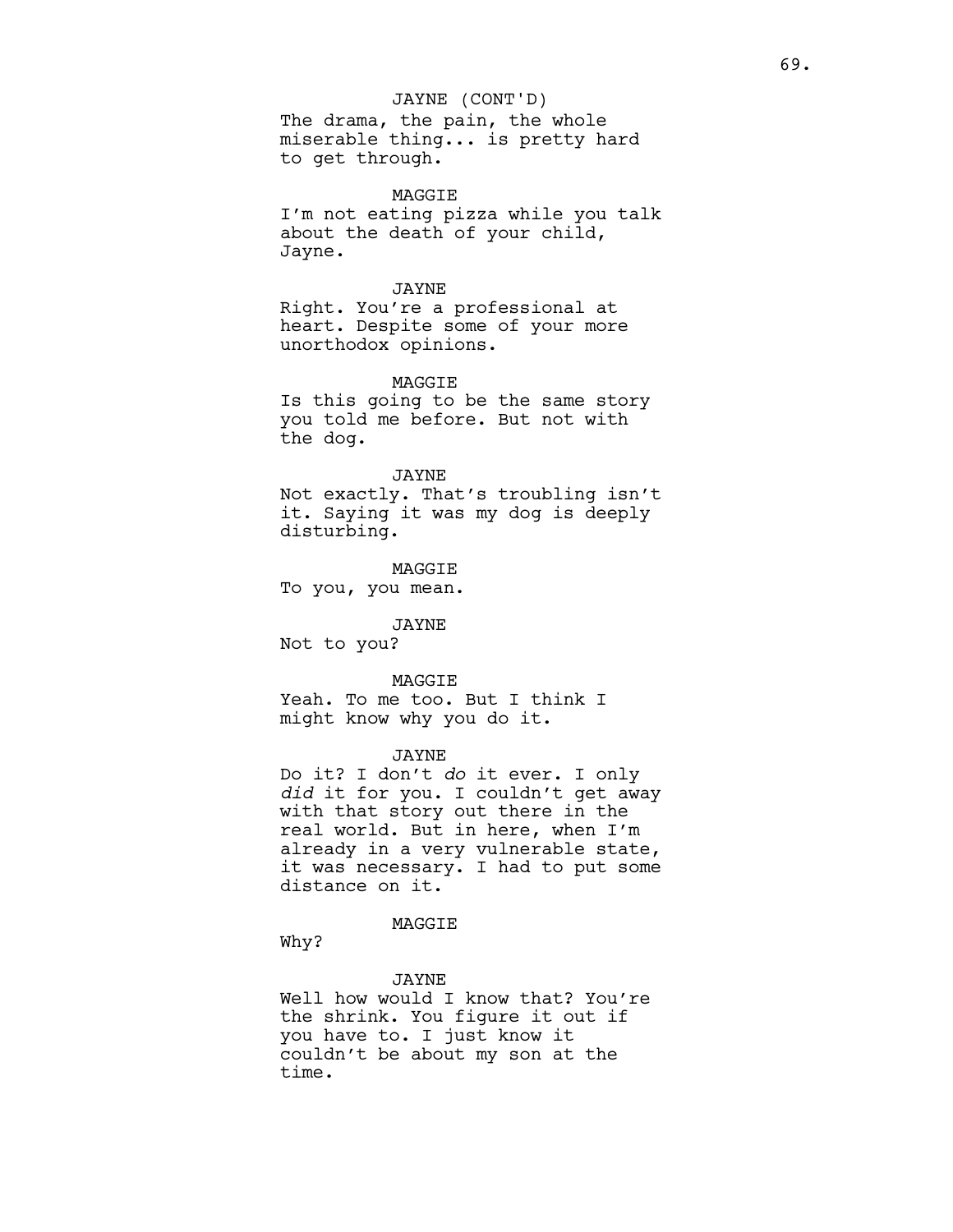MAGGIE But you wanted to tell me. You did tell me.

#### JAYNE

Yes and it felt wrong, so I untold you. But then lying again felt even worse. To talk about a dog instead of... It felt cheap and cowardly. I mean he was my little boy. He was my sweet little boy. We should have gotten very drunk or very high right away. I'm really very hungry. But I don't think I can move. Can you...

Jayne is gesturing towards the pizza.

MAGGIE

You want to eat?

JAYNE

I'm hungry.

Maggie gets her a piece of pizza. Hands it to her.

JAYNE (CONT'D) What about you?

**MAGGTE** 

That's okay.

JAYNE No you have to eat. I can't eat alone. Please! It's too upsetting.

MAGGIE

To eat alone...

# JAYNE

Yes. It puts distance between us again. We're in this together. I know how sad and miserable you are and most of the reasons why. And you know I'm a coward who can't talk about the most devastating thing that ever happened to me without lying. We've accepted those things about each other, haven't we.

MAGGIE I...guess so.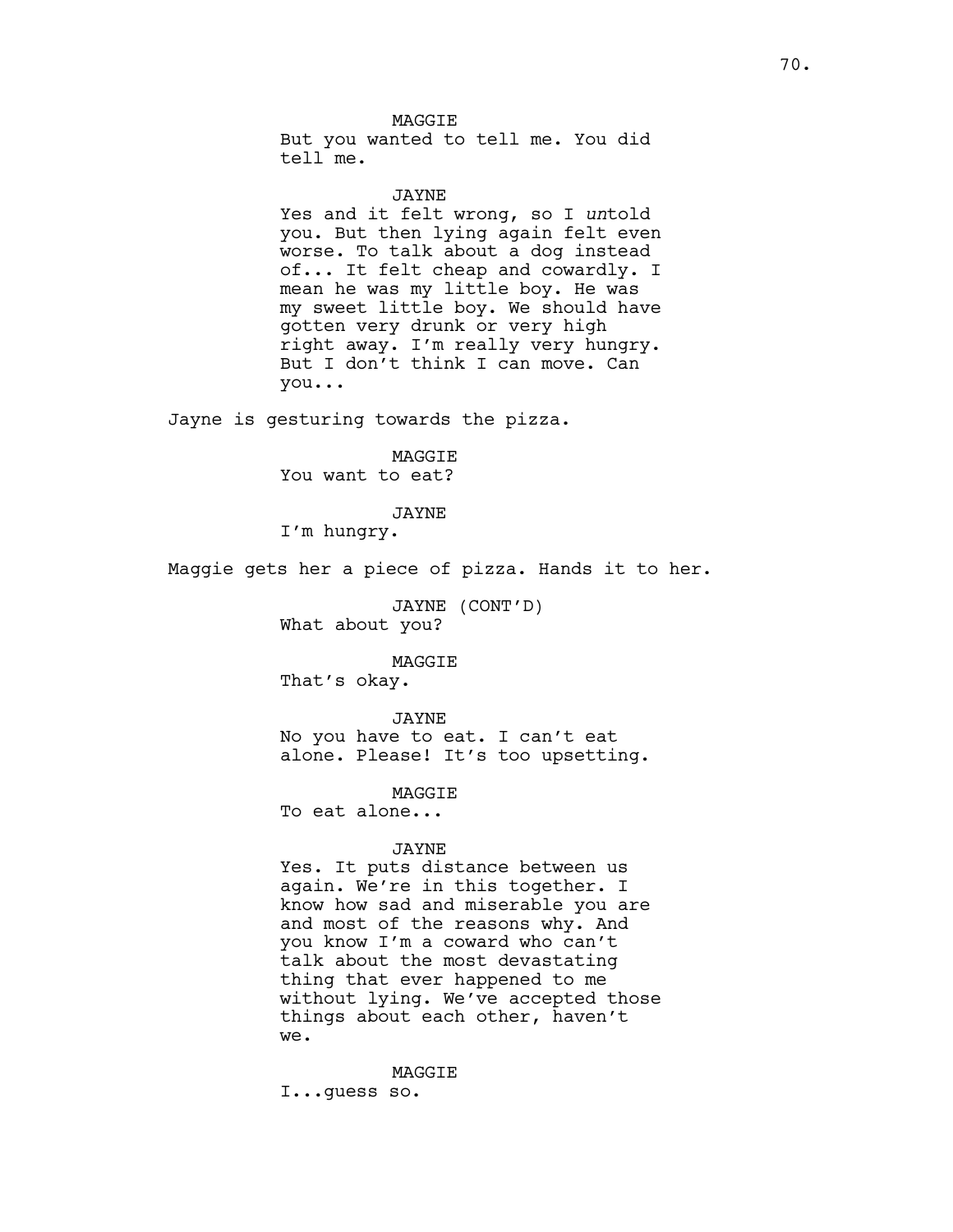JAYNE Okay. So let's just keep things like they were. Not like they were before. Like they were more... recently.

MAGGIE Like just a few minutes ago?

JAYNE Yeah. When we were in sync. Kinda. Let's kind of stay in sync...

MAGGIE By sharing a pizza.

JAYNE Yes. And sitting close.

Maggie sits close to her.

MAGGIE

Okay?

JAYNE

Yes. (takes a bite) Good pizza. Have a bite.

MAGGIE

 $No I--$ 

JAYNE Have a bite!

MAGGIE

Okay. Okay...

Maggie takes a bite.

JAYNE

There. Things are normal. Pizza is pizza. A friend is sitting near me. And a horrible loss can be talked about without feeling like there's a knife ripping away at the heart.

MAGGIE I think I should be sober for this.

JAYNE

Why?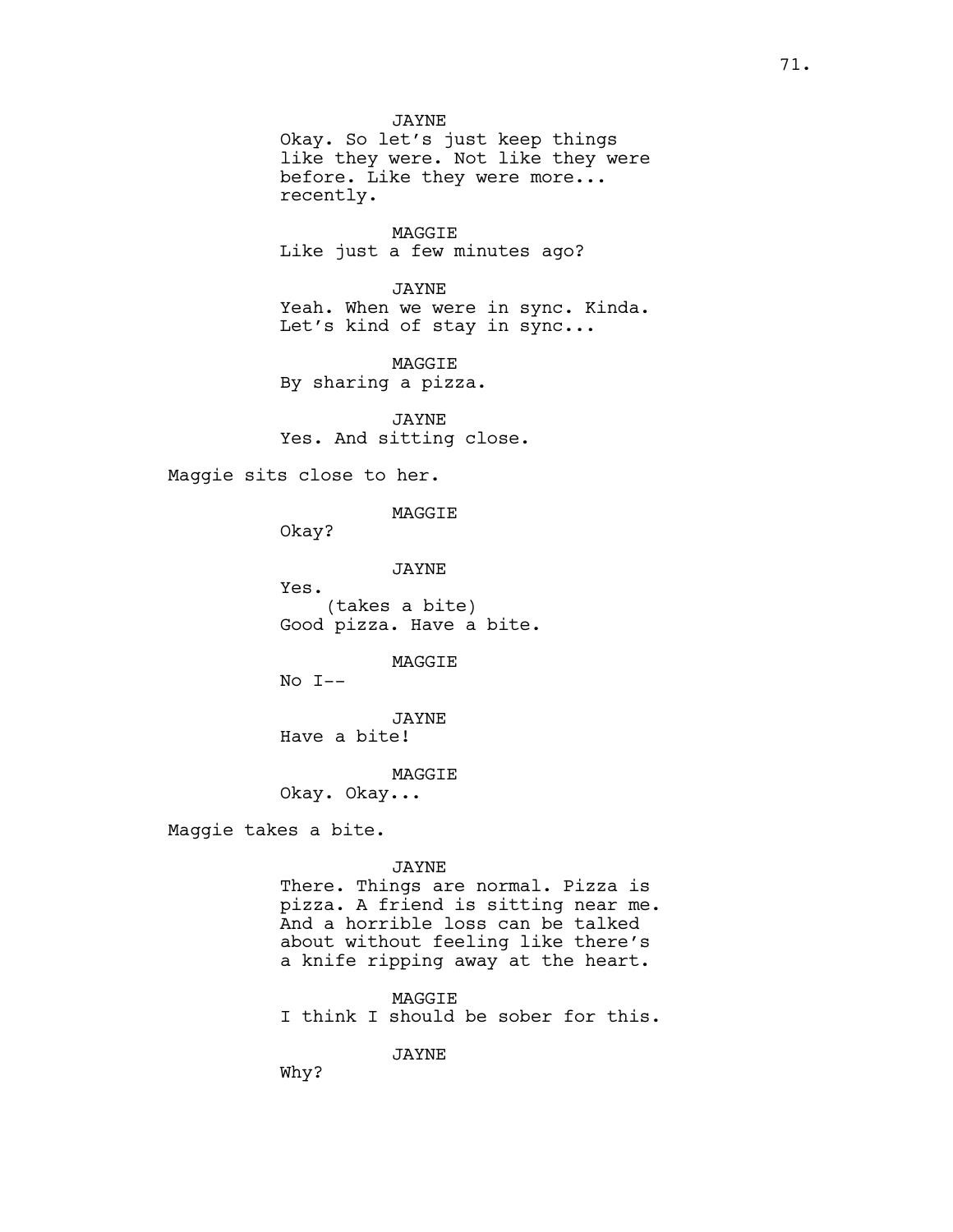MAGGIE

So I can do my job.

JAYNE Your job isn't important. I couldn't tell this to a doctor.

MAGGIE

But that's what I am.

### JAYNE

No. What you are is a struggling human mess who has tomato sauce on her chin... My husband wasn't responsible for our son's death. Not really. Not directly. I wanted him to be. I wanted to be able to blame him so badly that I just did. I made myself remember it like it was him who was totally and directly responsible. Everyone knew the actual truth, so the only person I could tell my version to was me. And I told it to myself over and over again.

MAGGIE

Until you believed it.

## JAYNE

I never believed it. I'm not insane. I just preferred my version because in a lot of ways it was closer to the truth. Not the actual truth. The real truth.

**MAGGTE** What's the difference?

#### JAYNE

One is what happened and the other is... what it meant that it happened.

(looks at her) It was me out in the boat with our boy. It was supposed to be my husband, but he was "way too busy" to go and our little guy had his heart set on it. It had been a shitty vacation for him. His father worked and drank and his mother cried and tried to make the best of it. So I took him out on the boat. (MORE)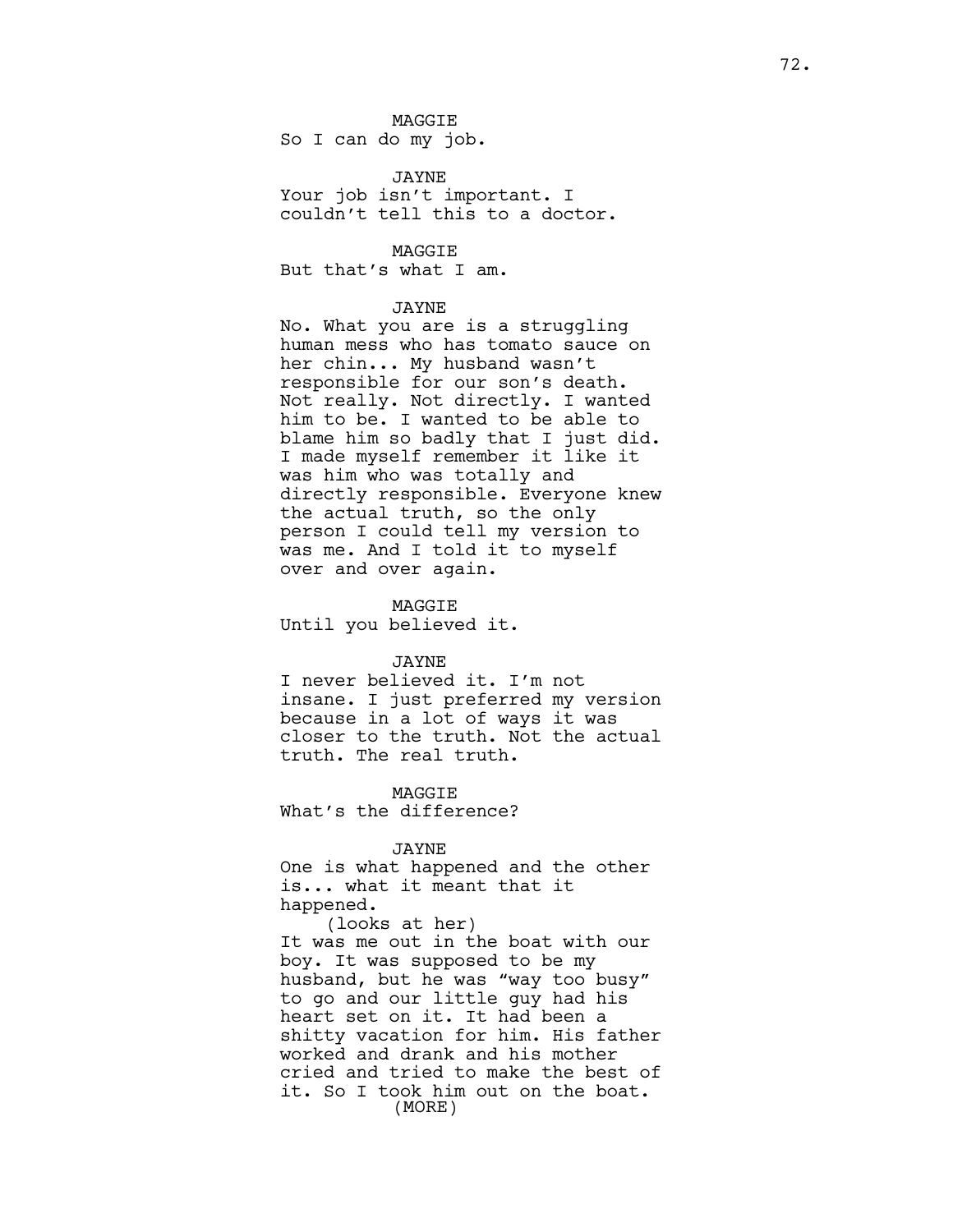### JAYNE (CONT'D)

But I'd had a few rum and Cokes and... I'm not sure why he didn't say anything when I put his father's life jacket on him instead of his own. Probably because he thought I'd never make a mistake about something like that... But I did, and when the boat capsized it came off. And he went under. And... he was gone. Very fast. Just like that. I wanted to go with him. I wanted to just sink and fucking drown. And I'm still not sure why I didn't.

Maggie just stares at her for a moment.

MAGGIE And your husband?

JAYNE Fuck him. Wherever he is.

MAGGIE Meaning he isn't dead.

#### JAYNE

Not as far as I know. He screamed at me for a few months about what a shitty mother I was, and then he took off with one of his little... Funny though, whenever I think about him, I see him bloated and rotting at the bottom of that quarry.

MAGGIE Where he fucking belongs.

JAYNE

What?

MAGGIE Where you think he... fucking belongs.

JAYNE Right. So are we done now? Are you finished peeling away my protective shell?

MAGGIE You did that all on your own.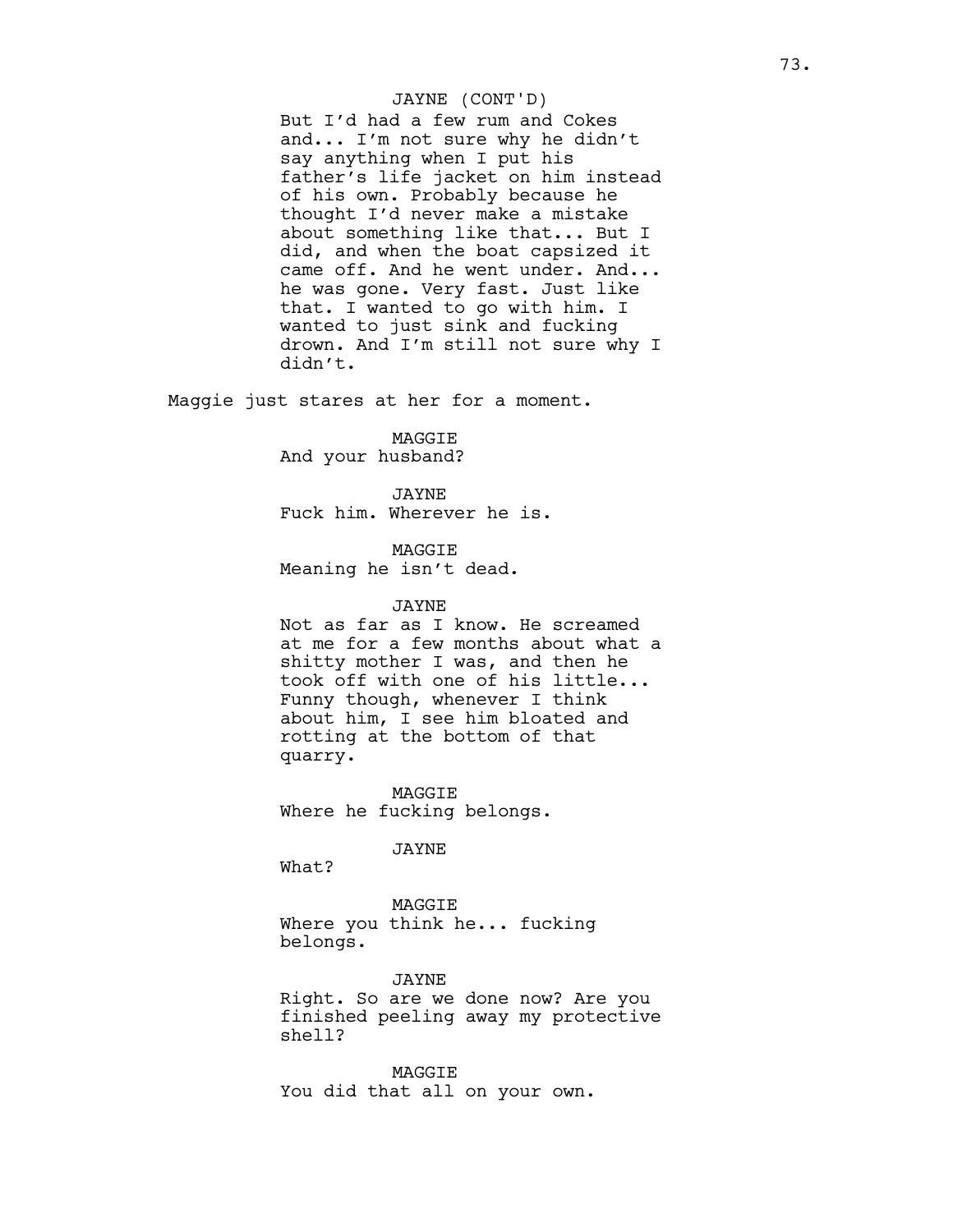JAYNE Ah come on. Give yourself a little credit. You made a major effort here. Doing drugs with me. Pretending to be my friend. And now here I am. Emotionally exposed and mentally exhausted. Do with me what you will.

Maggie nods. Goes to her and hugs her tight.

JAYNE (CONT'D) I can't breathe, MAGGIE Oh... (letting go) Sorry. JAYNE No... Not from... (gasping) I actually... can't breathe very well.

MAGGIE Okay. Sit down. (helping her down) Head between you legs. Slowly inhale. Slowly. Now slowly out... Better?

JAYNE

No...

She leans forward and falls on the floor.

MAGGIE (kneeling beside her) Jesus. Okay. Okay I'm going to call... (checks her pocket) Where's my goddamn phone?

Sees it on her chair.

JAYNE

Okay...

She stands, starts forward. Jayne grabs her ankle and Maggie stumbles, tries to keep her balance but eventually falls all the way down.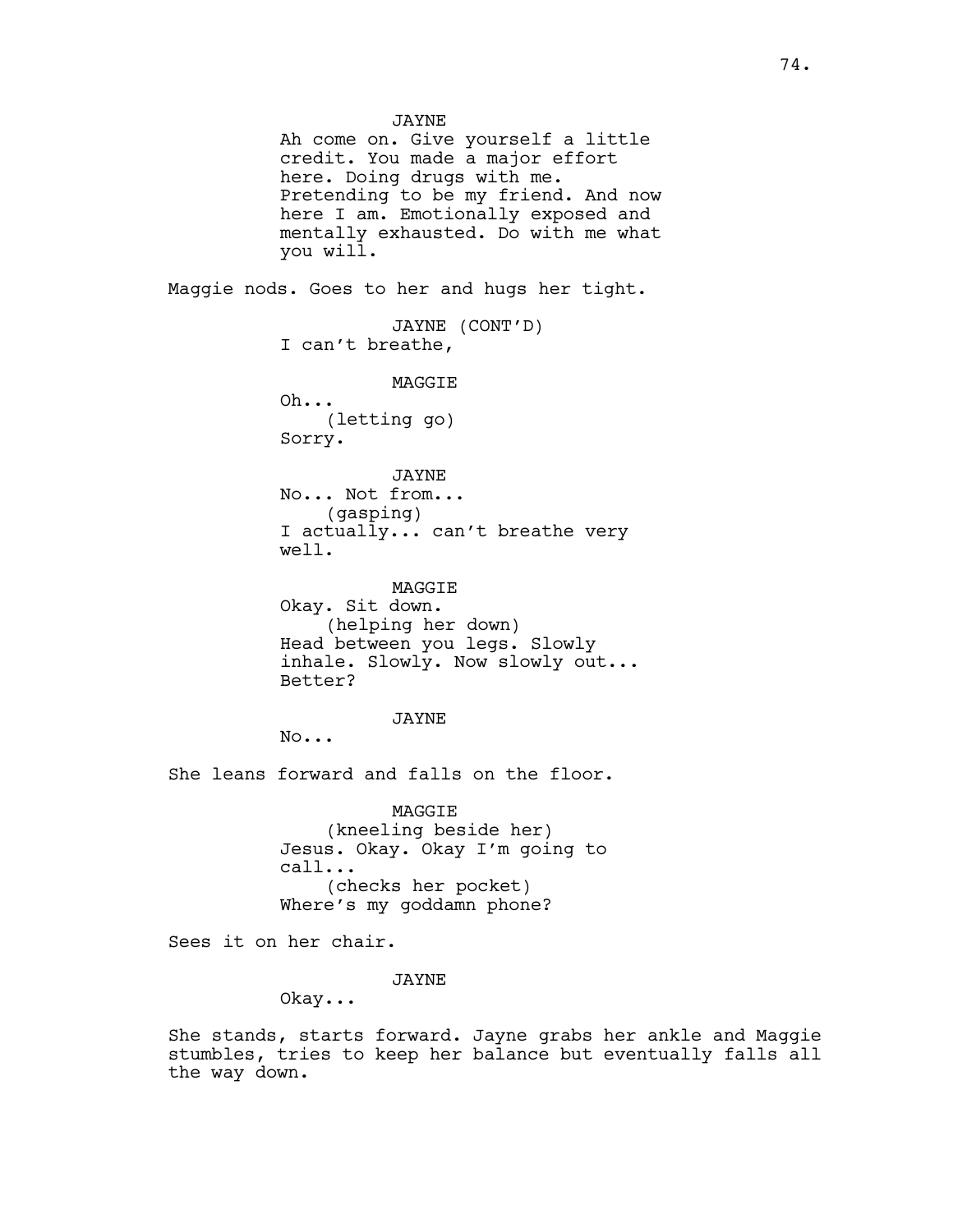MAGGIE What are you doing. JAYNE Do not resuscitate. MAGGIE What? JAYNE I've got it written down somewhere. DO. NOT. RESUSCITATE! (slows her breathing) You were... going to call 911. Don't. I want to die. MAGGIE You're not going to die. It's probably just a panic attack but... (getting up) ...we have to make sure. JAYNE No. Let it... play out. I'm okay either way. MAGGIE Jayne. JAYNE No no it's... better. MAGGIE What's better? JAYNE My breathing. Please no 911. All that fuss. Sirens. People running in. Stretchers. Questions. MAGGIE (kneeling beside her) Breathe for me. JAYNE Sure... MAGGIE (hand on her chest and her back)

Good... I really think it was just  $a--$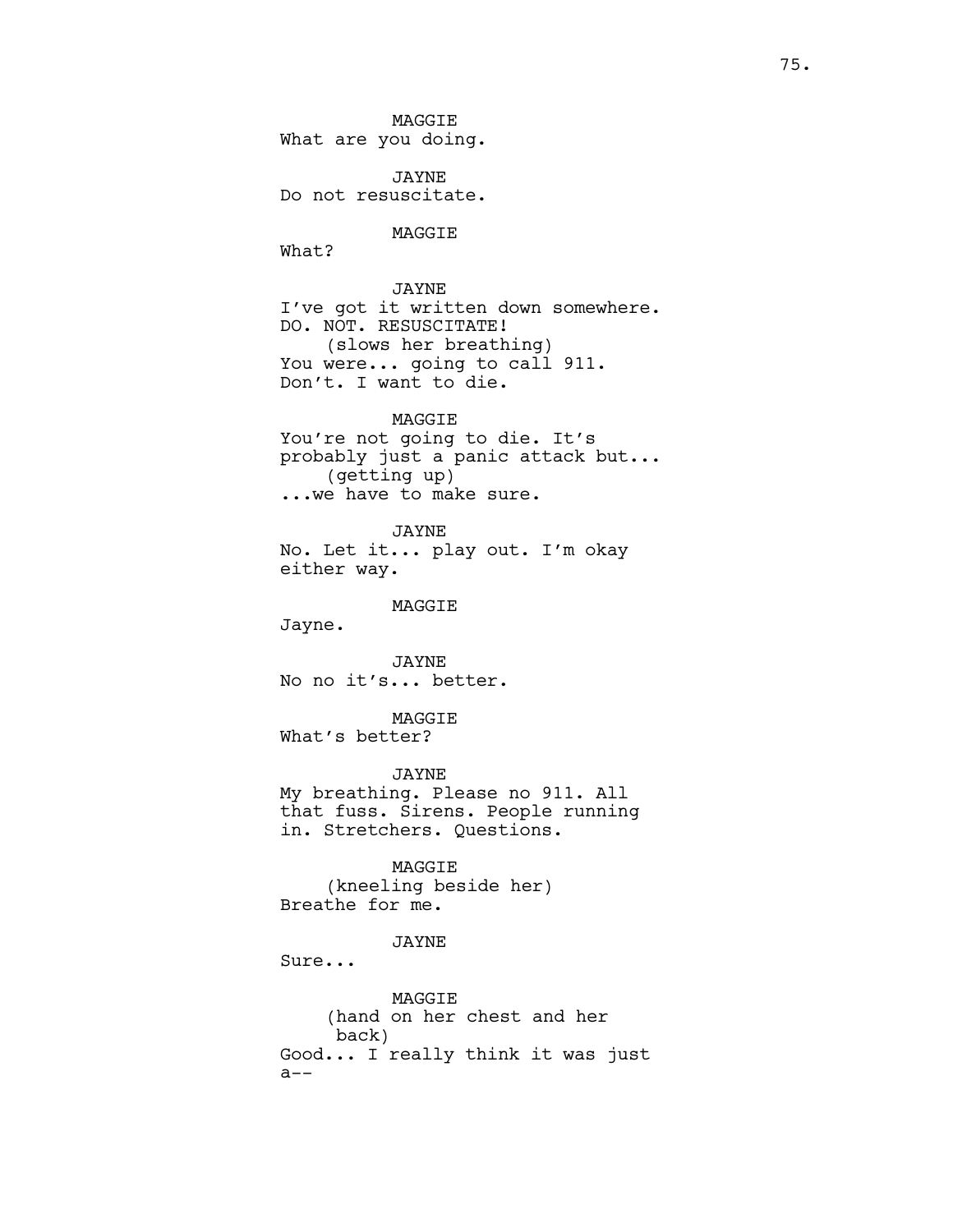JAYNE Panic attack. Right. But just in case I take a sudden turn for the worse, remember what I said. No resuscitation. That's my living will. And you're my witness. (off her look) Hey I'm not kidding. MAGGIE I don't care. I can't let you die. JAYNE Well then fuck you. MAGGIE Sure. But you don't want to die, anyway. Not really. JAYNE Like you'd know. MAGGIE I would. Definitely. Jayne struggles to sit up. Looks at Maggie. JAYNE Have you tried? (off her look) To kill yourself. MAGGIE Not recently. JAYNE So how long ago? MAGGIE There were a few times actually. (sitting next to her on the floor) The last one was just after I got certified. JAYNE Certified as what? (off her look) Oh. You mean to practice. All that success just got you down, eh.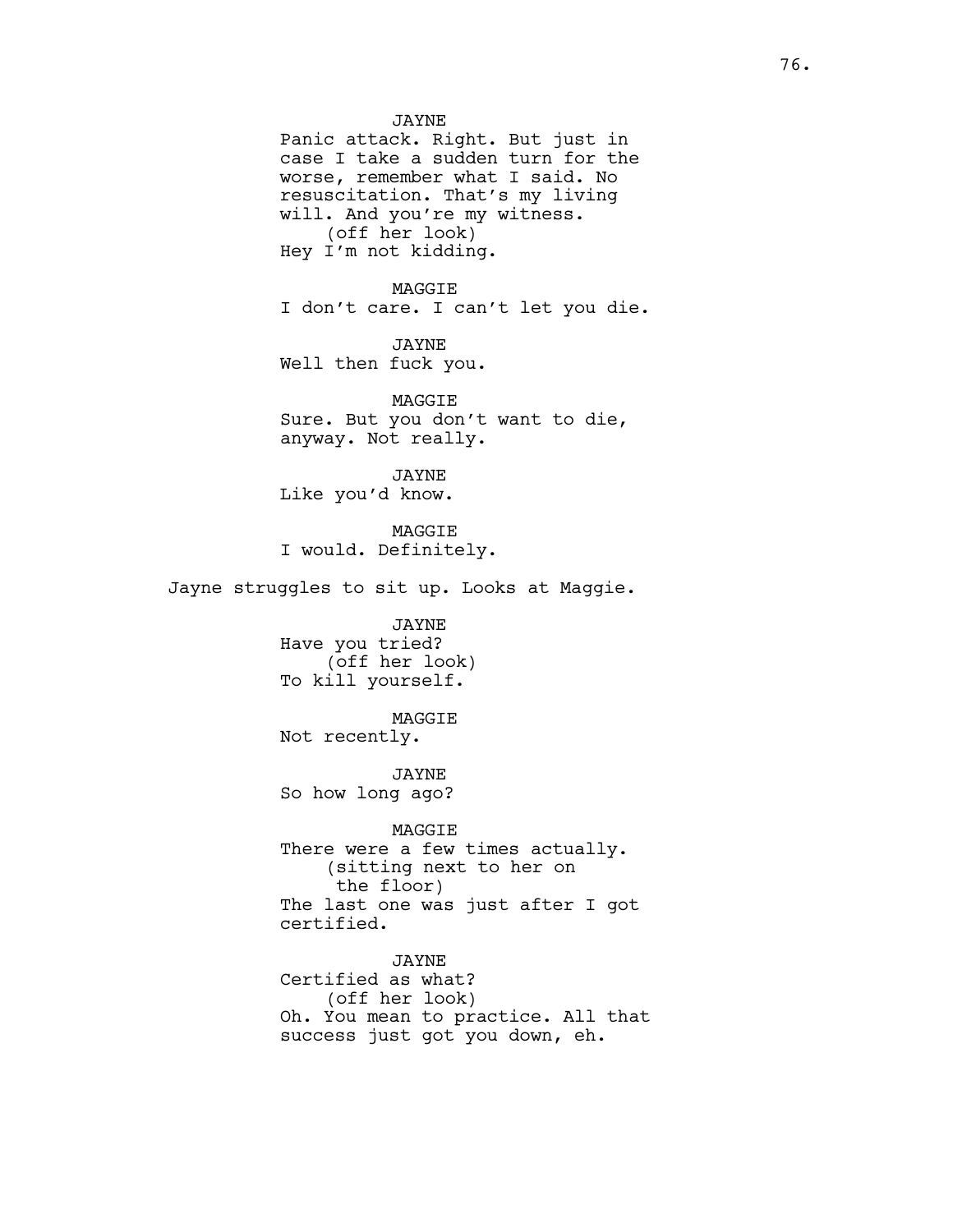MAGGIE I felt like a fraud. I was pretty sure I wasn't actually well enough to help anyone else, so-- JAYNE Why'd you fail? (off her look) At suicide. MAGGIE I try not to think of it as failure, Jayne. JAYNE Well what was it then? A rehearsal? MAGGIE No. I meant for it to work. A friend found me. It shouldn't have mattered, but I'd underestimated the dose. JAYNE Or your tolerance. And the other times? MAGGIE Earlier. Twice when I was in my teens. Once with a razor. (shows her the scars on her wrist) And then a heroin overdose. Both times people intervened. JAYNE What a drag, eh. MAGGIE Yeah. I was really pissed off. JAYNE And the last time when your friend found you. How'd you feel then? MAGGIE I had mixed emotions. JAYNE

So you'd gotten a bit sentimental.

MAGGIE

Sentimental?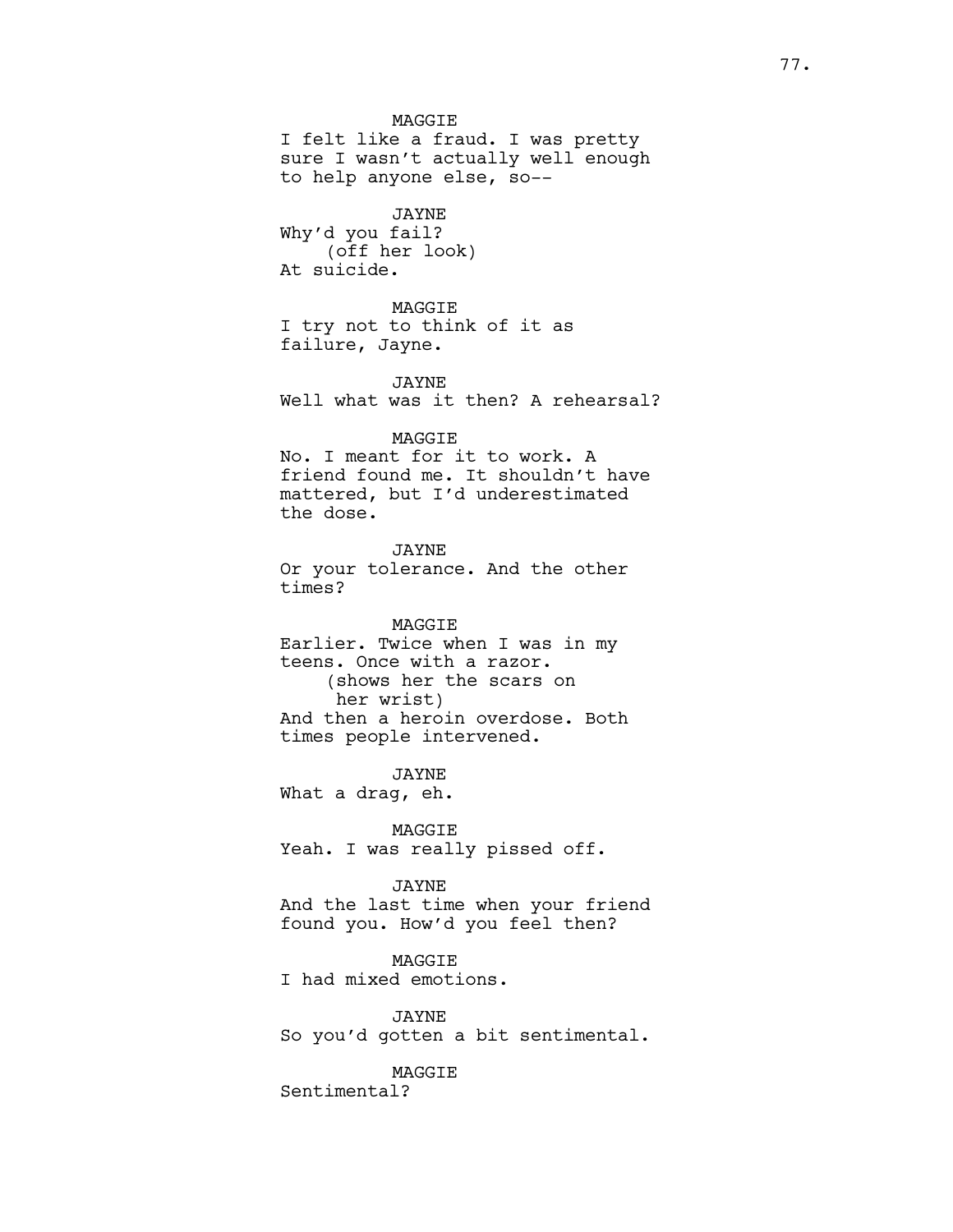JAYNE

About life.

MAGGIE Okay. Sure. Sentimental. How about you?

## JAYNE

You mean do I consider doing it... instead of just waiting for someone to run me over. Of course.

# MAGGIE

So what stops you?

JAYNE I don't know. Do you think you've stop trying?

## MAGGIE

Maybe. Listening to other peoples' problems made me feel less alone. So many of them in the same kind of pain. Abandoned. Or just feeling abandoned.

### JAYNE

Other orphans.

**MAGGTE** Kind of. How are you feeling now?

#### JAYNE

Tired. Telling the truth really takes it out of you. I'm still hungry though.

Maggie peels off a slice of pizza for Jayne

# JAYNE (CONT'D)

Did you ever try to find out who your birth mother was.

## MAGGIE

I knew who she was. I was with her until I was six.

JAYNE Oh. I figured you were a newborn.

#### MAGGIE

Wrapped in a blanket? Left in a church at the foot of the altar so Jesus could look out for me?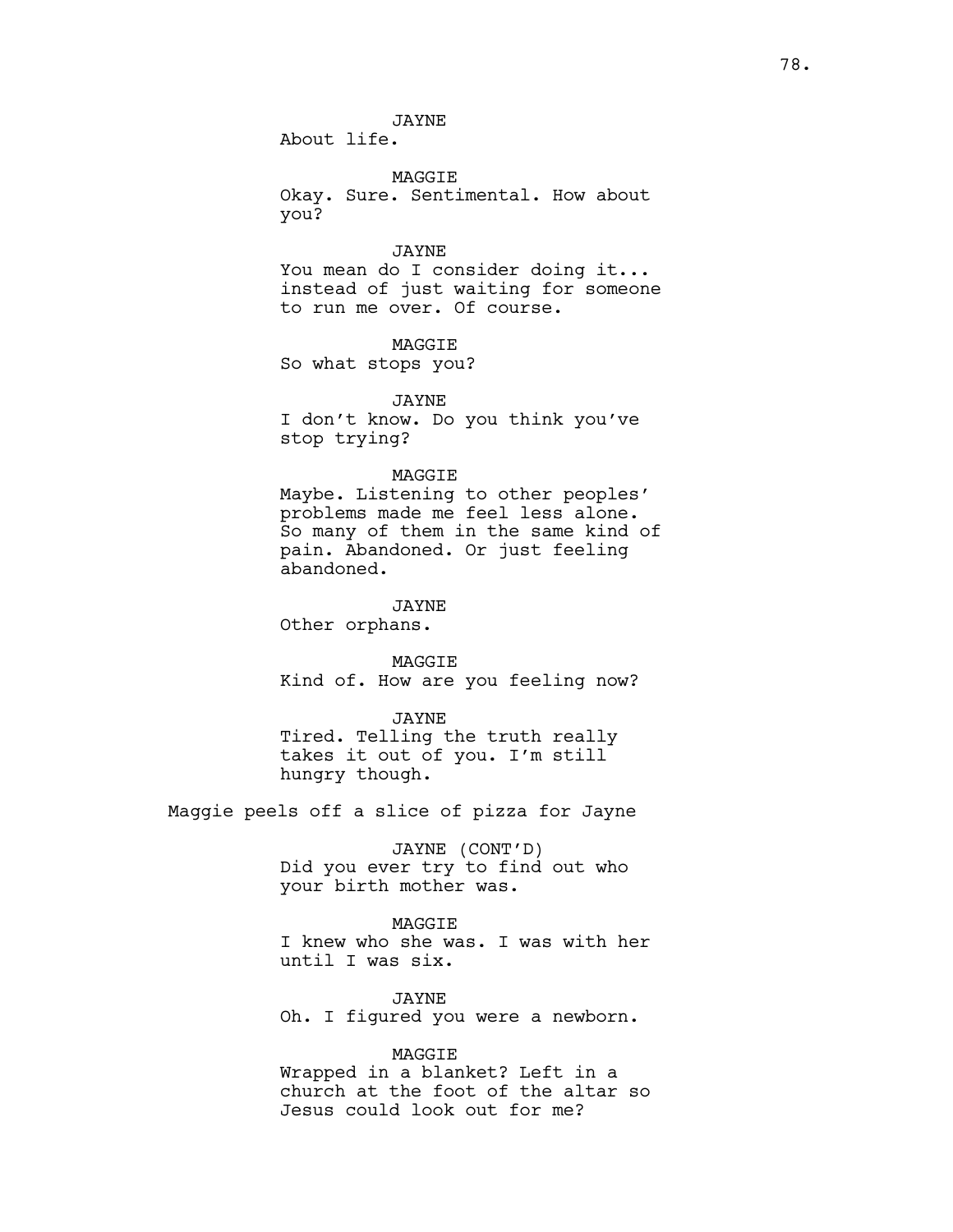JAYNE

Yeah. And there was probably music.

### MAGGIE

Music. Yeah. AC/DC. My mother was piss drunk and dancing her ass off. Gyrating all over our sad little apartment and yelling at me to join her. "Come on, move. Move your fucking feet!" But I wasn't in the mood to move my fucking feet because I hadn't eaten all day. So I just sat there and watched her and waited for her to stop. Then suddenly she did. She stopped, turned the music off, looked at me like something really important had just occurred to her and said, "You're just no fun, are you. No fucking fun at all. Well who needs this shit!" And she threw some of my stuff into a garbage bag, dragged me down the street and dropped me in the foyer at Children's Services. So there I was. Too old and grumpy to be adopted and about to begin my life as a ward of the state.

#### JAYNE

And your mother?

#### MAGGIE

Kyla? As far as I know she's still in that apartment. Mary looked her up once. Mary was my last foster mum.

JAYNE The piano teacher.

## MAGGIE

(nods) They had a meeting.

#### JAYNE

How'd that go?

### MAGGIE

Well there was no violence. But there was no interest in me going back to her either. Not from my mother.

(MORE)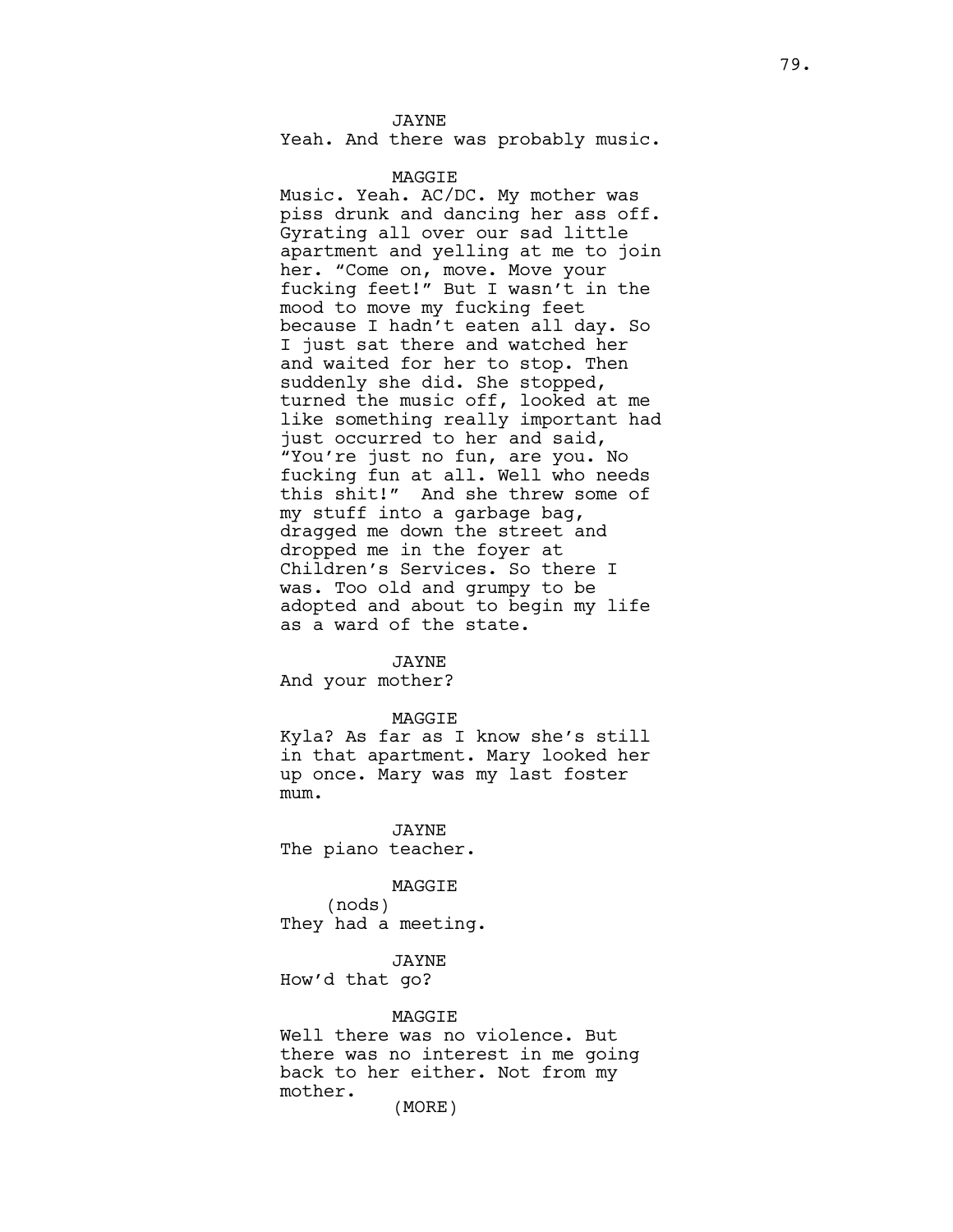# MAGGIE (CONT'D)

And definitely not from Mary after she found out how my mum was living.

### JAYNE

Was she--

#### MAGGIE

A druggie? An alcoholic? A hooker? I didn't push for an answer. But I'm betting she was all three.

JAYNE So you never went to see her.

MAGGIE Why would I do that, Jayne. I'm not a masochist.

### JAYNE

Am I?

MAGGIE Good question. Like the pizza?

JAYNE (off the pizza) Yeah. It's really good pizza.

MAGGIE Tony knows his stuff.

JAYNE Not too much sauce.

MAGGIE Just a very thin layer.

JAYNE Like they do in Italy.

### MAGGIE

Right. Have you been?

### JAYNE

Yeah my mother took me when I was sixteen. Have you?

MAGGIE No. I'm planning to go when I retire.

JAYNE And when will that be?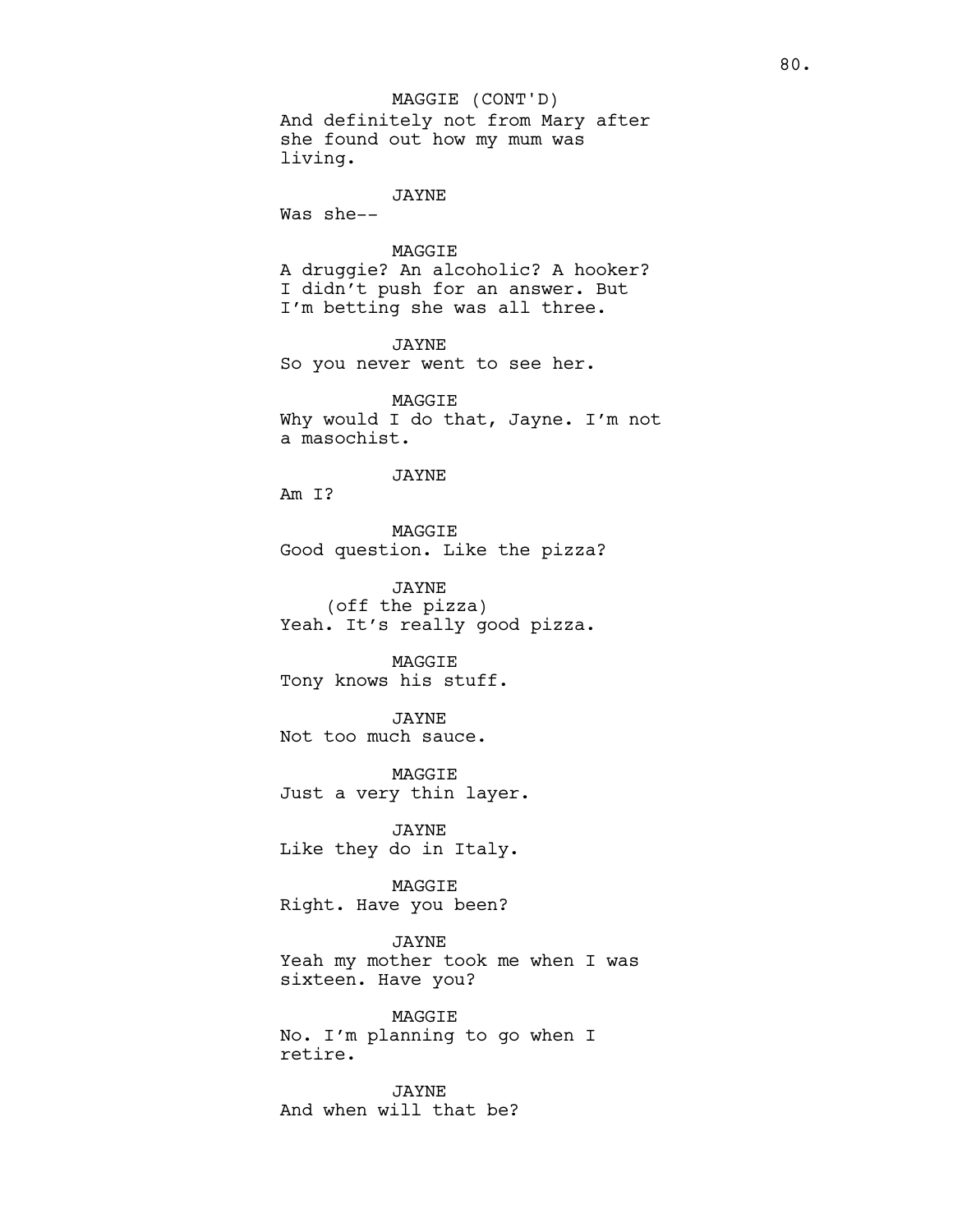MAGGIE Maybe tomorrow.

JAYNE Good. Do that. We'll go together. Travel through all of Europe.

MAGGIE Visit the sites of all the worst atrocities.

JAYNE

What?

MAGGIE I was just--

JAYNE No. I've actually thought of doing that.

MAGGIE Seriously?

JAYNE

Sure. I mean people do that kind of thing for other less worthy reasons. Birth and death places of poets, politicians. But our trip would be a trip of enormous sorrow and recognition.

MAGGIE Recognition of...?

JAYNE Our personal disappointment with the human race.

MAGGIE

And our need to avoid having a good time at any price.

JAYNE Well we'd drink, we'd get high...

MAGGIE

We'd cry...

JAYNE We'd bellow with rage.

MAGGIE Right. But where to start.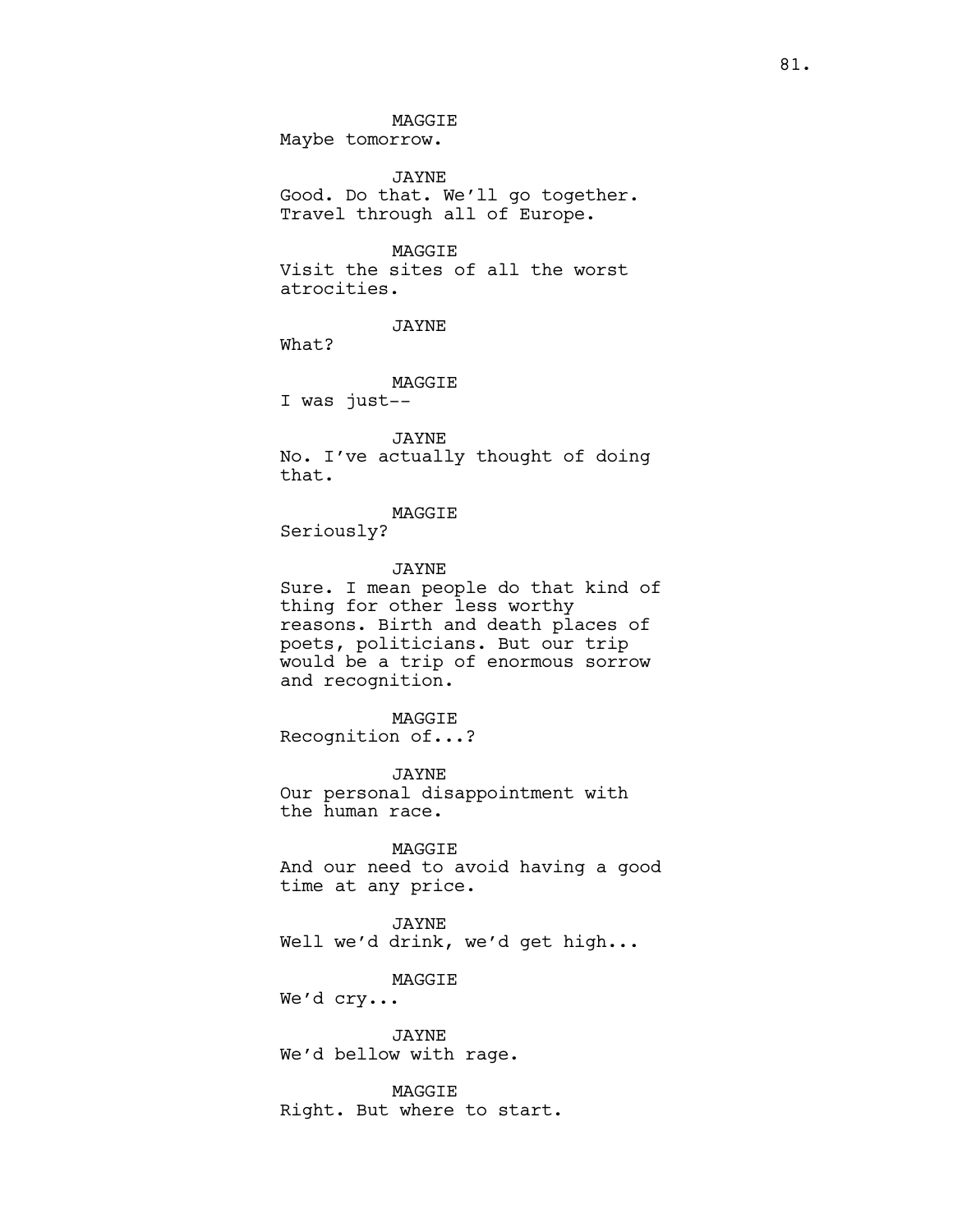JAYNE

Well so many bad things happened in so many places.

MAGGIE All over the world.

## JAYNE

Yeah. It'd be the trip of a lifetime. How are you fixed for cash?

## MAGGIE

I'm pretty sure Tony just put that money aside that I repaid him for my education. What about you?

JAYNE I guess I could use it.

# **MAGGIE**

Use what?

# JAYNE

My husband had taken out a life insurance policy on our son. I didn't know about it until I received a cheque for my half in the mail. I mean what the fuck? Who takes a life insurance policy out on a five-year-old.

#### MAGGIE

People do. It's not necessarily--

JAYNE

Ghoulish? Maybe not until the child dies. Then it's grotesque and heartbreaking.

She takes out another joint.

MAGGIE What did you do with the cheque?

JAYNE My mum made me cash it. But I haven't touched the money.

Jayne lights up. Offers the joint to Maggie Maggie ponders the joint. Takes it. Inhales deeply. She passes it back to Jayne. Jayne smiles.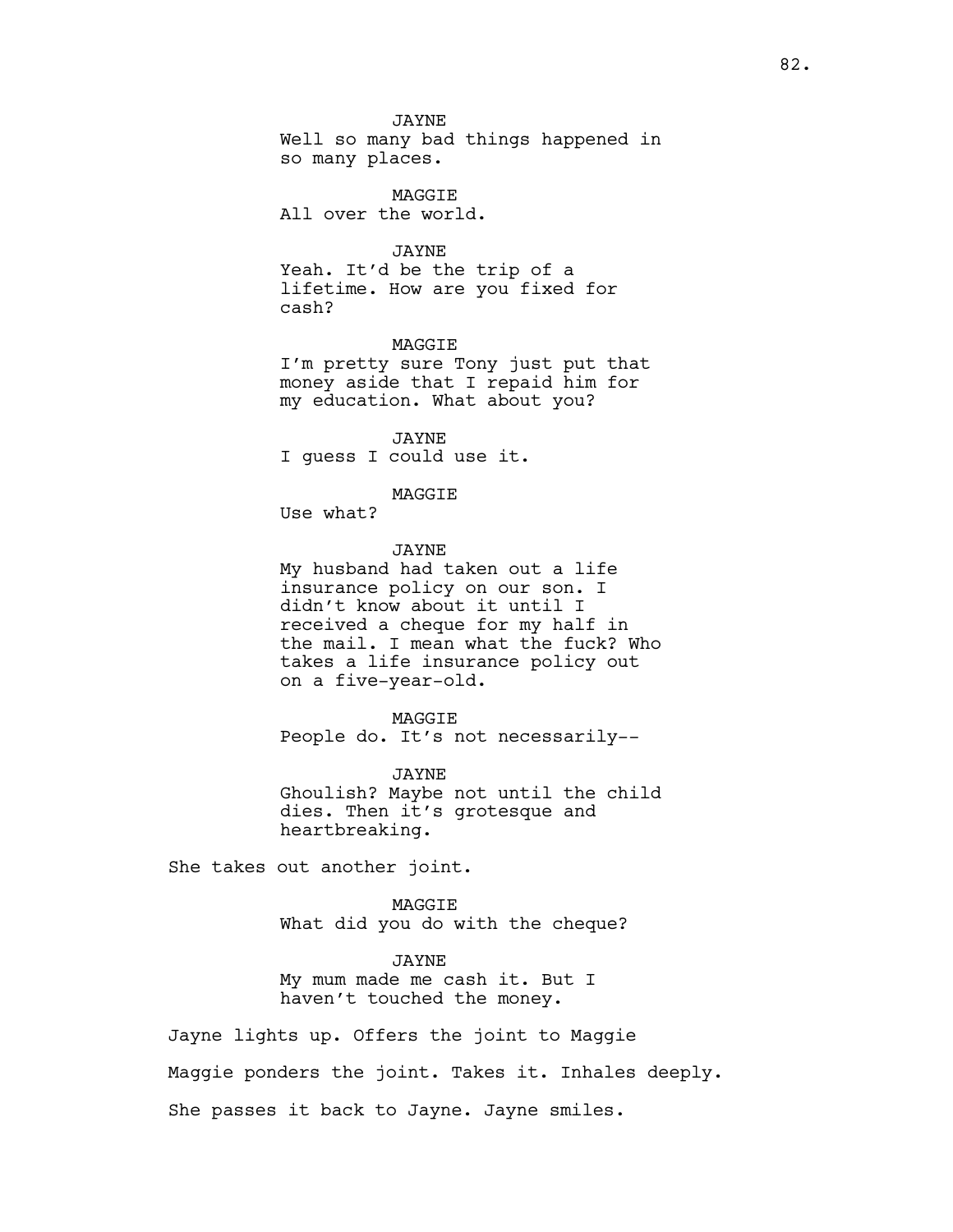MAGGIE Bloody Sunday. (off Jayne's look) Belfast. We should go there. JAYNE

There was Bloody Sunday in St. Petersburg too. 1905, I think.

MAGGIE Okay. All the Bloody Sundays will be honoured.

JAYNE Honoured. Right. So it won't be about trying to feel better.

MAGGIE Although if we reconcile with the truth of the world that could happen.

JAYNE We could feel better.

MAGGIE

Yes.

JAYNE About the world or ourselves.

MAGGIE

Maybe both.

JAYNE Or maybe neither.

MAGGIE Right. The whole thing could just be an exercise in despair.

JAYNE

Yeah. But maybe we should do it anyway.

MAGGIE Right. To honour all those who suffered. And all those who despaired.

 JAYNE And are still despairing.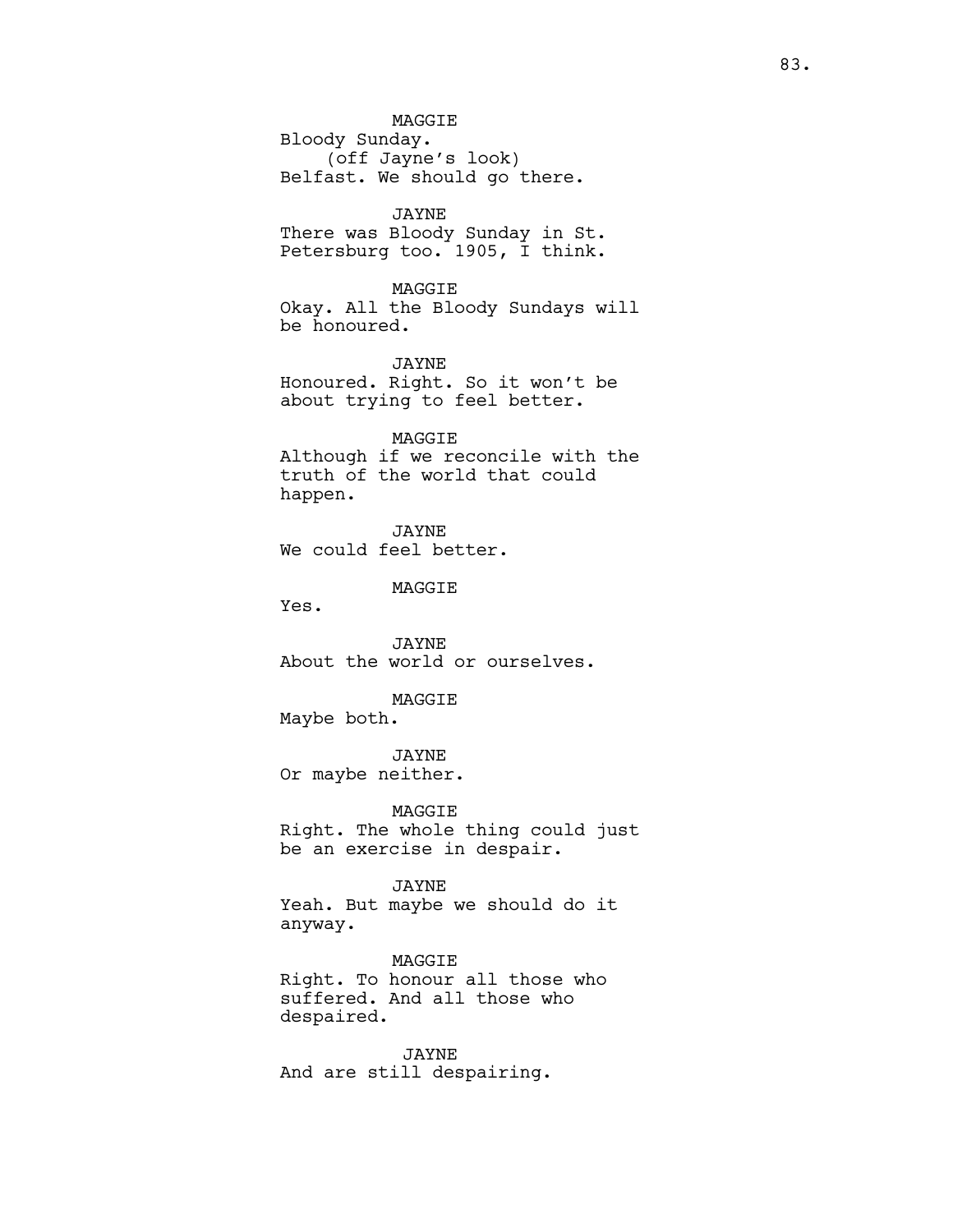MAGGIE Yes. Good...

They exchange the joint a couple of times.

MAGGIE (CONT'D) Very good...

JAYNE You're talking about the dope now.

MAGGIE Yeah. Where'd you get it again?

JAYNE (smiles) That was good. That was a good try.

They exchange the joint one more time.

MAGGIE

Thanks....

Blackout.

THE END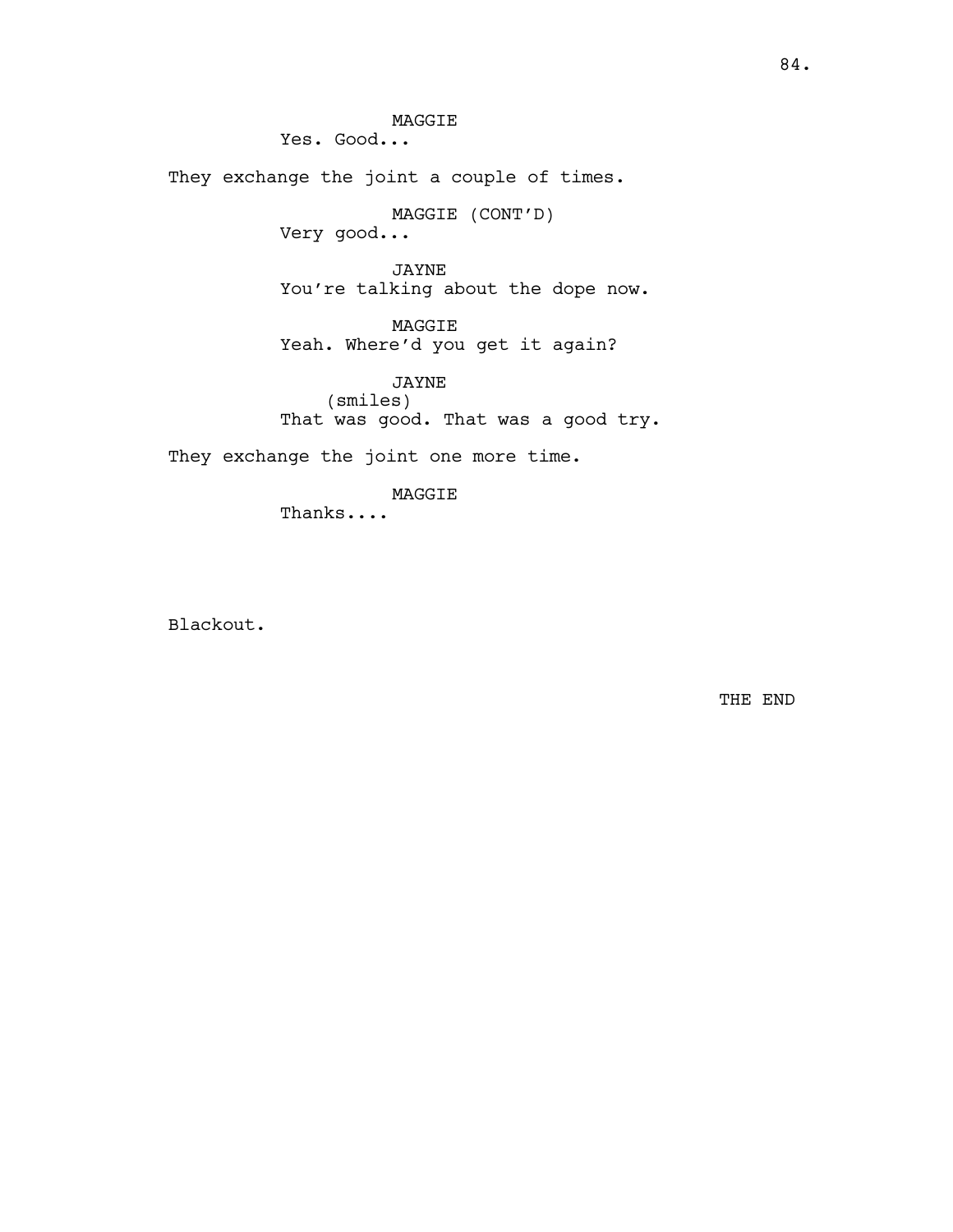85.